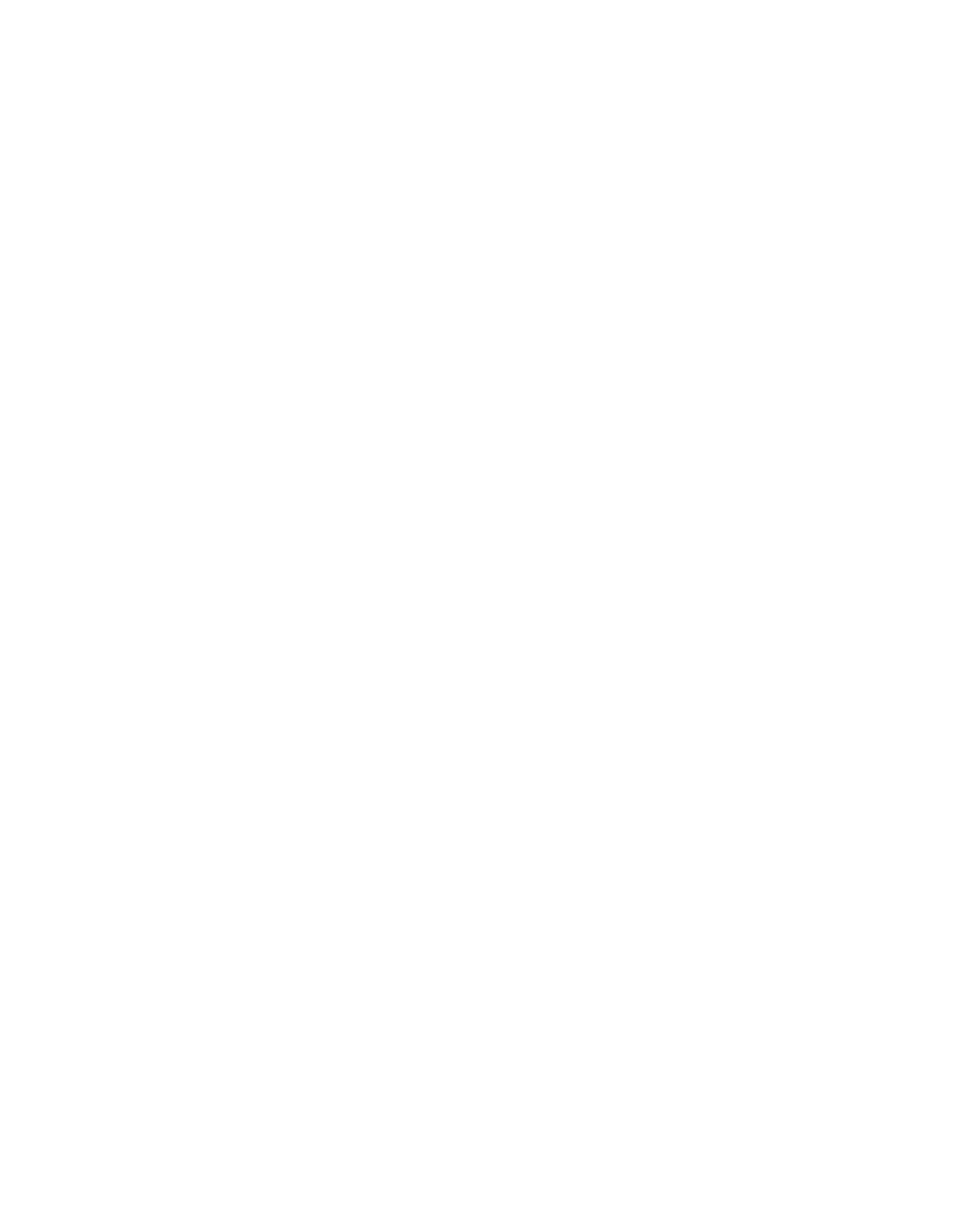Prepared for the United States Agency for International Development August 08, 2016

Implemented for Social Impact by: EnCompass LLC 1451 Rockville Pike, Suite 600 Rockville, MD, 20852

Phone: +1 301-287-8700 Fax: +1 301-685-3720 www.encompassworld.com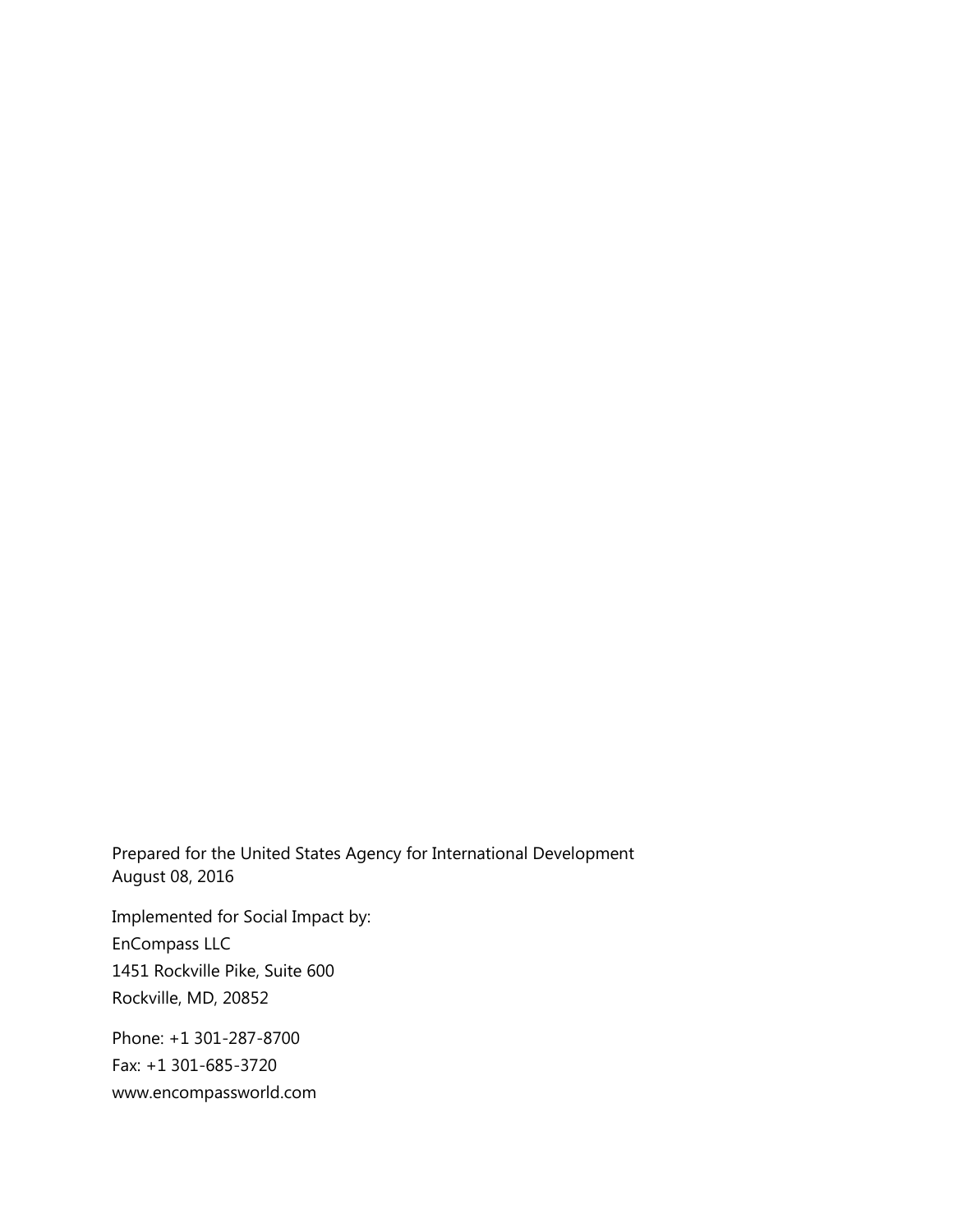# RESOURCE GUIDE FOR GENDER INTEGRATION IN VALUE CHAIN DEVELOPMENT IN LEBANON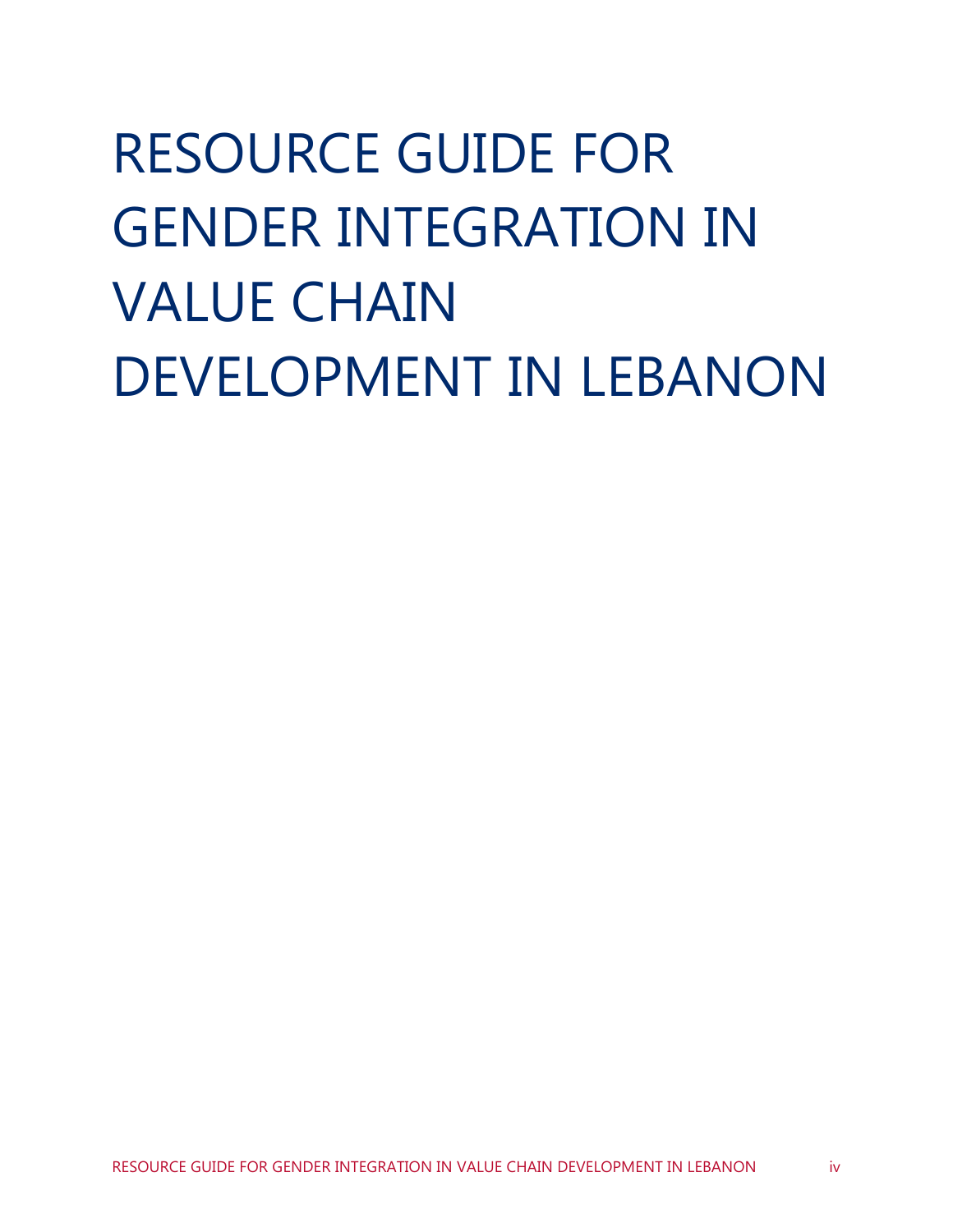#### **DISCLAIMER**

The author's views expressed in this publication do not necessarily reflect the views of the United States Agency for International Development (USAID) or the United States Government.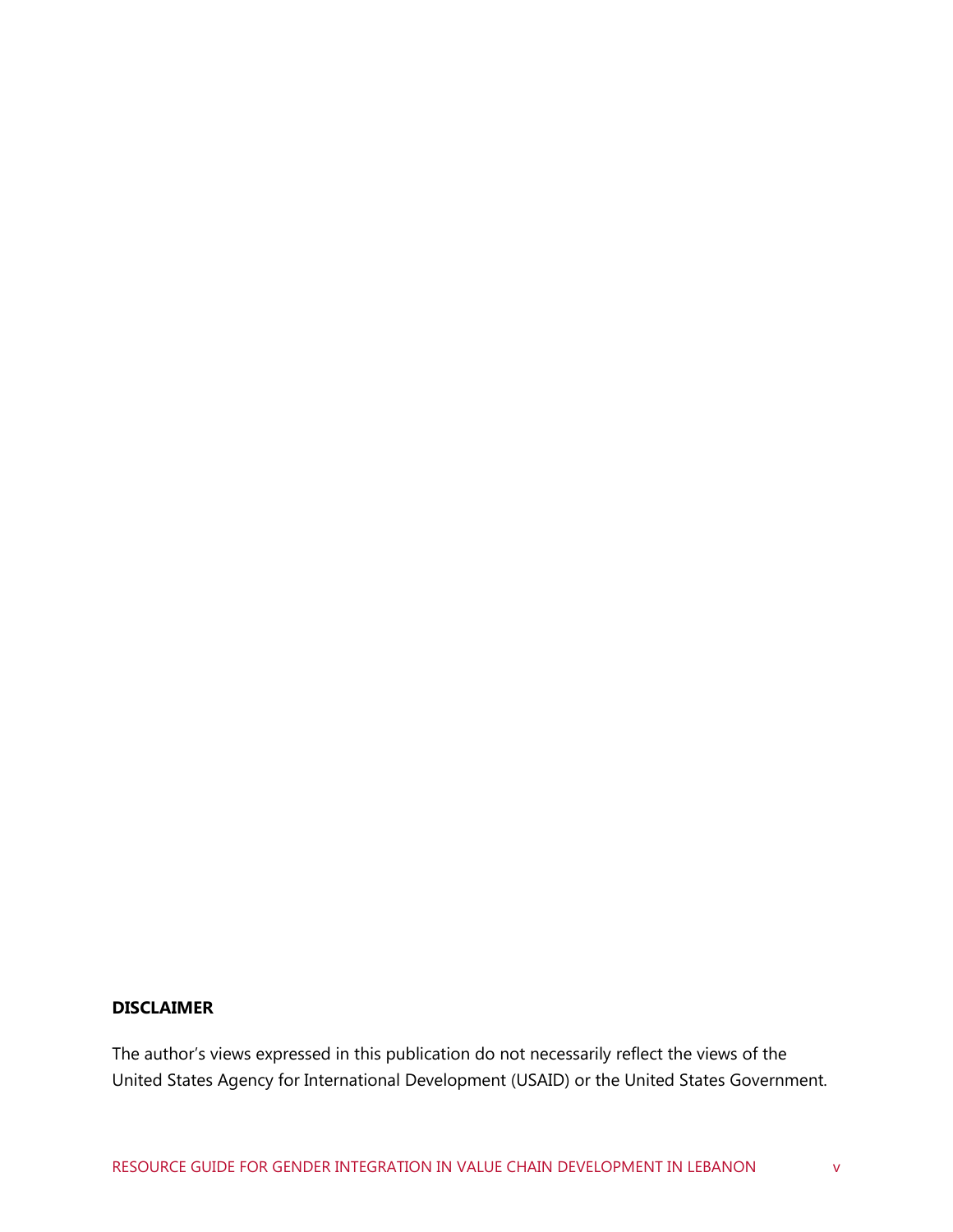## Contents

| Annex 3: Illustrative Scope of Work for a Gender and Agricultural Value Chain Assessment 48 |  |
|---------------------------------------------------------------------------------------------|--|
|                                                                                             |  |
|                                                                                             |  |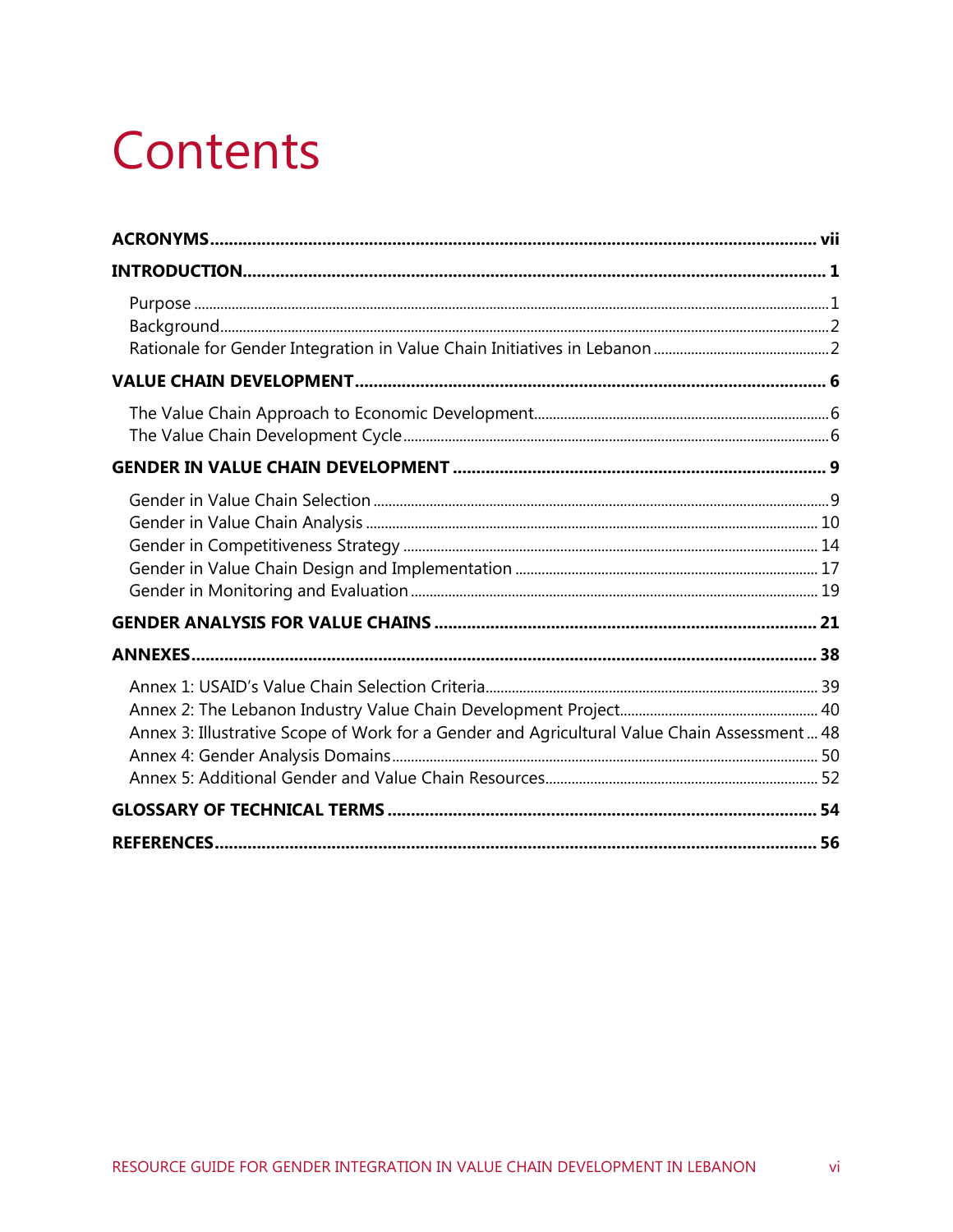## <span id="page-6-0"></span>ACRONYMS

| <b>ADS</b>      | <b>Automated Directives System</b>                     |
|-----------------|--------------------------------------------------------|
| AO              | Assistance Objective                                   |
| <b>CDCS</b>     | <b>Country Development Cooperation Strategy</b>        |
| <b>CIDA</b>     | Canadian International Development Agency              |
| <b>IFAD</b>     | International Fund for Agricultural Development        |
| <b>IIRR</b>     | International Institute of Rural Reconstruction        |
| <b>INGIA-VC</b> | Integrating Gender Issues in Agricultural Value Chains |
| ILO             | International Labour Organization                      |
| KIT             | Royal Tropical Institute                               |
| <b>LIVCD</b>    | Lebanon Industry Value Chain Development Project       |
| <b>MSE</b>      | micro-/small enterprise                                |
| <b>PMSPL</b>    | Performance Management and Support Program for Lebanon |
| <b>SWOT</b>     | Strengths, Weaknesses, Opportunities, and Threats      |
| <b>USAID</b>    | United States Agency for International Development     |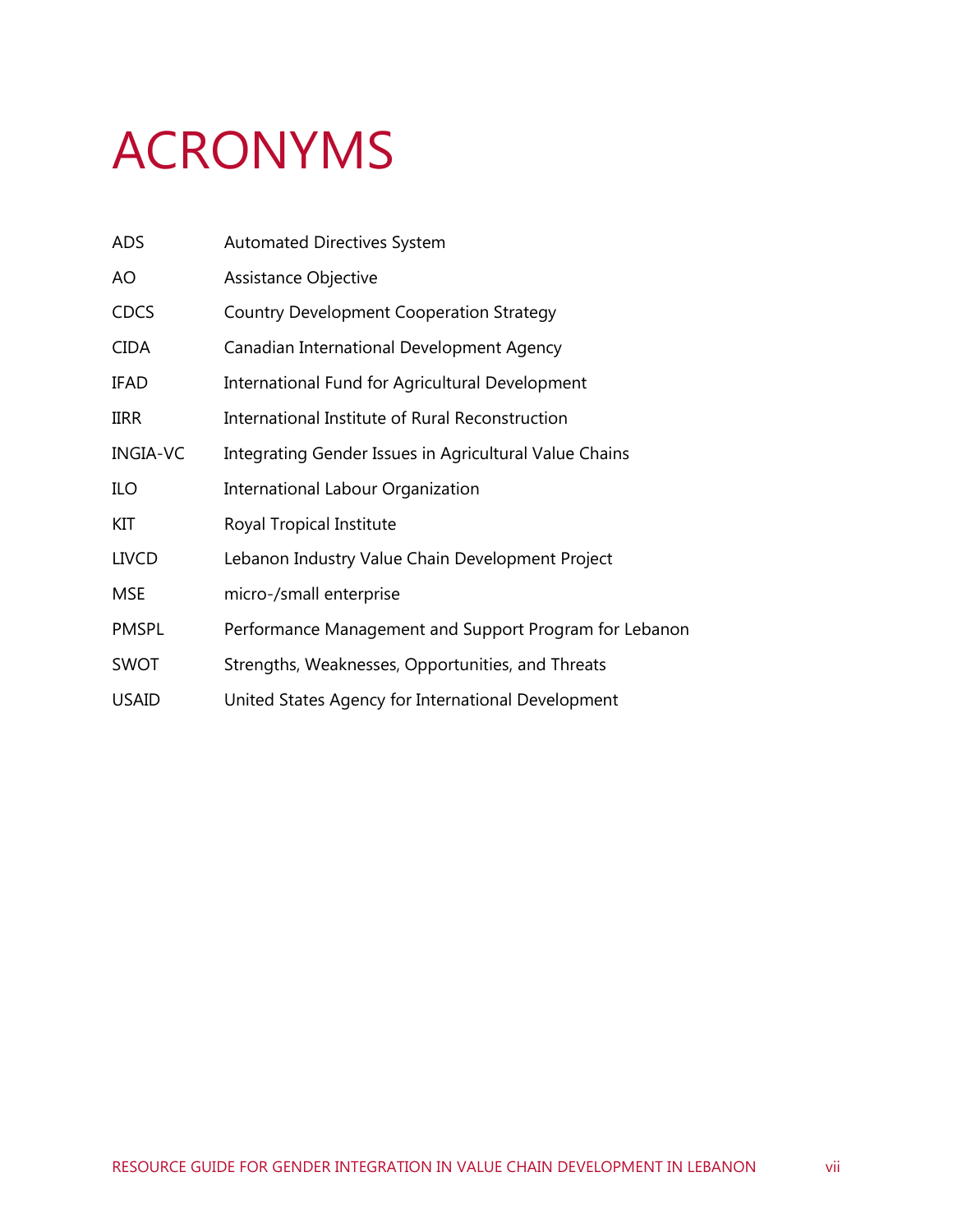## <span id="page-7-0"></span>INTRODUCTION

The USAID Country Development Cooperation Strategy (CDCS) 2014–2018<sup>1</sup> for Lebanon proposes an overarching goal of "improved accountability and credibility of public institutions, and broader economic prosperity." This goal supports the broader U.S. objective of achieving stability in Lebanon, and it aligns with various Government of Lebanon strategy pronouncements.

The above-indicated goal is to be achieved through two Development Objectives (DO):

Development Objective 1 – improved capacity of the public sector in providing transparent, quality services across Lebanon; and Development Objective 2 – inclusive economic growth enhanced

Specifically, under Development Objective 2, "Inclusive Economic Growth Enhanced," USAID works toward increasing the competitiveness of Lebanon's private sector by strengthening the advocacy role of business associations, improving trade linkages, increasing access to finance credit (especially in rural areas), addressing labor market issues, and providing for job-focused formal higher education and technical training for vulnerable groups.

Across all sectors, USAID/Lebanon uses the value chain development approach as a core mechanism for achieving its DO2. In agriculture for example, USAID/Lebanon works to improve the competitiveness of several value chains, including, high-value fruits, vegetables and flowers.

### <span id="page-7-1"></span>**PURPOSE**

This resource guide is designed to support USAID and its implementing partners in articulating how to identify and address gender inequalities that can have negative impacts on the achievement of value chain development objectives. In particular, the resource guide presents a step by step practical approach to identifying and analyzing gender issues in value chains, and in accessing the implications of any gender disparities for planned value chain development interventions.

The material presented in this guide can be classified under the following topics:

- The rationale for gender integration in value chain activity design and implementation
- The value chain approach to economic development, the different phases in the value chain development cycle, and the major focus and activities in each phase
- How to conduct a gender analysis of a value chain, including , the gender dimensions framework for gender analysis; and the process for integrating gender considerations into agricultural and non-agriculture value chains

<sup>&</sup>lt;sup>1</sup> USAID/Lebanon Country Development Cooperation Strategy (CDCS) 2014 - 2018. Available at: <https://www.usaid.gov/sites/default/files/documents/1883/CDCSLebanon2014-2018.pdf>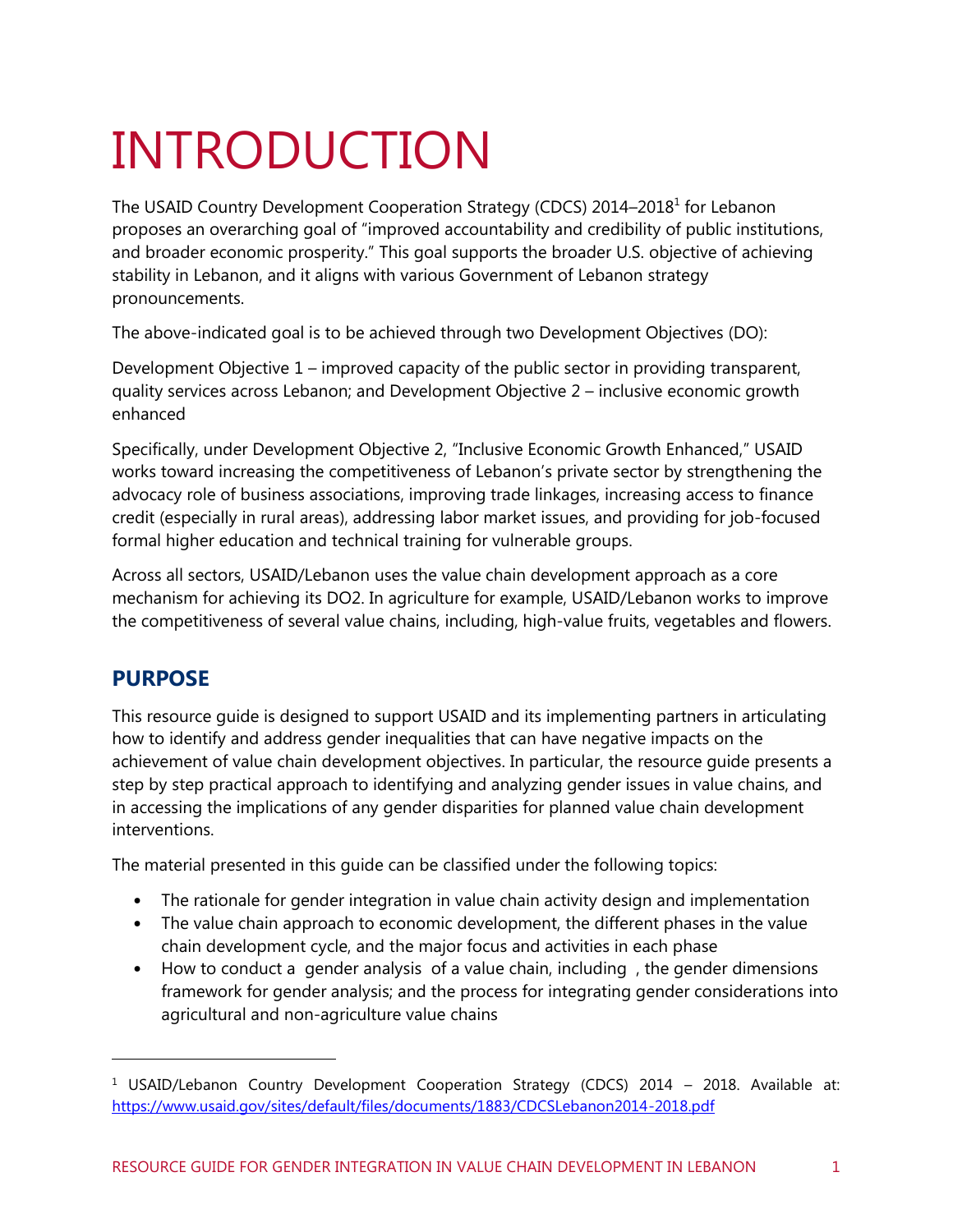<span id="page-8-0"></span>• How to include gender in value chain monitoring and evaluation.

### **BACKGROUND**

The U.S. government has put gender equality and women's and girls' empowerment at the forefront of its foreign policy, as reflected in the President's National Security Strategy, the Presidential Policy Directive on Global Development, and the 2015 U.S. Quadrennial Diplomacy and Development Review. In 2012, USAID promulgated several comprehensive and interlinked policies and strategies to reduce gender inequality and enable girls and women to realize their rights, determine their life outcomes, influence decision making, and become change agents in households, communities, and societies.

The Agency has reinvigorated attention to gender equality through its 2012 Gender Equality and Female Empowerment Policy, Automated Directives System (ADS) Chapter 205 ("Integrating Gender Equality and Female Empowerment in USAID's Program Cycle"), and several other policies.

Together, these policies and strategies provide guidance for pursuing more effective, evidencebased investments to achieve USAID's mission. This resource guide is designed as one of four resource guides intended to be developed by PMSPLII as per the 5 year plan 2015-2020 to assist USAID and its implementing partners to integrate gender into current and future agricultural and non-agricultural value chain activities.

### <span id="page-8-1"></span>**RATIONALE FOR GENDER INTEGRATION IN VALUE CHAIN INITIATIVES IN LEBANON**

Gender equality and female empowerment are core development objectives, fundamental for realizing human rights and keys to effective and sustainable development outcomes. Gender inequality affects production, distribution, and consumption in an economy, but is often overlooked in value chain development. Gender inequalities affect competitiveness directly, by restraining productivity, growth, and output, and indirectly, by hindering trade performance. Failure to understand and account for gender dynamics in value chain analyses and activities can limit the success of value chain initiatives, potentially hindering economic growth (see **[Exhibit 1](#page-9-0)** for definitions).

Gender inequalities can have a negative impact on value chain activities, including technology adoption, participation in agricultural markets, and distribution of intra-household gains from livelihood-generating activities. Gender disparities also affect the achievement of broader agricultural and economic development goals, such as poverty reduction, income, nutrition, and food security. For example, assets are required to participate in agriculture and non-agriculture livelihood activities. For each activity, there is a need to identify assets, consider how gender influences access to these assets, and examine how gender disparities may result in differences in men's and women's participation in the value chain. The extent of this evidence and the manifestation of gender disparities in livelihood-generating activities vary across geographic regions and social contexts.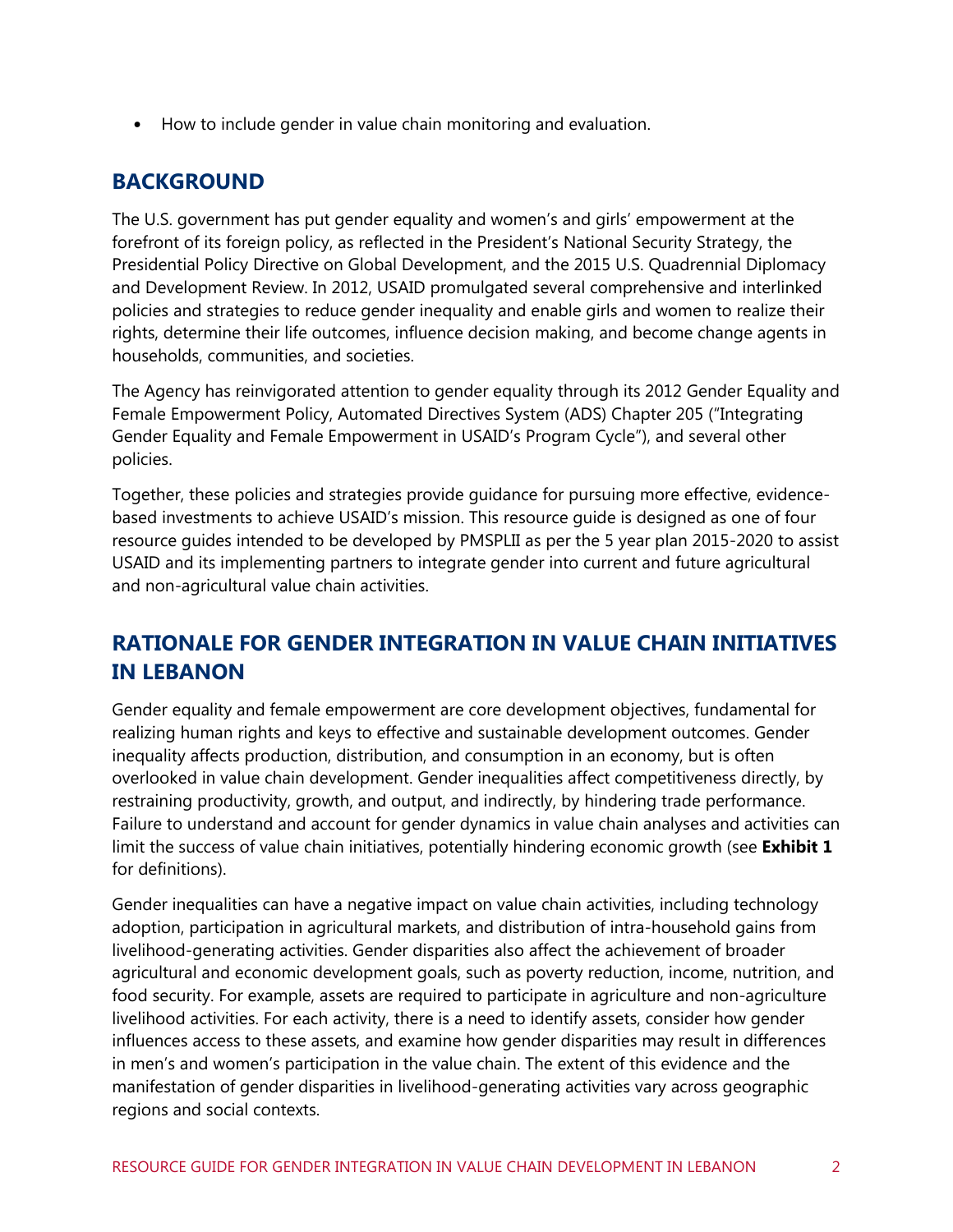In Lebanon, gender disparities exist in agriculture and non-agriculture value chain. The USAIDfunded Lebanon Industry Value Chain Development (LIVCD) project (2012–2017) conducted a midterm evaluation that examined gender equality in Lebanese value chains and highlighted major gaps (LIVCD 2016). Only 18.5 percent of project beneficiaries to date are women. The value chains themselves are gendered, with the majority of females who are active in Lebanese value chains working in rural tourism, olive oil, and to a lesser extent rural baskets and honey. The processed food industry is the most gender balance in terms of proportion of beneficiaries, with 49.6 percent female beneficiaries, followed by rural tourism, with 44 percent female beneficiaries. The value chains for avocado, cherry, grape, and pome fruit (e.g., apples and pears) are characterized by low numbers of female beneficiaries. **[Exhibit 2](#page-10-0)** illustrates sexdisaggregated participation in LICVD value chains.

#### <span id="page-9-0"></span>**Exhibit 1: Definitions**

- **Value Chains**: The full sequence of activities required to bring a product or service from conception through production, transformation, marketing, and delivery to final consumers (Rubin, Manfre & Barrett 2009). Value chains actors include input suppliers, producers, processors, and buyers. They are supported by a range of technical, business, and financial service providers (USAID Microlinks).
- **Value Chain Analysis**: A methodological tool for understanding the dynamics of economic globalization and international trade. The approach focuses on vertical relationships between buyers and suppliers and the movement of a good or service from producer to consumer. Value chain analysis is now a key analytical approach in research and policy fields, with an increasing number of bilateral and multilateral aid organizations adopting it to guide development interventions (Riisgaard et al. 2010).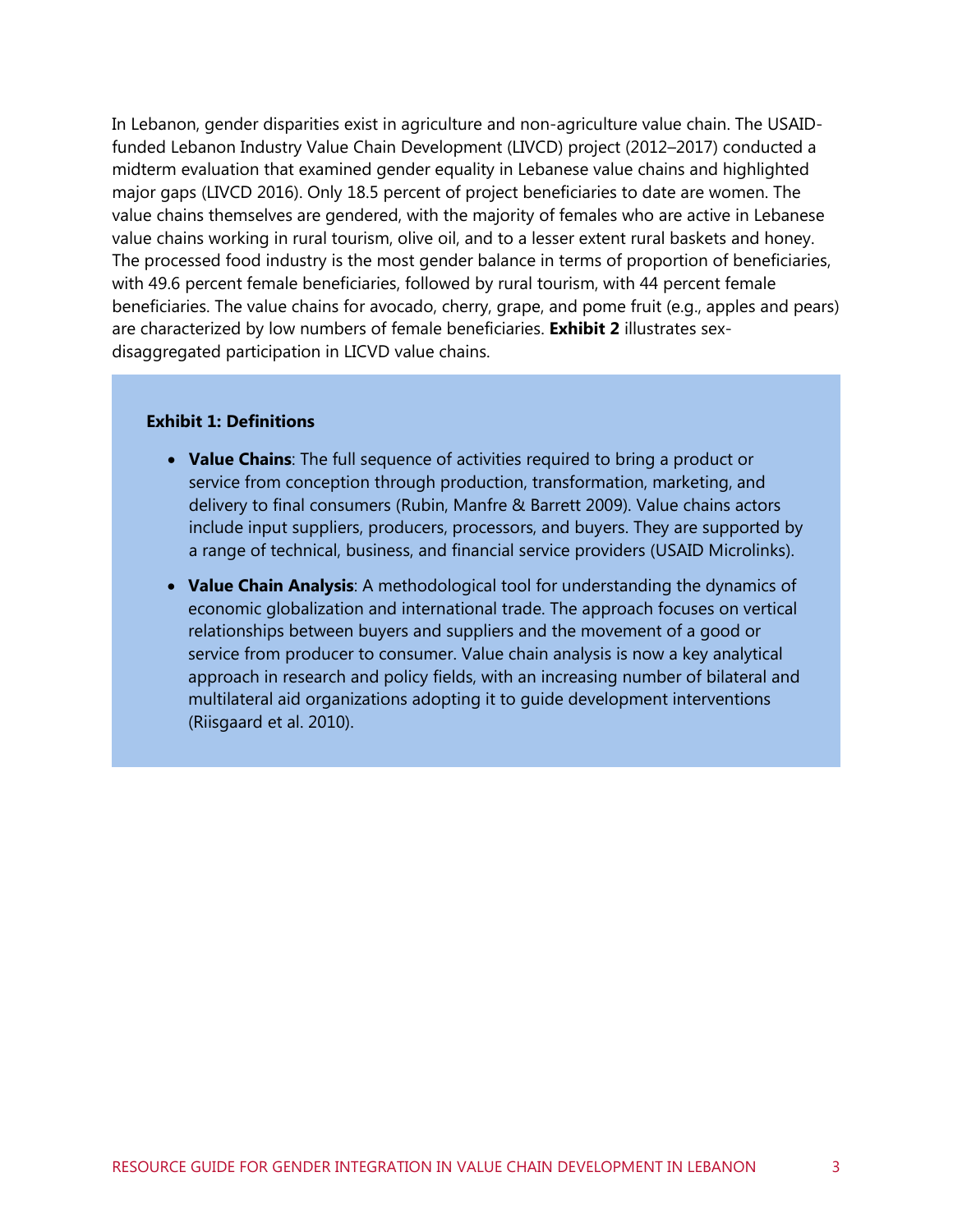

#### <span id="page-10-0"></span>**Exhibit 2: LIVCD Value Chain Participation by Sex**



#### **This analysis highlights important gender gaps in Lebanese value chains and the need to integrate gender into the design and implementation of Lebanese value chain activities.**

Women in Lebanon make important contributions to agricultural activities, but their contributions are often underestimated and undervalued due to cultural and policy biases. Rural Lebanese women especially face legal, cultural, and socioeconomic constraints that are further accentuated by gender bias in the delivery of rural services (Tailfer 2010). Women's household responsibilities often prevent them from investing sufficient time in agricultural work or rural tourism activities. Women in rural areas also have limited engagement in formal economic and social groups and limited community leadership roles.

Gender inequalities in Lebanon related to value chains include the following (Atallah & Helou 2012):

- **Discrimination:** National legislation provides women and men with equal rights to ownership, inheritance, and access to loans and banking facilities, but rural women lack awareness of their rights, and discrimination is common.
- **Limited access to land and credit:** Women have a legal right to own land, but few have land registered in their names. Women constitute the majority of smallholder farmers, with limited access to credit due to lack of adequate collateral and the high risk associated with administering small agricultural loans. The LIVCD evaluation report shows how the project is trying to address existing gender disparities with respect to access to credit. According to the report, three events have been organized by LIVCD in partnership with the Women Empowerment Initiative of BLC Bank to facilitate women's access to loans. The project has also developed feasibility studies for four women to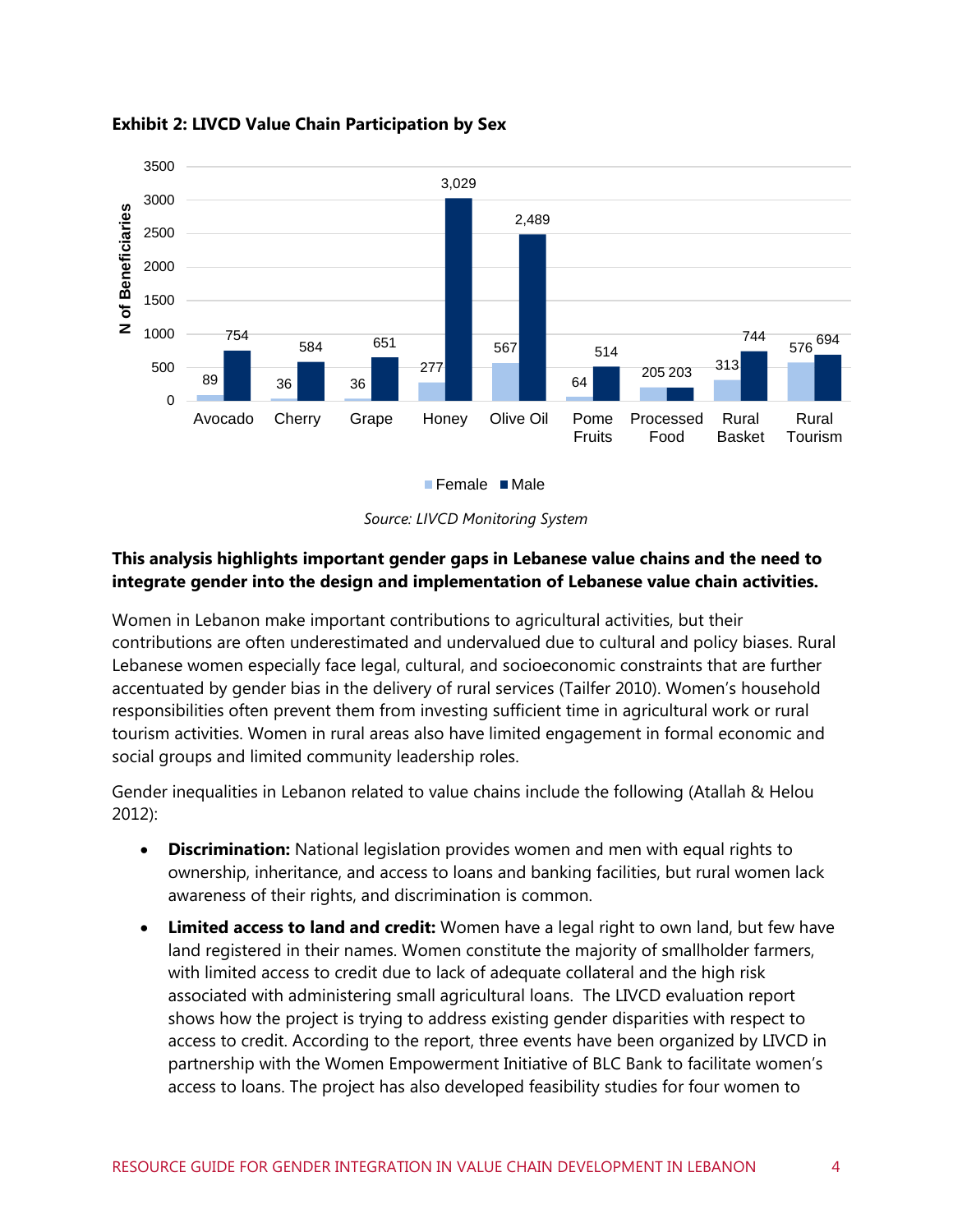apply for a loan. Notwithstanding, the number of women who have accessed agricultural loans through LIVCD remain low (LIVCD, 2016)

- **Limited cooperative membership:** Few women are cooperative members, and therefore are less able than men to benefit from cooperative credit. The LIVCD mid-term evaluation revealed that the project includes interventions tailored to women or women cooperatives, notably in rural tourism and food processing. LIVCD grant assistance tailored to women food processing cooperatives and female-headed companies has enabled the women to adopt new technologies, thereby improving production efficiency and quantities. The purchase of the technology has generated gains such as in a better allocation of workforce in the production chain, increases in income (for Lebanese Mezze and for Al-Imad Cooperative), or lower workload burden (at Agricultural Cooperative Association for Production and Food Processing in Ein Ebel).
- **Inequitable decision making:** Lebanese men make almost all decisions related to farming activities, except for decision making in the allocation of water for livestock, which is a woman-dominated activity. When men are away, most women are able to decide on family expenditures, hiring labor, and allocating water to crops. Single, divorced, and widowed women have a lower status in society; decisions are usually made by male family members, although these unmarried women may have a say in the allocation of family expenditures.
- **Unequal division of agricultural work:** The division of labor varies from crop to crop and depends on irrigation, but in all cases women perform a large share of the agricultural work. Men generally carry out land preparation, irrigation, and spraying, while women are primarily responsible for seeding, sowing, weeding, harvesting, and processing.
- **Disproportionate burden of domestic responsibilities:** The LIVCD evaluation reveals a disproportionate burden of domestic responsibilities on women, which in turn limits their participation in training sessions (LIVCD, 2016)
- **Few formal work opportunities and low wages/income:** Despite high female enrollment rates in the Lebanese education system, gender bias remains in choosing fields of specialization. Males dominate sectors such as agriculture. Female agriculture day laborers receive lower wages than men and have no social benefits. Men are paid twice the salary of women because they do more physically intensive work that is considered unsuitable for women (ILO 2015).

Value chain programs designed with gender-equitable principles can boost competitiveness and gender equity to reduce poverty more effectively. Men's and women's roles, opportunities, and access to resources and benefits from income-generating activities also have an impact on the efficiency and competitiveness of value chains in the global market. Understanding these gender disparities and addressing them in agricultural value chains improves program outcomes (Rubin, Manfre & Barrett 2009).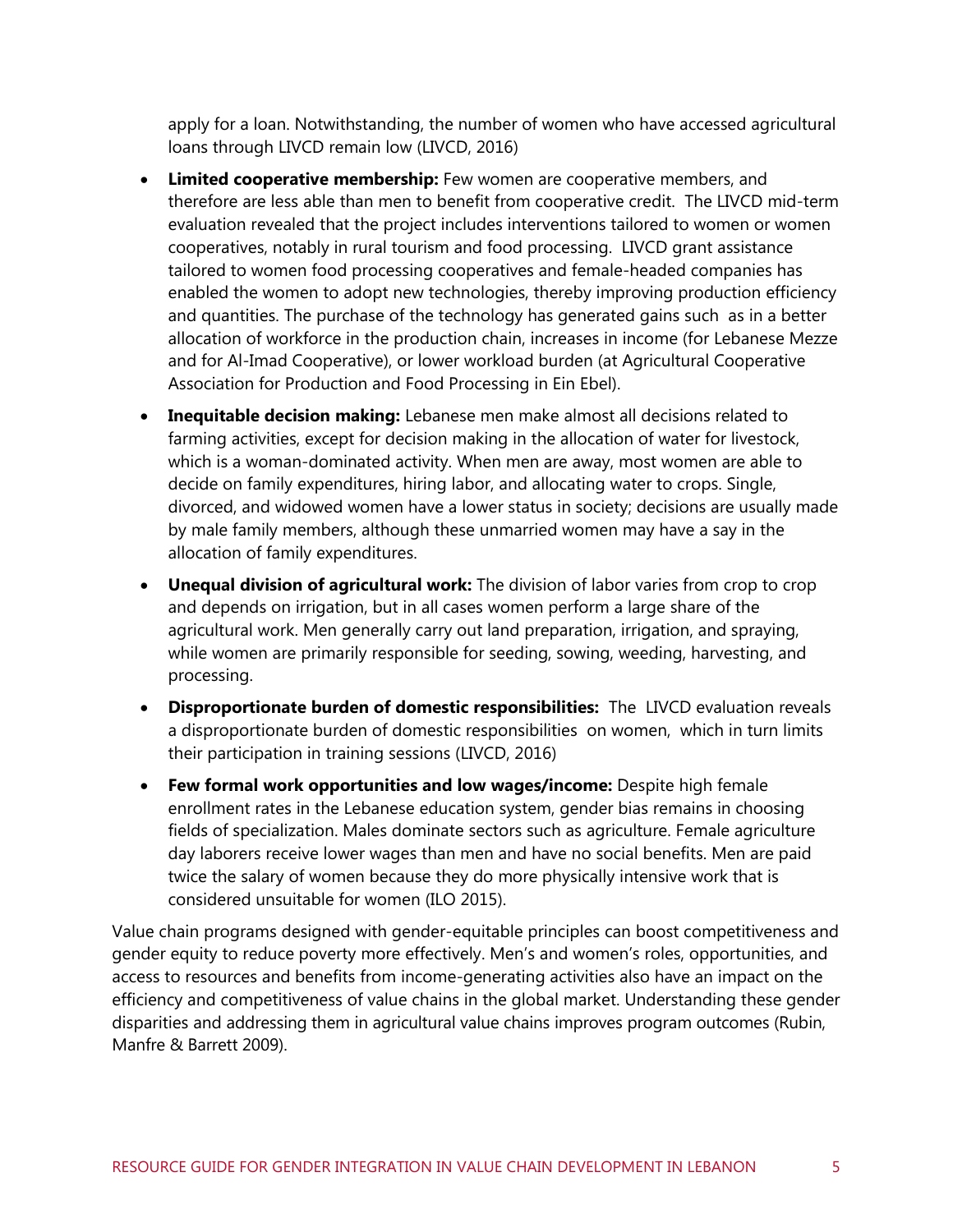## <span id="page-12-0"></span>VALUE CHAIN DEVELOPMENT

This section provides an overview of the value chain approach to development and examines the stages in value chain development. Understanding the value chain approach provides a foundation for integrating gender in each stage, resulting in more competitive and more gender equitable value chains.

### <span id="page-12-1"></span>**THE VALUE CHAIN APPROACH TO ECONOMIC DEVELOPMENT**

The value chain approach to development is a strategy for enhancing economic growth and reducing poverty (Rubin, et al., 2009). USAID applies the value chain approach to drive economic growth by integrating large numbers of micro- and small enterprises (MSEs) into increasingly competitive value chains (USAID Microlinks).

The following are key features of the value chain approach (USAID Microlinks):

- **Market system perspective:** Understanding a market system in its totality expands and lengthens impact, leading to more productive results. This should include the firms within an industry; the support markets that provide technical, business, and financial services; and the business environment. The principal supports and constraints to competitiveness may lie within any part of this market system.
- **Focus on end markets:** An understanding of the end market—the local, regional, or international market into which a product or a service is sold—provides opportunities and sets the parameters for economic growth.
- **Value chain governance:** It is important to understand the roles of and relationships among buyers, sellers, service providers, and regulatory institutions that operate within or influence the range of activities required to bring a product or service from inception to its end use. Governance describes which firms within a value chain set and enforce the parameters under which others operate. Embedded in governance are inter-firm relationships, power dynamics (symmetrical and asymmetrical), and distribution of benefits.
- **Relationships:** The quality of relationships between different stakeholders is a key factor for a functioning value chain. Strong, mutually beneficial relationships between firms facilitate the transfer of information, skills, and services, all of which are essential to value chain upgrading.

### <span id="page-12-2"></span>**THE VALUE CHAIN DEVELOPMENT CYCLE**

Effective value chain development programs are designed and carried out in a dynamic, fivephase process, referred to as the project cycle:

1. Value chain selection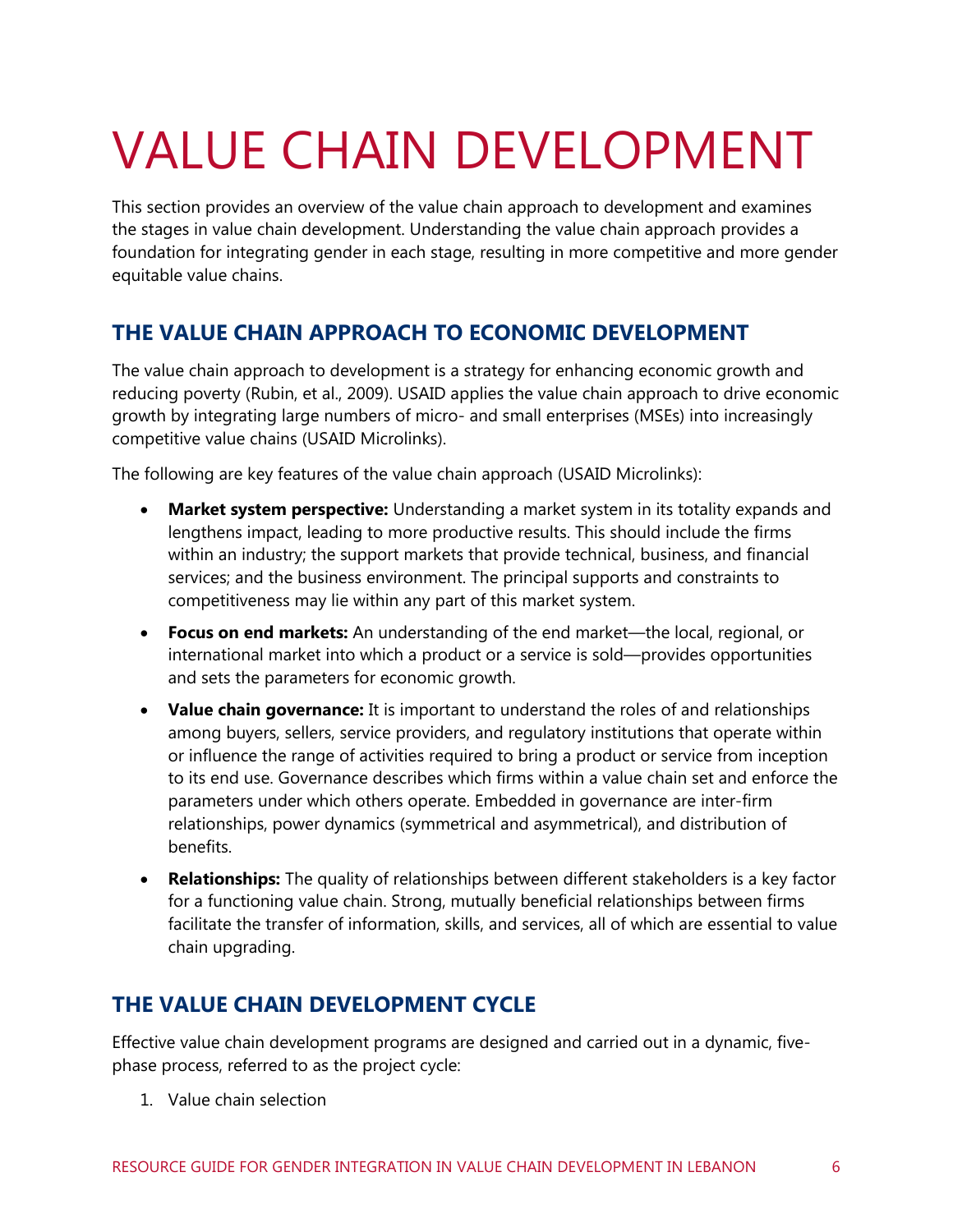- 2. Value chain analysis
- 3. Competitiveness strategy
- 4. Design and implementation
- 5. Monitoring and evaluation.

#### **Exhibit 3: Value Chain Project Cycle**



*Source: USAID Microlinks*

#### **PHASE 1: VALUE CHAIN SELECTION**

Value chain selection is the process collecting and analyzing quantitative and qualitative data from different value chains, with the goal of prioritizing the value chains based on the extent to which they satisfy a predefined set of criteria.

Common criteria used in the process of prioritizing industries or value chains, include:

- Potential for growth and competitiveness
- Impact on and contribution to other development objectives, such as conflict mitigation
- Women's empowerment
- Food security or natural resource management.

See **Annex 1** for USAID's general criteria for prioritizing a short list of industries.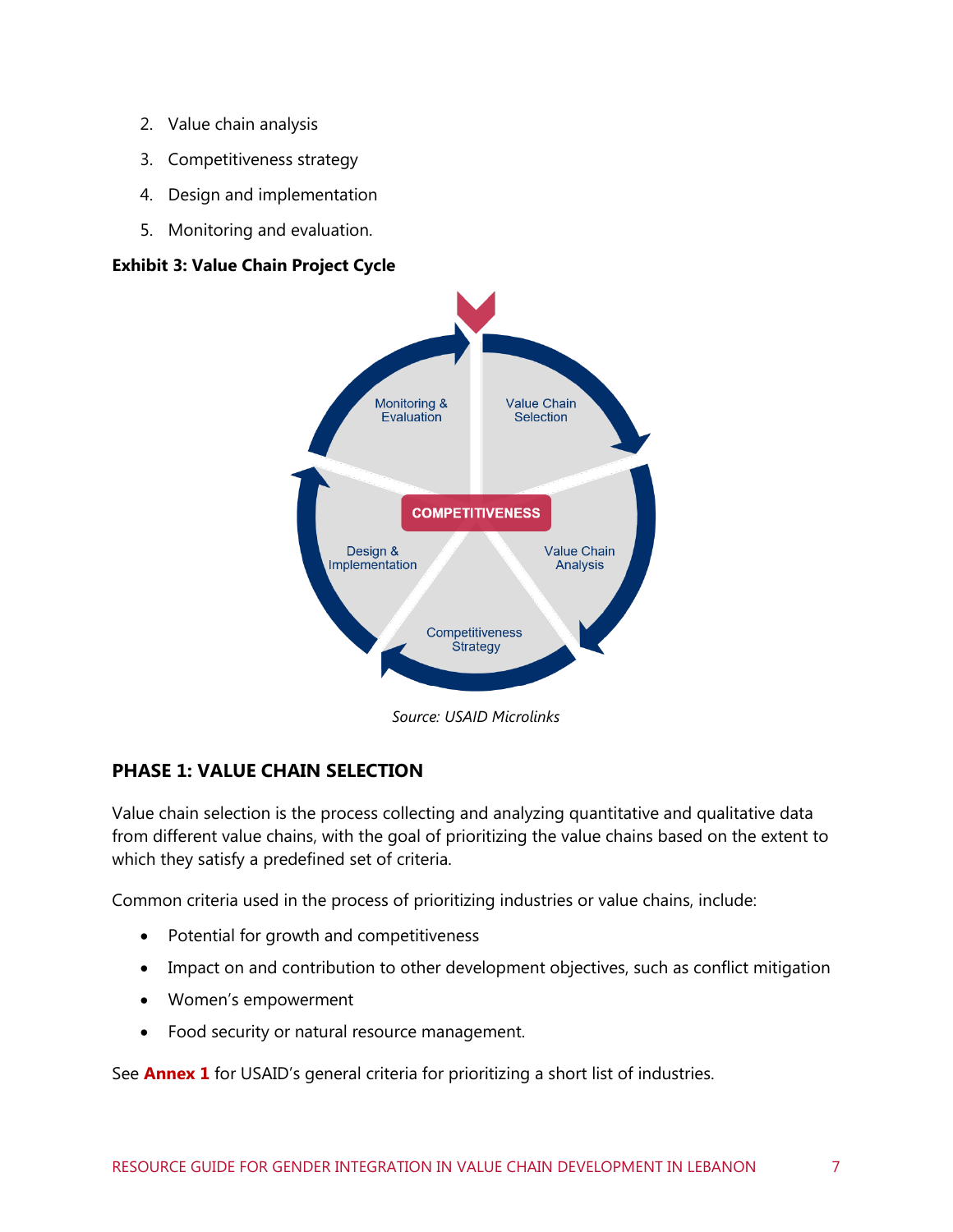#### **PHASE 2: VALUE CHAIN ANALYSIS/ASSESSMENT**

The phase requires using the value chain framework to identify:

- **The structure of the value chain**, including all individuals and firms that conduct business by adding value and helping move the product toward the end markets
- **The dynamics of the value chain**, which refers to the determinants of individual and firm behavior and their effect on the functioning of the value chain (USAID Microlinks).

Value chain analysis requires four interconnected steps:

- 1. Data collection and research
- 2. Value chain mapping to highlight market segments, product flows from raw material to end markets, participants/actors, and their functions and linkages
- 3. Analyzing opportunities and constraints using the value chain framework to identify systemic, chain-level issues rather than focusing on firm-level problems
- 4. Vetting findings with stakeholders and recommending future actions.

#### **PHASE 3: COMPETITIVENESS STRATEGY**

This phase involves developing a vision for how firms might collaborate to achieve growth, rather than seeing one another simply as competitors. Implementers should involve stakeholders at all levels of a value chain in developing an end-market competitiveness plan that determines the industry's competitive advantage, a commercial upgrading plan, and a plan for sustaining competitiveness. The strategy should include elements that rely on information from the value chain analysis and active involvement by the private sector to create a focused approach to improving and sustaining industry competitiveness.

#### **PHASE 4: VALUE CHAIN DESIGN AND IMPLEMENTATION**

Most value chain development projects are designed to improve economic growth by strengthening the competitiveness of firms in an industry. Project design should articulate how interventions will facilitate implementation of the competitiveness strategy and address the threats to industry competitiveness, as identified in the value chain analysis (phase 2). In response to value chain constraints, value chain development projects can choose either **direct intervention** or **facilitation** as their involvement strategy (Microlinks):

- **Direct intervention** is when a project directly delivers services required for MSE upgrading or subsidizes private-sector service providers to provide these services to MSEs.
- **Facilitation** can be defined as an action or agent that stimulates a value chain to develop and grow, but does not become part of the chain.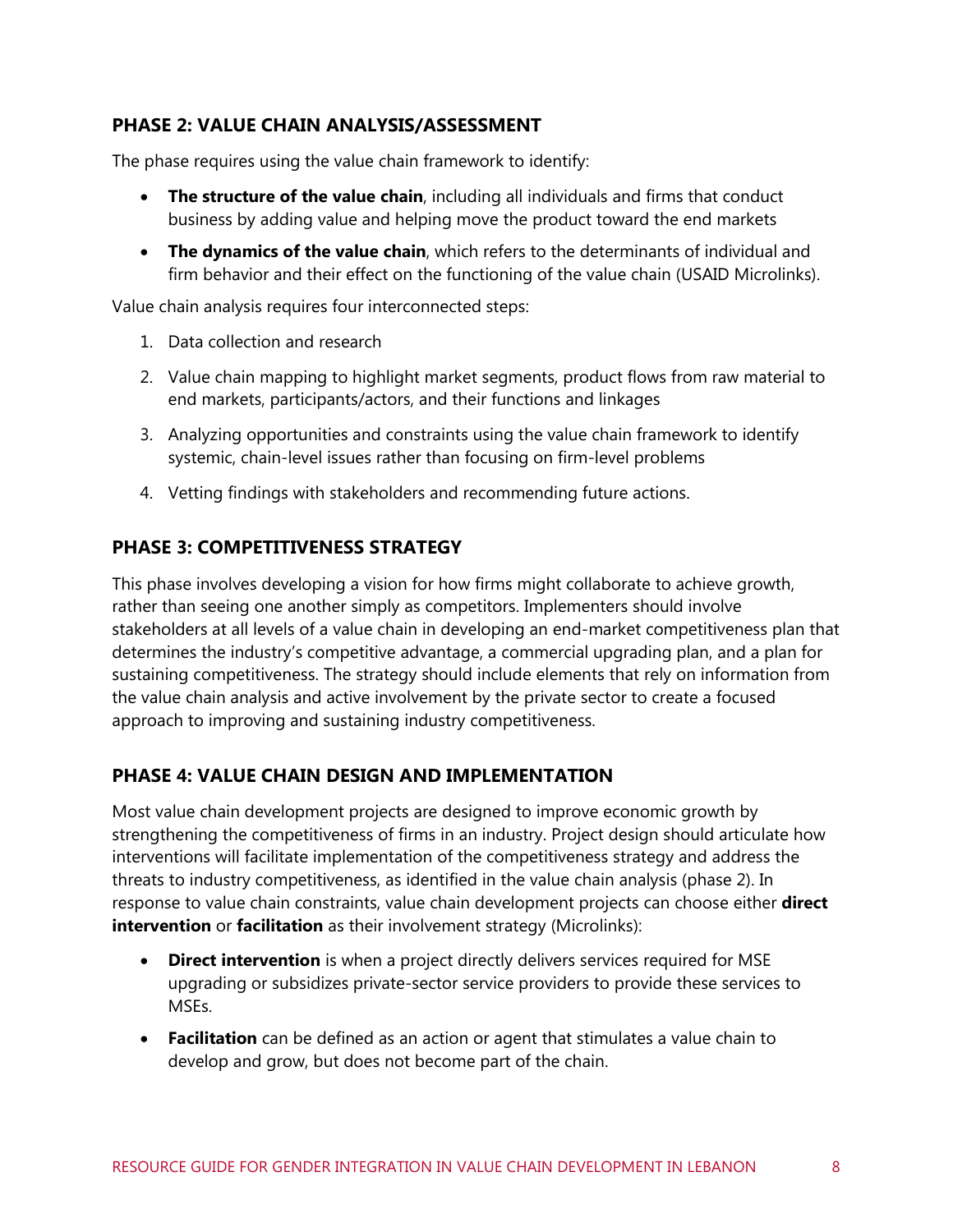#### **PHASE 5: MONITORING AND EVALUATION**

All value chain development projects are based on a causal model that shows the logical links between project activities and expected outputs, outcomes, and impacts. Underlying the links in the model is a set of theorized causal relationships that project designers believe to be true. The importance of the [causal model for performance monitoring and impact assessment](http://www.microlinks.org/good-practice-center/value-chain-wiki/role-causal-model-performance-monitoring-and-impact-assessme) is that it forces implementers and evaluators to articulate the important causal relationships underlying project design and evaluate the degree to which they make sense and/or are justified.

The value chain approach uses facilitation as a means of implementation and measuring change can be difficult because project services are provided indirectly to intended beneficiaries through their relationships with other market actors. This can complicate the process of accurately measuring project outreach, identifying beneficiary populations, and monitoring changes over time. Another challenge is the measurement of "spillover" effects (diffusion), when firms not counted as part of project outreach imitate new techniques and business practices they observe in neighbors, friends, and competitors.

## <span id="page-15-0"></span>GENDER IN VALUE CHAIN DEVELOPMENT

This section provides information on how to integrate gender into each stage of the value chain project cycle.

### <span id="page-15-1"></span>**GENDER IN VALUE CHAIN SELECTION**

Competitiveness is an important criterion for selecting value chains and supporting economic growth. Integrating gender into value chain development projects and promoting genderequitable opportunities can help increase competitiveness. Value chains should be assessed for growth potential and opportunities for gender integration.

Analysis of a value chain's economic growth potential should be followed by a participatory process to determine the value chain's potential to contribute to women's empowerment and gender equality. **[Exhibit 4](#page-15-2)** lists illustrative questions for considering gender in a value chain selection.

*The value chain assessment team must include a trained gender specialist.*

<span id="page-15-2"></span>**Exhibit 4: Gender Considerations in a Value Chain Selection**

#### **Question**

What is the ratio of women to men employed in the value chain?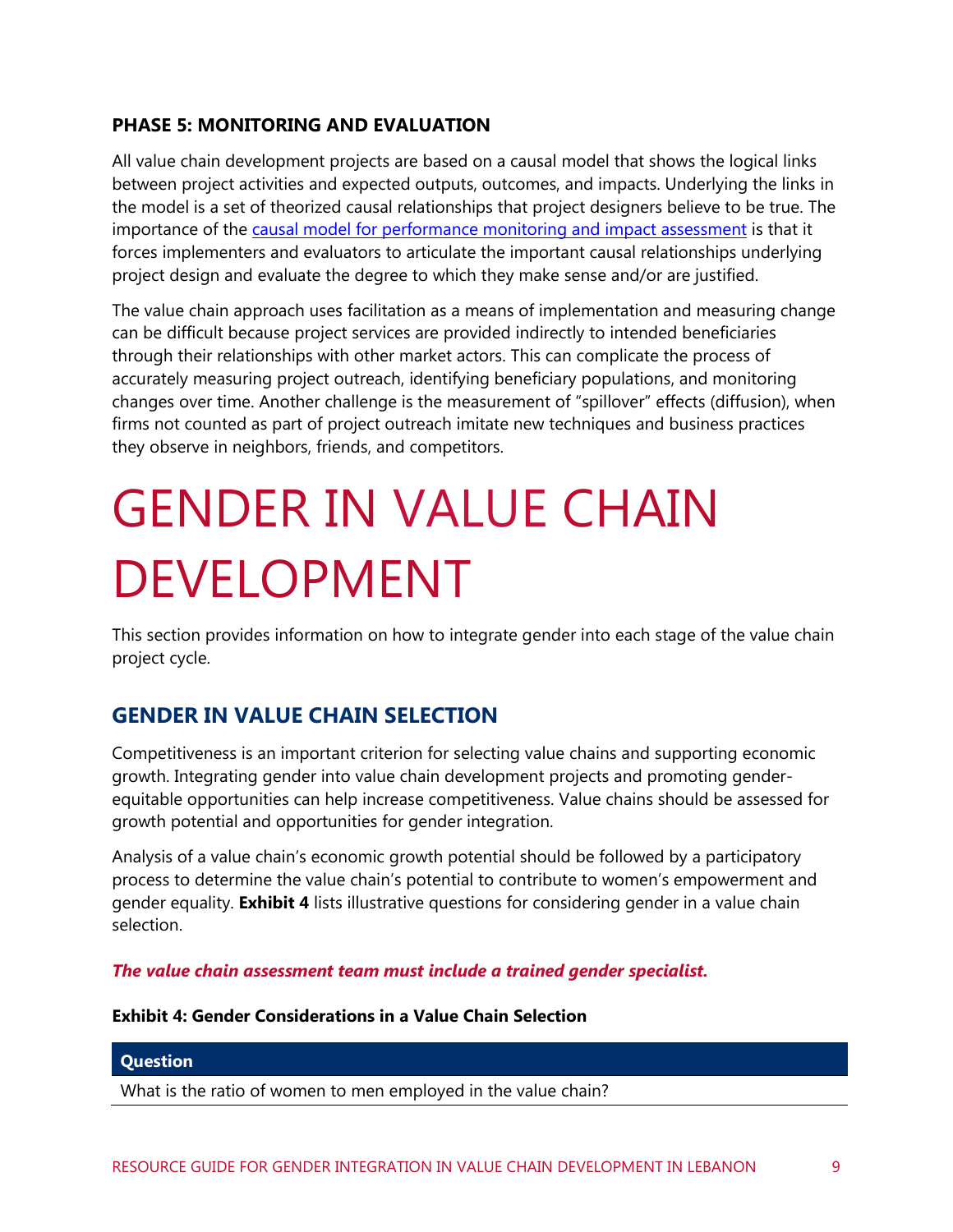#### **Question**

How many male and female entrepreneurs are in the value chain?

What equipment and assets do women control?

What equipment and assets do men control?

Do women have (or can they acquire) the skills needed for value addition through processing or product diversification?

Do men have (or can they acquire) the skills needed for value addition through processing or product diversification?

Who controls the sales income and the enterprise? Men? Women? Both?

Can the work take place close to women's home?

Is this a value chain with low barriers to entry for poor entrepreneurs (small scale of production, low start-up costs, not requiring major capital investments, using low tech skills)?

Is this a value chain with low barriers to enter for women (time, mobility, access to technology and assets, cultural constraints)?

Does this value chain offer new opportunities for women?

Does this value chain offer new opportunities for men?

Is the activity in the value chain in line with livelihood conditions (year-round income, using family labor, rapid returns, contributing to food security, keeping the environment intact, not reducing the availability of clean water)?

Tradeoffs may exist between a value chain's growth potential and its potential to empower women. For example, a traditional "women's product" might yield only minor growth, but give women opportunities to strengthen their organization, build skills, learn to negotiate with the private sector, and access market services (KIT, AgriProFocus & IIRR 2012). For a project dealing with multiple value chains, such as LIVCD, dealing with tradeoffs could require selecting a combination of value chains.

According to the LIVCD Gender Assessment report (Basil 2014), women's involvement in the production phase is very low in certain value chains, such as pome fruits, floriculture, olive oil, and grapes. However, as revealed in most of the LIVCD value chain assessment reports, women play a critical role in activities such as pruning, thinning, weeding, harvesting, and post-harvest handling in most, if not all, of the tree crop value chains. The introduction of new crops for agroindustry in Lebanon and other Middle East and North African countries has resulted in an emergence of the use of large numbers of women agricultural labor (Abdelali-Martini 2011). Efforts to improve the competitiveness of such value chains must pay attention to any gender disparities that have implications for women's participation and incentives/gains.

### <span id="page-16-0"></span>**GENDER IN VALUE CHAIN ANALYSIS**

Generic value chain analysis does not differentiate constraints for men and women. Gender integration in value chain analysis requires considering gender relations in the household, the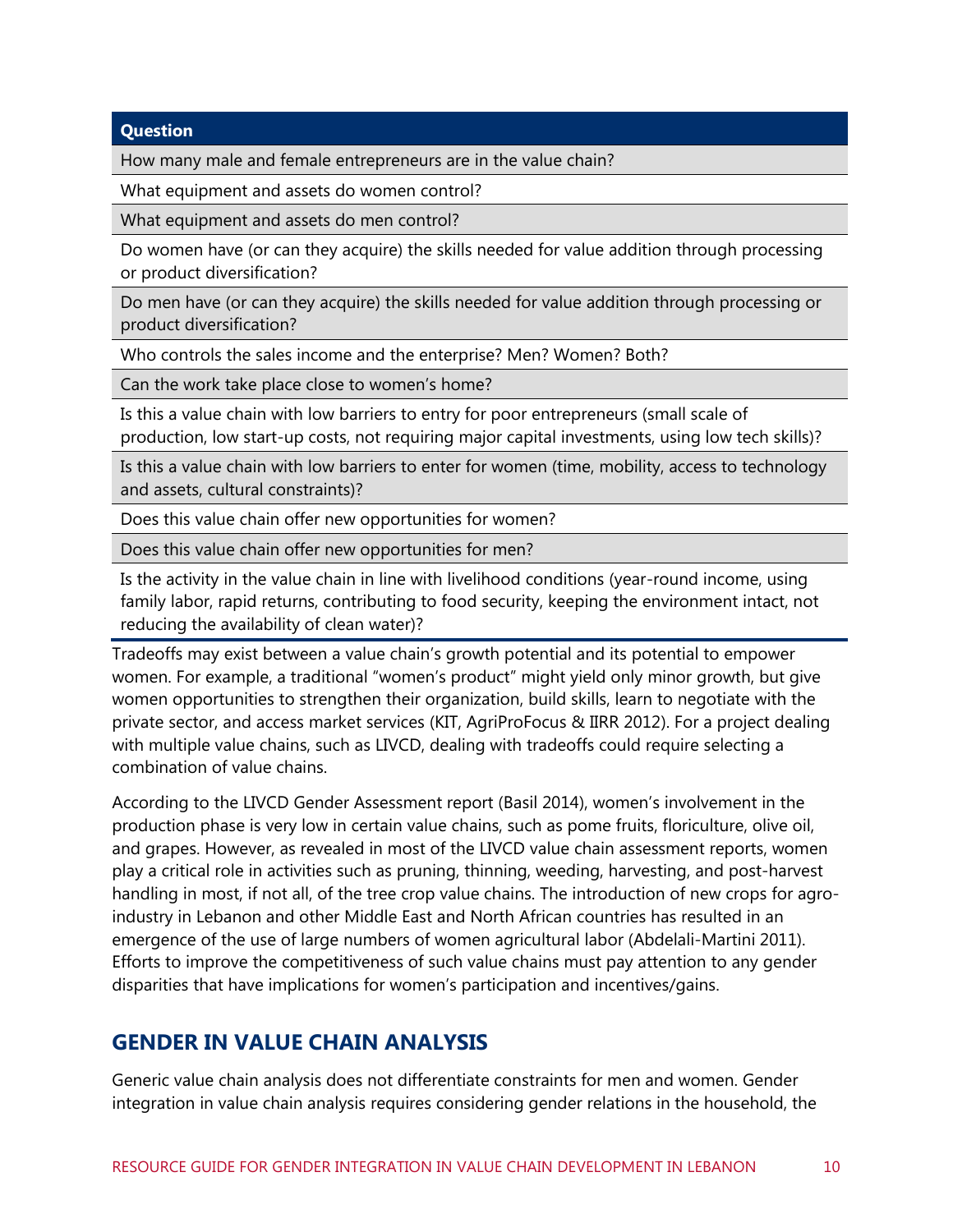firm, the industry, and society at large. It assesses how these factors influence value chain performance, identifies gender-based constraints and opportunities to competitiveness of value chains, and considers the constraints and opportunities for the distribution of benefits to men and women along the value chain.

#### **GENDER CONSIDERATIONS IN THE ANALYSIS OF FACTORS THAT INFLUENCE VALUE CHAIN PERFORMANCE**

**End-market analysis**, a factor influencing value chain performance, examines the value chain's ability to respond to end-market demand opportunities. Gender-differentiated access to resources may mean that men and women respond differently to end-market demand. Accurate end-market analysis can capture existing gender differences that may have an impact on endmarket demand. **[Exhibit 5](#page-17-0)** provides a list of questions to consider in end-market analysis.

#### <span id="page-17-0"></span>**Exhibit 5: Illustrative Questions for Gender in End-Market Analysis**

- How do men and women learn about or access information on end-market demand opportunities?
- What resources are required to respond to end-market demand opportunities?
- Do men and women have the capacity to respond to end-market demand opportunities?
- What gender differences exist with respect to access to the resources (including skills and networks/relationships) that are required to take advantage of such opportunities?
- What is the origin of these gender differences? Why do these differences exist?
- How does end-market demand present opportunities for or constrain male value chain actors?
- How does end-market demand present opportunities for or constrain female value chain actors?
- What can the project do to facilitate gender-equitable access to such opportunities?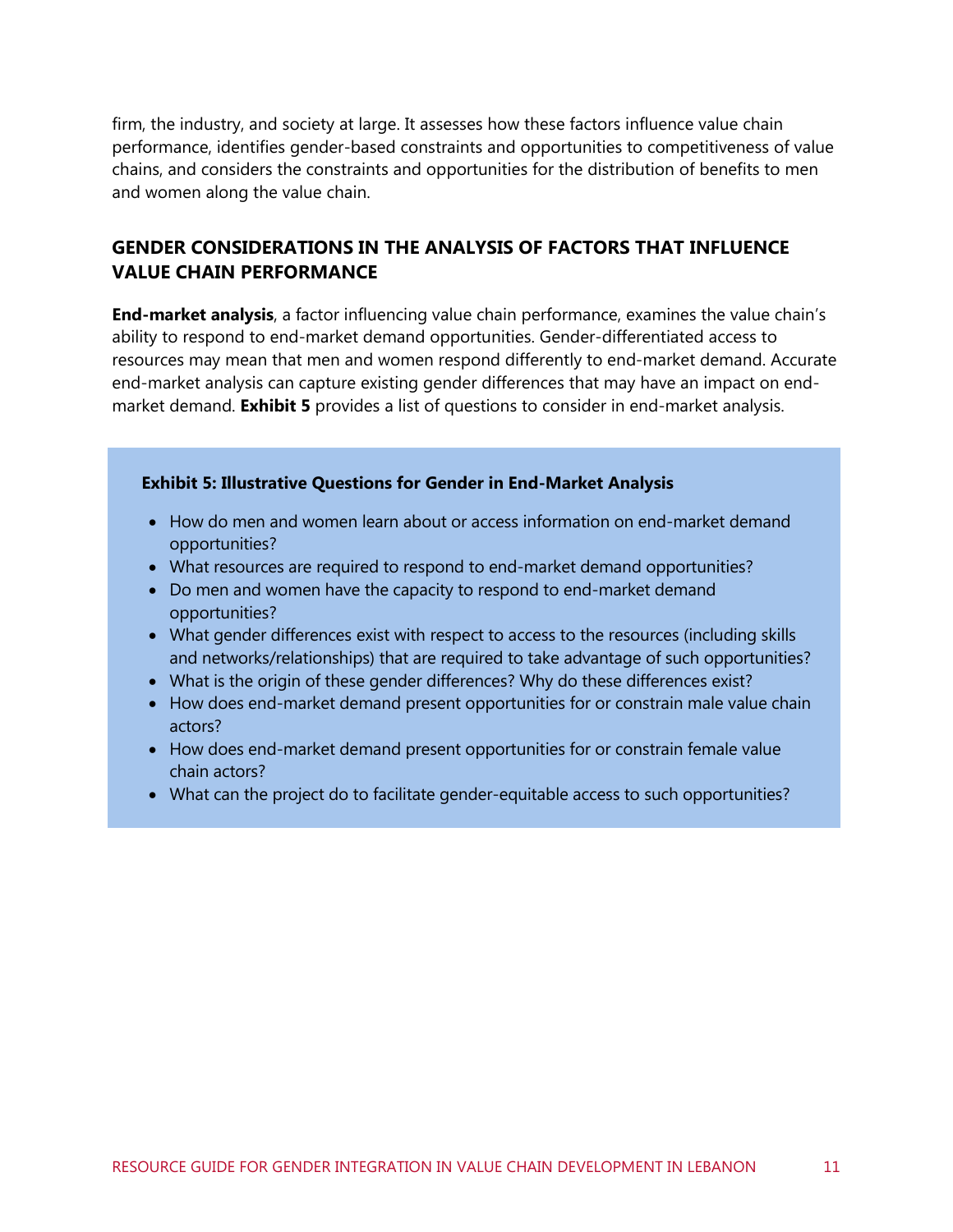For example, analysis of the handicrafts value chain in Lebanon reveals that the production of baskets is  $\blacksquare$ a rural activity primarily done by women, who are typically organized in cooperatives. The LIVCD handicrafts assessment report reveals that trade in handmade baskets is mostly domestic (no regional or international trade), that basket producers lack access to retail locations, and that the baskets have traditional appeal but lack value-added designs to make them more appealing. The assessment concludes that there is an opportunity for producers to sell more baskets and to expose these products to more custom-order clients.

To take advantage of this opportunity, basket producers must shift from traditional designs to value-added designs so they can connect to highend secondary sales locations and retail opportunities along tourism routes. Since basket production is predominantly done by women, a few questions can be explored:

- What resources (including skills and time) are needed to adopt the value-added basket designs?
- Do women have access to these resources? Why or why not?
- How can the project facilitate women's access to these resources?

The **business environment** is not gender-neutral. As part of society, it has a sociocultural dimension, in addition to an economic dimension, which influences how men and women interact and experience the other dimensions of the business

#### **EXAMPLE: GRAPE VALUE CHAIN IN LEBANON**

П

П П

П

П

П

П

П T

П П п П

> Г П

ī I

Π

I П T

I

п

П

An assessment of the grape value chain reveals that access to finance is a key element in the business environment for this value chain in Lebanon. Grape producers face a general challenge in accessing credit, because lending to agriculture is general limited. Common problems include high interest rates, high collateral requirements, and a lack of seasonal loans structured for agriculture (LIVCD 2014b).

Given these facts, access to finance appears to be a "general" constraint.

However, there is evidence of gender disparities in land ownership and men's and women's ability to use land as a collateral. For example, "although women have access to such property, they generally cannot make legal decisions about how it will be used, such as offering it as collateral for a loan or selling it," because "they are unlikely to own the land on which they work" (Andraos & Tisch 2014).

environment. Features of the business environment can enable one sex while disenabling another.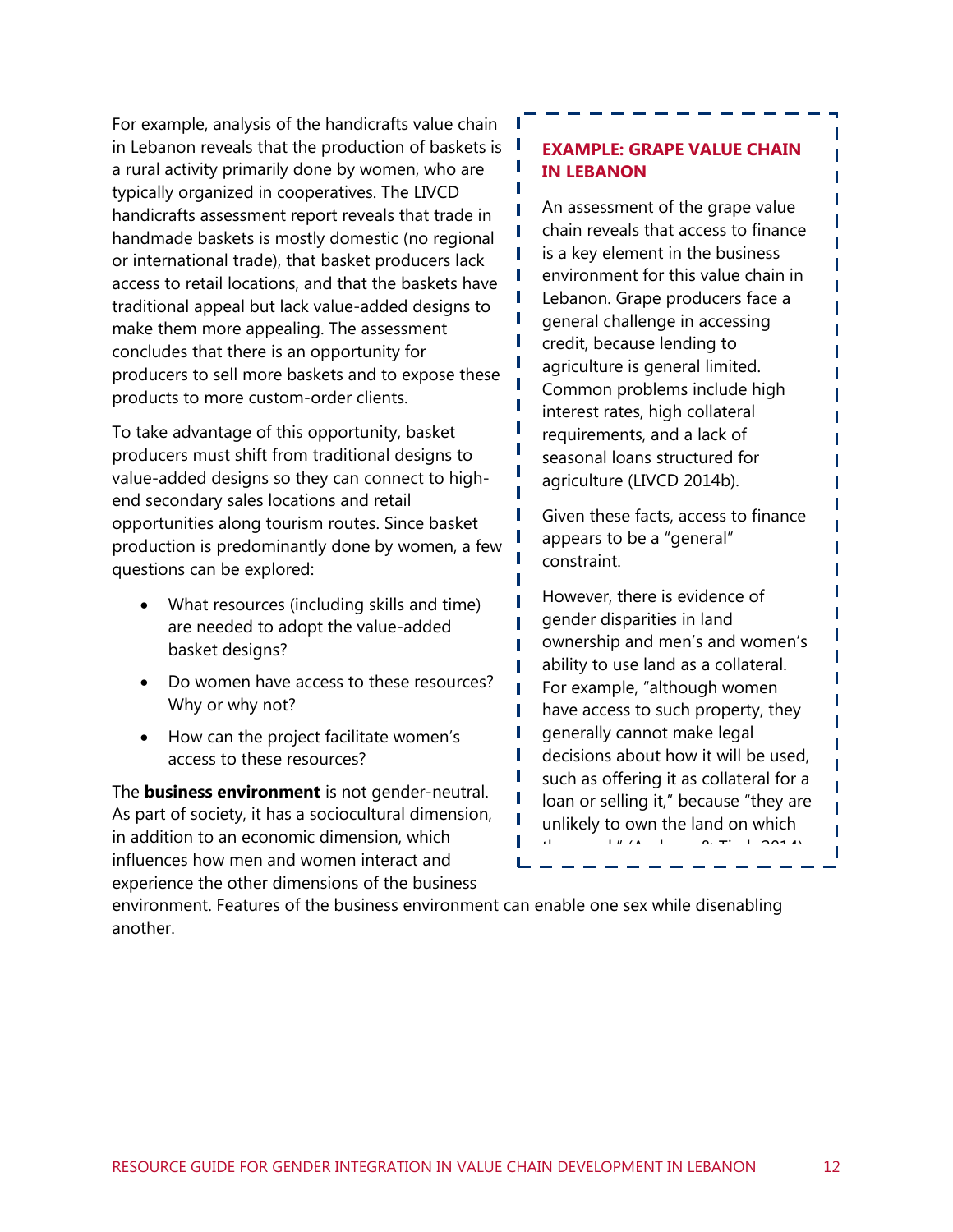**[Exhibit 6](#page-19-0)** provides gender questions to consider in the analysis of the business environment.

Analysis of **vertical linkages** examines the relationship between firms at different levels of the value chain. This relationship is important not only for moving product or services to the end

<span id="page-19-0"></span>**Exhibit 6: Analysis of Gender in the Business Enabling Environment**

- How does the sociocultural context (social norms and beliefs) influence the way men and women experience the business environment?
- How do social beliefs interact with legal and other regulatory frameworks to define how men and women function in the business environment or to exclude men and women from participating in certain business-related activities?

market (Microlinks) but also because it has implications for sharing knowledge and information and distributing benefits along the value chain. **Horizontal linkages**—how actors or firms at similar stages or levels of the value chain relate to each other—can also influence a value chain's performance and the distribution of benefits. All these relationships occur in a social environment that defines what behavior is appropriate for each sex and how different sexes relate to each other. Therefore, analysis of vertical and horizontal relationships and linkages along the value chain should consider how gender relations interact with or influence value chain relationships (see **[Exhibit 7](#page-19-1)**).

#### <span id="page-19-1"></span>**Exhibit 7: Gender in Analysis of Vertical and Horizontal Linkages**

- What differences exist in the way women-owned and men-owned enterprises link to downstream and upstream actors?
- What differences exist in relationships between men-owned and women-owned enterprises and value chain actors and upstream and downstream firms/actors?
- What implications do gender-differentiated relationships have for the transaction costs of doing business?
- How do male value chain actors or men-owned businesses link or relate with other actors or firms at similar stages of the value chain?
- How do female value chain actors or women-owned businesses link or relate with other actors or firms at similar stages of the value chain?
- How do different actors influence the nature and extent of benefits from such linkages?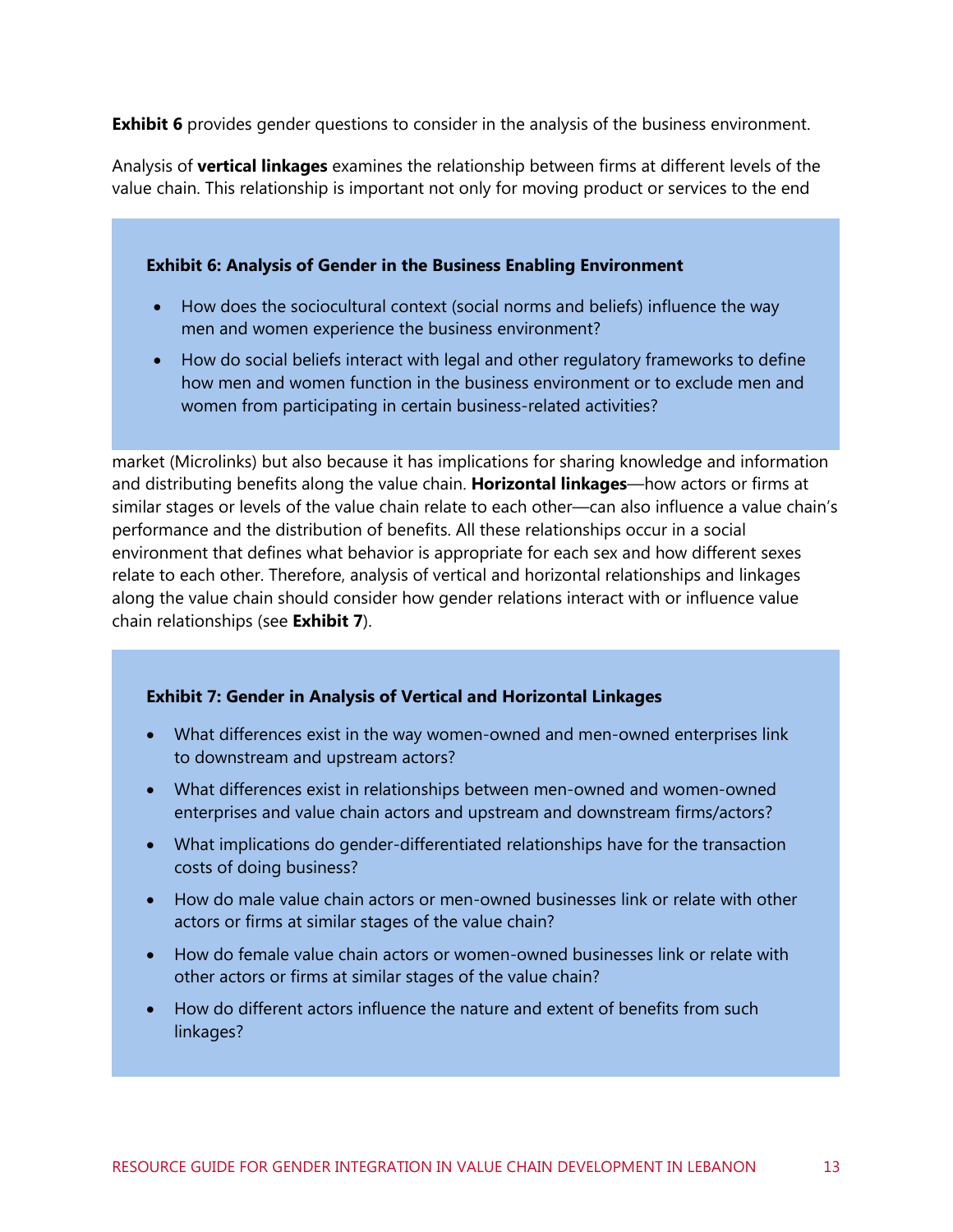**Support markets** play an important role in firm upgrading (Microlinks). Access to support markets is shaped by sociocultural norms, including gender, which can limit access to credit/loans, business training, and equipment required for value chain activities. Analysis of support markets should focus on differentiating opportunities and/or availability of these services by the sex of the value chain actor or business owner.

Analysis of value chain governance and the relationship between the different actors along the value chain should consider how these relationships differ for different groups. Analysis of interfirm relationships should also consider how existing gender power relations define how male and female value chain actors interact or relate with other actors and stakeholders along the value chain. See **[Exhibit 8](#page-20-1)** for illustrative questions for gender analysis of support markets.

#### <span id="page-20-1"></span>**Exhibit 8: Gender in the Analysis of Support Markets**

- Which support services are critical for different value chain operations?
- To which support services (formal and informal) do male value chain actors have access?
- To which support services (formal and informal) do female value chain actors have access?
- What restricts and facilitates men's access to and use of support services critical to value chain operations?
- What restricts and facilitates women's access to and use of support services critical to value chain operations?
- What does the gender differential in access to support services and products imply for men and women's ability to upgrade?
- How can access to such services be improved for male value chain actors?
- How can access to such services be improved for female value chain actors?
- How do existing gender power relations interact with value chain governance or manifest along the value chain?
- How do gender relations weaken or strengthen men's and women's ability to exert control along the value chain?
- How does the governance structure of the value chain benefit or disadvantage men or women?

### <span id="page-20-0"></span>**GENDER IN COMPETITIVENESS STRATEGY**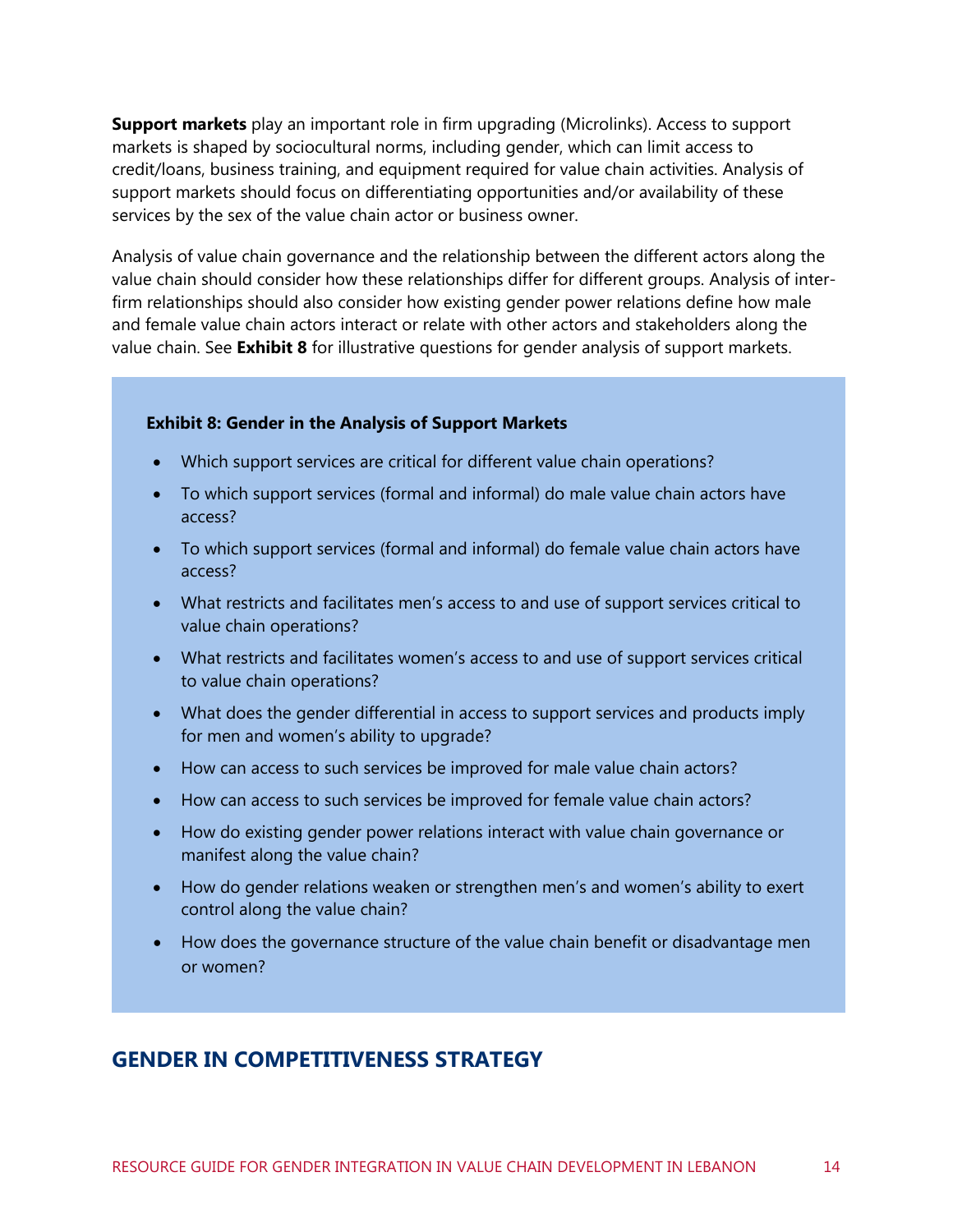Value chain upgrading increases competitiveness through changes in production processes, products, functions, or market channels within a value chain. Upgrading allows value chains to respond to changing market conditions and engage in new market opportunities, and can help ensure entry into broader regional and international markets that require higher standards of product quantity, quality, size, safety, and other characteristics (Sebstad & Manfre 2011).

Upgrading can include:

- **Process upgrading:** Increasing efficiency of production processes to reduce unit costs. Process upgrading that involves improved production process organization or technology.
- **Product upgrading:** Improving product quality or variety to increase value to consumers.
- **Functional upgrading:** Entry into a new value chain function that generates higher returns.
- **Channel upgrading:** Entry into a marketing channel that leads to a new end market in the value chain; for example, from the domestic market to the export market for the same product.

Approaches to promote upgrading must include and benefit men and women alike. Gender norms and inequalities can negatively influence upgrading and value chain competitiveness. Gender-specific constraints can limit women's ability to invest in product and process upgrading. Limited resources, information, inputs, training, and income streams can hinder women from accumulating capital for investment. In many societies, the ability to engage in or develop value chain relationships (horizontal or vertical) that support upgrading processes is limited by women's limited mobility and prevalent social norms (Sebstad & Manfre 2011).

Designing gender-sensitive value chain interventions requires an upgrading strategy that recognizes and addresses gender-based constraints for male and female actors in the value chain. The importance of a gender analysis at the beginning of the project cannot be overemphasized. A well-designed gender analysis can identify major disparities that could impede women's or men's ability to adopt an upgrading strategy. Understanding gendered behaviors can improve the design of value chain upgrading strategies. **[Exhibit 9](#page-22-0)** provides an example of what can happen if an upgrading strategy does not consider gender.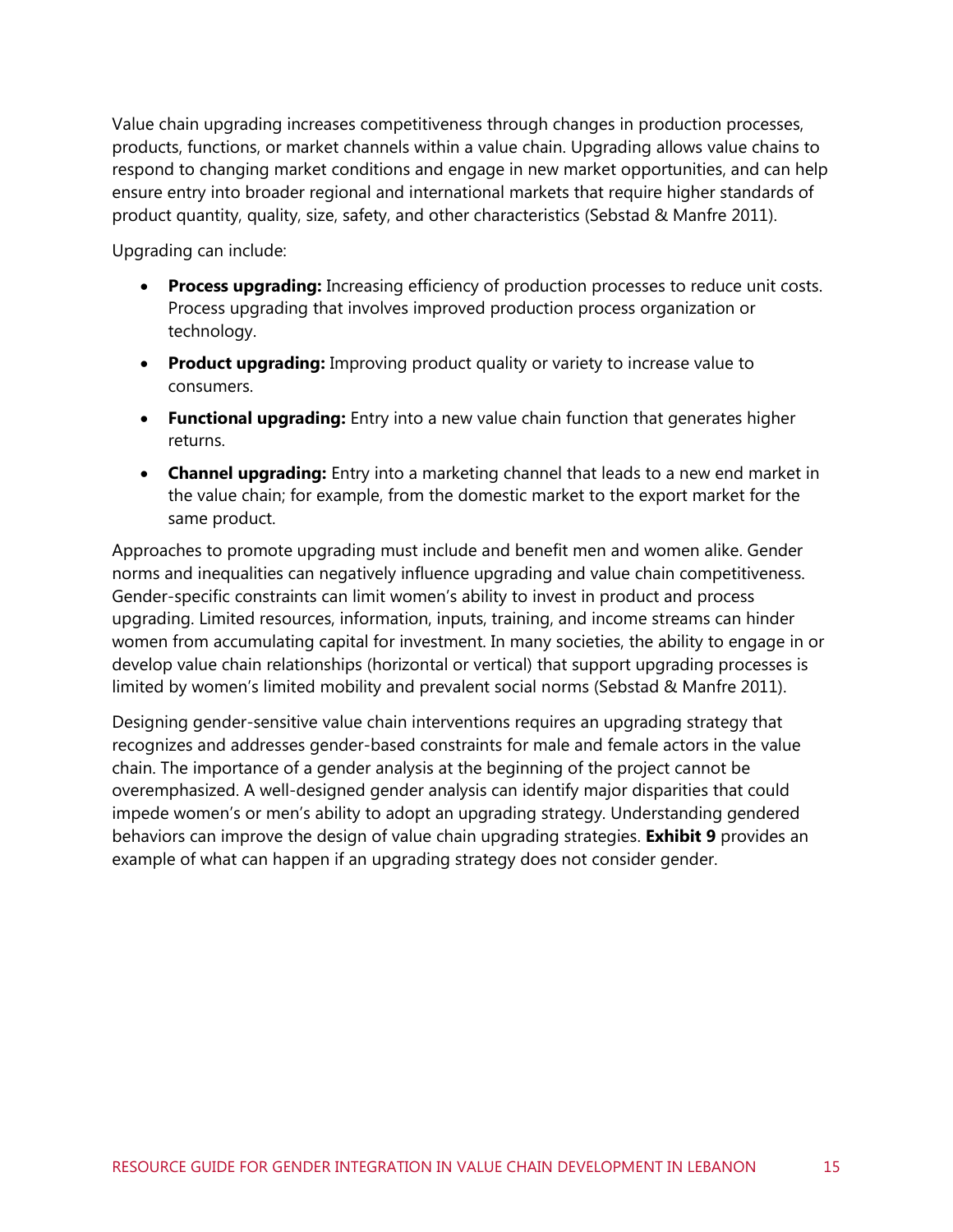#### <span id="page-22-0"></span>**Exhibit 9: A Gender-Blind Upgrading Strategy**

In Latin America, upgrading occurred in the form of product certification for organic producers. The certification requirement increased the workload and labor demand associated with organic production, making it particularly challenging for female farmers to participate in the upgrading process (IFAD 2003). Organic certification significantly increased women's labor effort in coffee production, and gender disparities in land availability, farm size, and market conditions resulted in a distribution of the costs and benefits associated with coffee certification that was skewed by sex (Bolwig & Odeke 2007).

Ensuring gender-sensitive upgrading strategies requires:

- An accurate understanding of the social context: existing gender roles and relations
- Gender mapping of the value chain: the actors at each stage of the value chain
- Knowing who performs what tasks along the value chain and with what resources
- Identifying gender-based constraints with implications for the ability of male and female value chain actors to adopt the proposed upgrading strategy.

Information on gender integration in Lebanese value chains is limited. The few existing documents are weak and do not sex-disaggregate groups of actors along the value chain, disallowing a gender examination of the upgrading strategy for each value chain. **[Exhibit 10](#page-22-1)** lists questions that should be considered in evaluating upgrading strategies for gender sensitivity. For more information visit [http://www.state.gov/f/indicators/.](http://www.state.gov/f/indicators/)

#### <span id="page-22-1"></span>**Exhibit 10: Analyzing Upgrading Strategies for Gender Sensitivity**

- At what level of the value chain is the upgrading activity to take place?
- What is the proportion of men and women at that level of the value chain?
- What do the gender analysis findings imply for the ability of male actors at that stage in the value chain to adopt the upgrading strategy?
- What do the gender analysis findings imply for the ability of female actors at that stage in the value chain to adopt the upgrading strategy?
- What gender-specific actions can the project take to support gender-equitable participation and benefit from the upgrading strategy?

The LIVCD value chain selection took place following an analysis of all potential value chains, including a recommendation of the appropriate upgrading strategy to boost competitiveness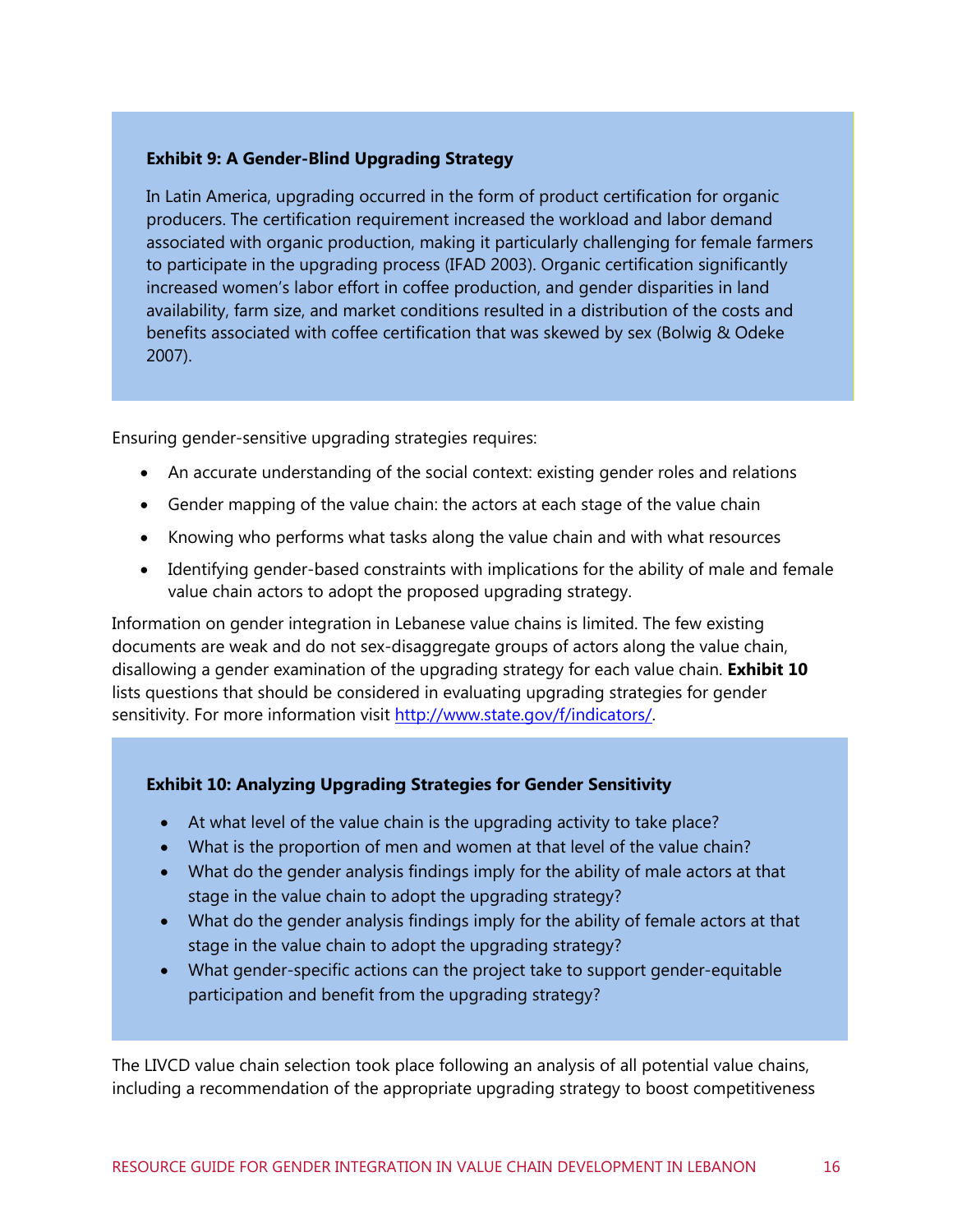for each selected value chain. **Annex 2** provides more details on the LIVCD value chain upgrading strategy.

#### <span id="page-23-0"></span>**GENDER IN VALUE CHAIN DESIGN AND IMPLEMENTATION**

Value chain design refers to the selection of interventions or activities to meet or achieve the strategic objectives of a value chain development project. Value chain design is considered gender-sensitive when the entire process is informed by the findings from a value chain gender analysis. **[Exhibit 11](#page-23-1)** presents an example of a design that is not based on a gender analysis, with unintended negative consequences.

#### <span id="page-23-1"></span>**Exhibit 11: Building Project Design on the Findings from Gender Analysis**

The importance of conducting a value chain gender analysis and using the findings to inform project design is highlighted in the experience of the Vietnam Fisheries Infrastructure Improvement Project (ADB 2001). With an overall objective of promoting modernization and greater efficiency in marine fisheries, the project aimed to raise the status and living conditions of women in fishing households by reducing hardship in fish transport, increasing the supply of freshwater and ice, increasing earnings, and improving living conditions and health. The project had three main activities: upgrading 10 fishing ports, establishing environmental monitoring units, and providing private sector investors with loans to establish ice plants and cold storage facilities at ports. While a socioeconomic study was conducted prior to project design, the study neither collected sex-disaggregated data nor was a gender analysis conducted. An evaluation of the project (Riisgaard 2010) showed that:

- The design considered gender specialization in some areas of marine fishery, but ignored onshore marketing and processing activities, in which women are mostly involved.
- The project assumed that its loans component and upgrading of port facilities would automatically benefit women by providing a better working environment and increasing income, and did not recognize women's inability to obtain loans due to lack of collateral.
- The project's focus on port modernization may reduce labor demand and remove small economic niches in fish marketing and processing that are occupied by poor women.

Implementation refers to the actual execution of project activities to achieve its intended objectives. In addition to having the findings from gender analysis inform the design of value chain activities, the approach for implementing activities must also be gender sensitive. Consider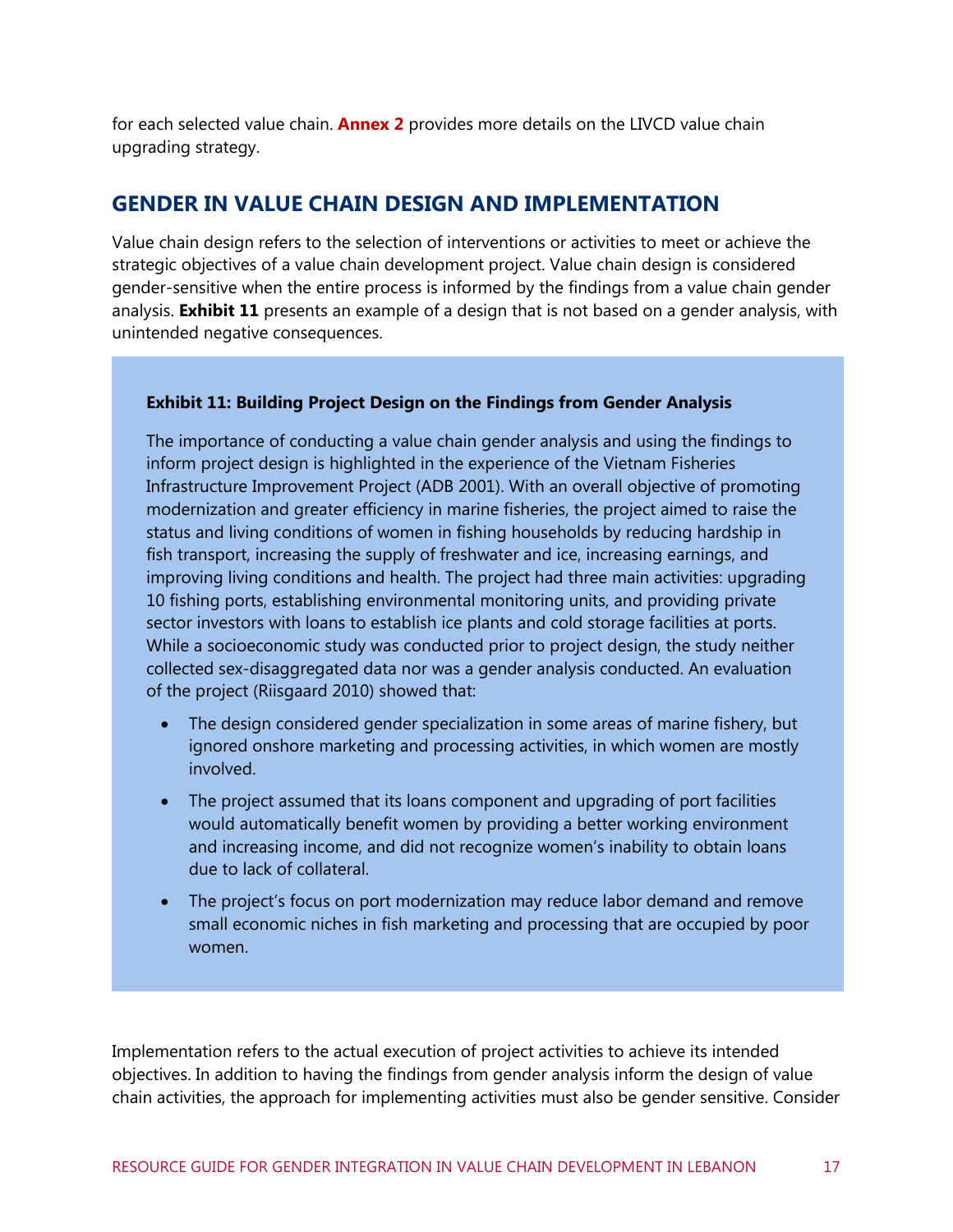"training" as a common value chain activity –e.g. training on production and safe-handling practices. The LIVCD evaluation report notes that while the project has made effort to adapt training scheduling to beneficiaries' activities, the timing of training sessions was sometimes unsuitable for project beneficiaries. Of particular attention here were trainings conducted towards noon time, a time during which agricultural producers or food processors are busy in their economic activity, and women engaged in domestic responsibilities (LIVCD 2016). This is an example of a case where gender roles limit participation in project activities. Gender sensitivity is therefore required in both the selection and delivery of implementation strategy.

**[Exhibit 12](#page-24-0)** provides illustrative questions to consider in designing or planning training activities.

#### <span id="page-24-0"></span>**Exhibit 12: Gender in Training**

- Are there cultural norms circumscribing women's participation in mixed-sex meetings?
- What role do women play when they participate in mixed-sex meetings?
- What role do men play when they participate in mixed-sex meetings?
- Are women able to make decisions in mixed-sex group settings?
- Is it more appropriate and effective to have single-sex groups?
- What are men's work tasks and roles in a specific context?
- What are women's work tasks and roles in a specific context?
- What is the best time of day or week and what is the best location for men to participate in a training or demonstration?
- What is the best time of day or week and what is the best location for women to participate in a training or demonstration?
- Are there any restrictions on women's mobility and space?
- How can the overall training be designed to increase women's participation and benefit?
- How can the overall training be designed to increase men's participation and benefit?
- Are there any known gender differences in literacy levels (e.g., between sexes, ages, rural/urban location)? How can the training content be designed to account for such differences?
- Who will deliver the training? Is it culturally appropriate for a male trainer to interact with female trainees, and vice versa?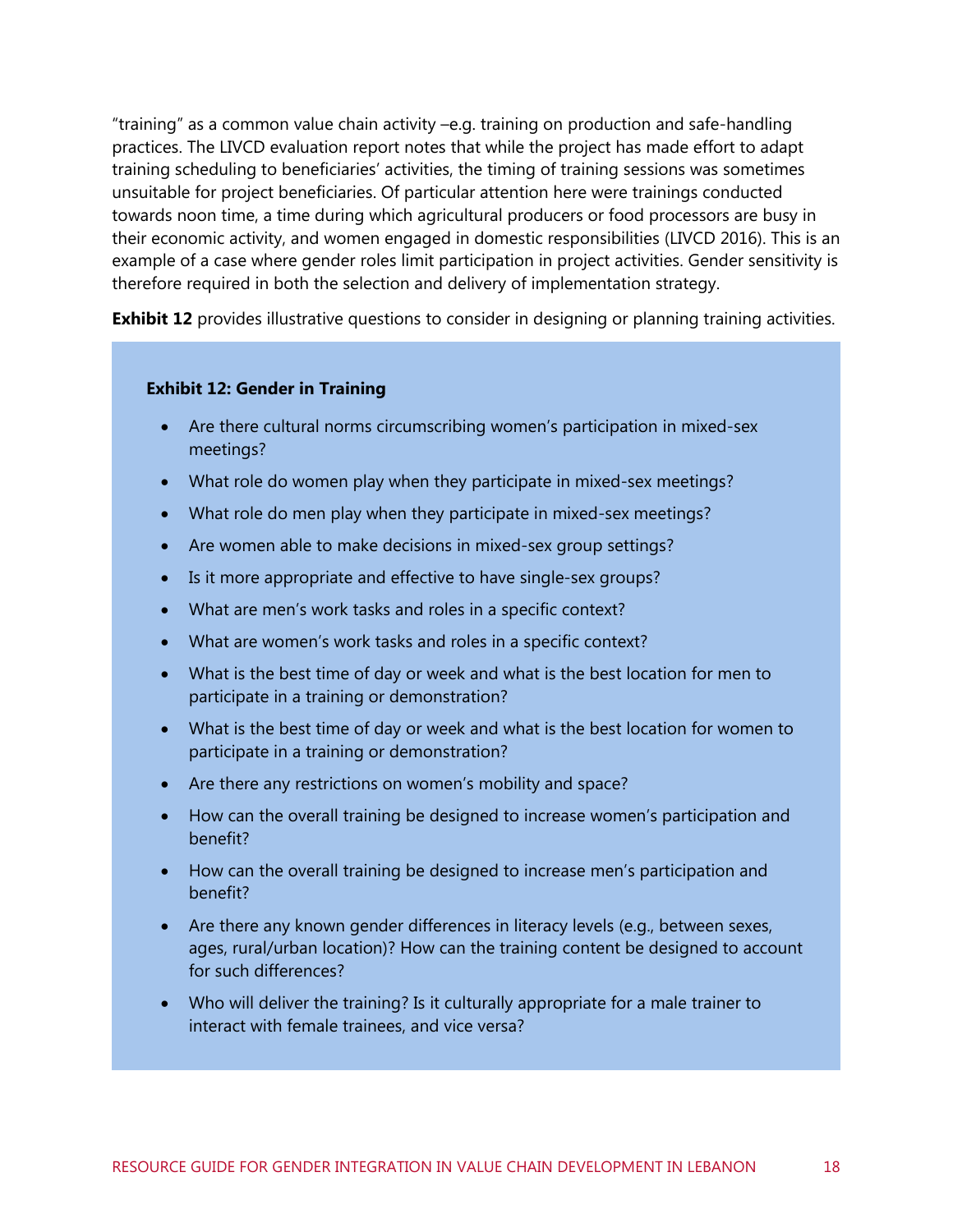### <span id="page-25-0"></span>**GENDER IN MONITORING AND EVALUATION**

Monitoring and evaluation is an important step in the value chain development process. It involves measuring the extent to which a project has achieved its intended results, and helps measure the impact of the intervention on the target population and determine whether project targets have been met.

Attention to gender is essential in the monitoring and evaluation process. USAID projects are required to report on gender-differentiated impact of project interventions and to collect and analyze sex-disaggregated data. USAID's Gender Equality and Female Empowerment Policy, Evaluation Policy, and ADS 205 outline the Agency's requirements for gender integration throughout the program cycle. Specifically, ADS 205.3.6 discuses gender in monitoring, evaluation, and learning; ADS 205.3.6.2 discusses gender in evaluation; and ADS 205.3.6.1 discusses gender in performance monitoring.

Measuring progress toward gender equality and female empowerment requires measuring the impact of project activities on men, women, boys, and girls, and other social determinants. Gender integration in monitoring and evaluation processes requires developing indicators that measure both participation and impact. Gender-sensitive indicators allow the value chain project to measure how well it has achieved its targets (e.g., number of men, number of women) and to what extent gender equality and female empowerment are being advanced, or if negative consequences are resulting. USAID-funded value chain projects are mandated to conduct gender analysis and use the findings to inform all phases in the value chain development cycle. **[Exhibit 13](#page-25-1)** describes the characteristics of gender-sensitive indicators.

#### <span id="page-25-1"></span>**Exhibit 13: What Makes Indicators Gender-Sensitive?**

**Based on Sex-Disaggregated Data:** Information is not neutral and is likely to differ between males and females. Sex-disaggregated data are needed in all types of monitoring and evaluation, auditing, or impact assessment process. Heterogeneity in the groups "male," "female," "men," and "women" implies further disaggregation along lines such as age, marital status, and urban/rural location.

**Qualitative and Quantitative:** Gender is defined by cultural values, social attitudes, and perceptions. Therefore, measuring gender dynamics requires a variety of indicators that provide a mix of quantitative and qualitative data. Qualitative data are used to understand social processes, why and how a particular situation measured by indicators has taken place or being experienced, and how such a situation could be changed. Qualitative analysis should be used in all stages of the project cycle (CIDA 1997).

*Adapted from Brambilla (2001).*

Consider the following gender-based constraint statement: "Five men and zero women participate in business training because social norms, which confine women to the domestic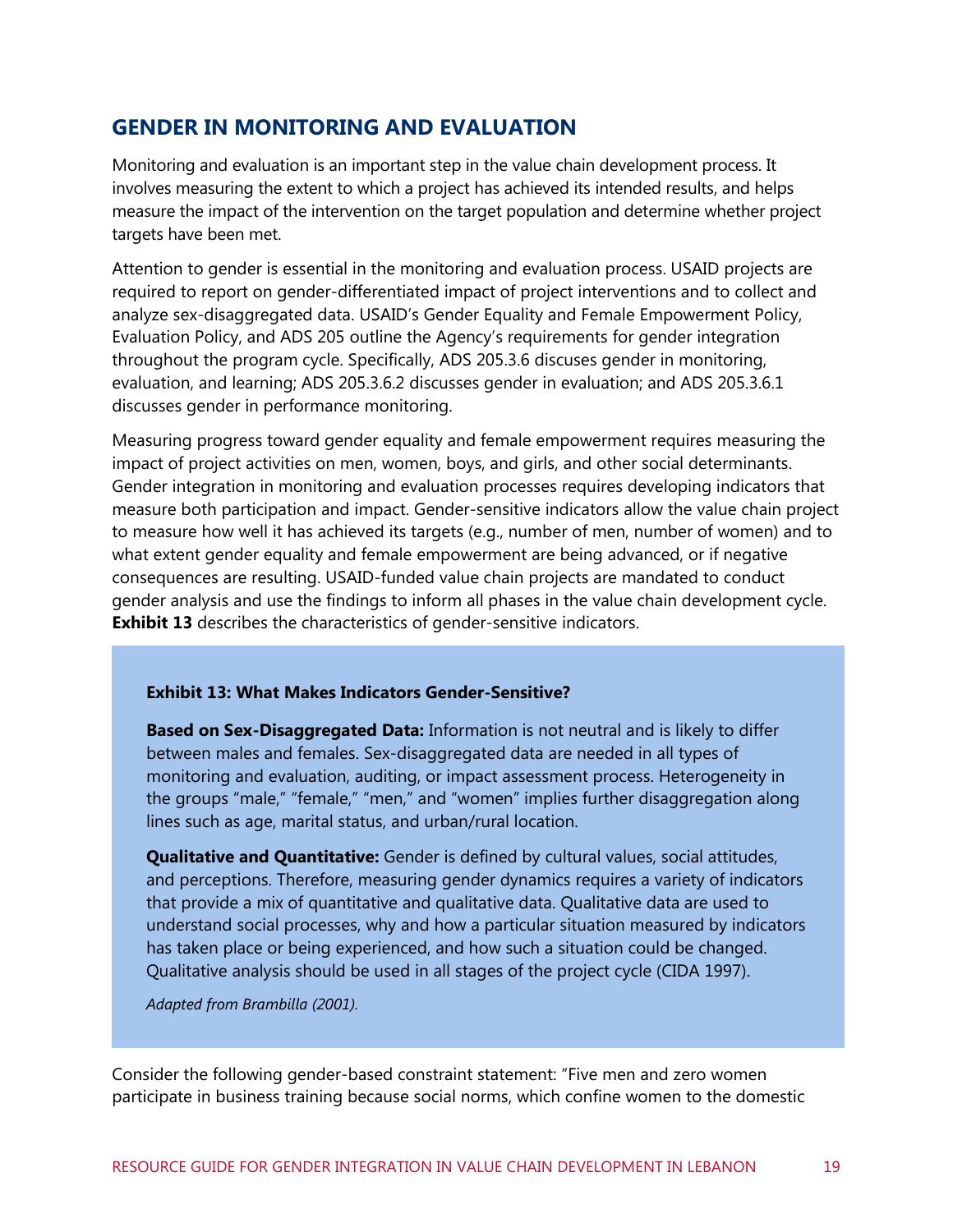space and make women entirely responsible for domestic chores and childcare, restrict women's participation in business training activities organized away from the home."

Value chain development projects seeking to include women should go beyond increasing their participation to considering how the value chain interventions can contribute to eliminating gender-based constraints that have implications for value chain participation, performance, and competiveness, and for the distribution of gains from value chain participation. Effective monitoring and evaluation in this case requires a combination of quantitative and qualitative data on women's participation in the training program and how they are experiencing the training.

Monitoring and evaluation can measure changes in gender norms and identify the different constraints and opportunities that men and women experience during project activities. Analysis of monitoring and evaluation data should inform project design and implementation for future phases of the value chain intervention—a refinement in strategic objectives and intermediate results and the overall approach.

A participatory monitoring and evaluation process is one in which the target groups have genuine input into developing indicators to monitor and measure change, resulting in a process that the group "owns," rather than one that is imposed on them by outsiders. It is essential to include the perspectives of women and men. Involving the target group in designing indicators can also help identify indicators that the project staff did not think of initially. Project objectives should be agreed to in consultation with or through the participation of the target group so that they can reflect any changes in gender relations to which the target group aspires. Involving the target group in the process of identifying indicators helps avoid bias or neglect of relevant information on changes to gender relations in the monitoring process. It is important that the target group always participates in this process.

Any baseline study should capture sociocultural variables in addition to sex, such as marital status, age, location, and income. When monitoring gender-related changes in a specific context, it is important to measure external factors that may contribute to the success or failure of the program or policy (Brambilla 2001). Examples of external factors in value chain analysis include a change in the operation and functioning of a financial institution to facilitate women's access to agricultural loans, and a change in land ownership laws.

Data collection and analysis is not a gender-neutral process; it is subject to gender bias and cultural values and attitudes. Other important factors to consider in the monitoring and evaluation process include (Brambilla 2001):

- **Sex of the interviewer:** Data gathered during the project or CDCS-level gender analysis can be used to determine if it is appropriate to have females interview males, or vice versa.
- **Gender awareness of the interviewer:** What is the interviewer's level of understanding of gender in the social context? How can they collect data while maintaining objectivity? It is common for interviewers to be "gender blind" and disregard certain important data or play down the importance of particular gender differences.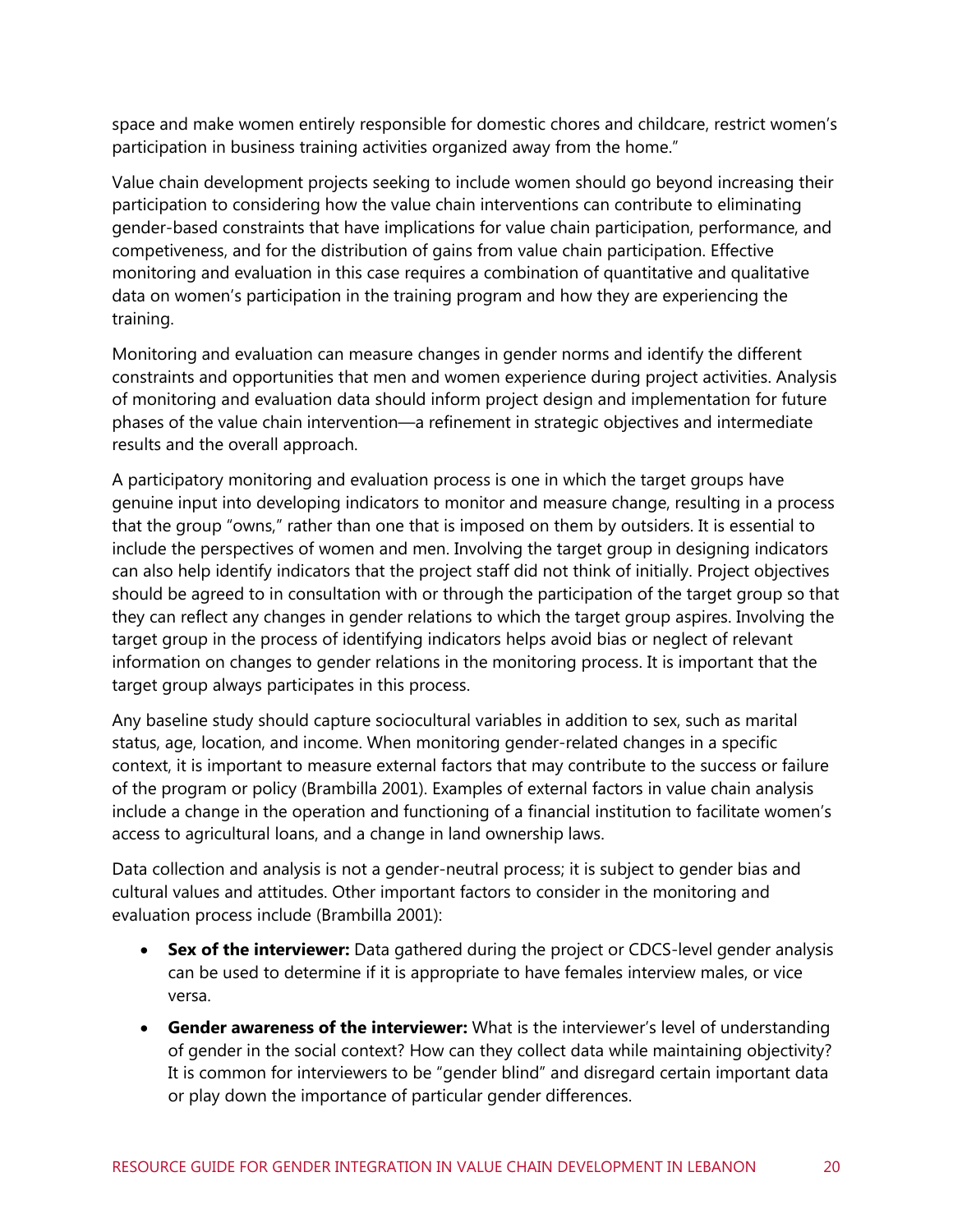- **Training:** Training of data collectors should include information on gender norms and address bias or insensitivity in data collection and analysis.
- **Data collection:** An appropriate interview location is one that ensures safety, confidentiality, and easy access. Do women or men feel comfortable in the location of interview? Is the time of the interview convenient for women or men? Is there a need for separate focus groups for men and women?
- **Indicators:** Use a combination of qualitative and quantitative indicators and include contextual factors. Indicators should measure changes in men's and women's attitudes, perceptions, practices, and knowledge. Indicators are subject to gender bias and must be contextualized to the country, language, and other factors.
- **Monitoring and evaluation systems:** Include gender-sensitive planning as part of the monitoring and evaluation cycle.
- **Monitoring and evaluation processes:** Use participatory processes that are carried out in gender-sensitive ways. Results can be influenced by gender bias derived from lack of gender awareness, cultural attitudes, or social practices of the people involved in the process.

## <span id="page-27-0"></span>GENDER ANALYSIS FOR VALUE **CHAINS**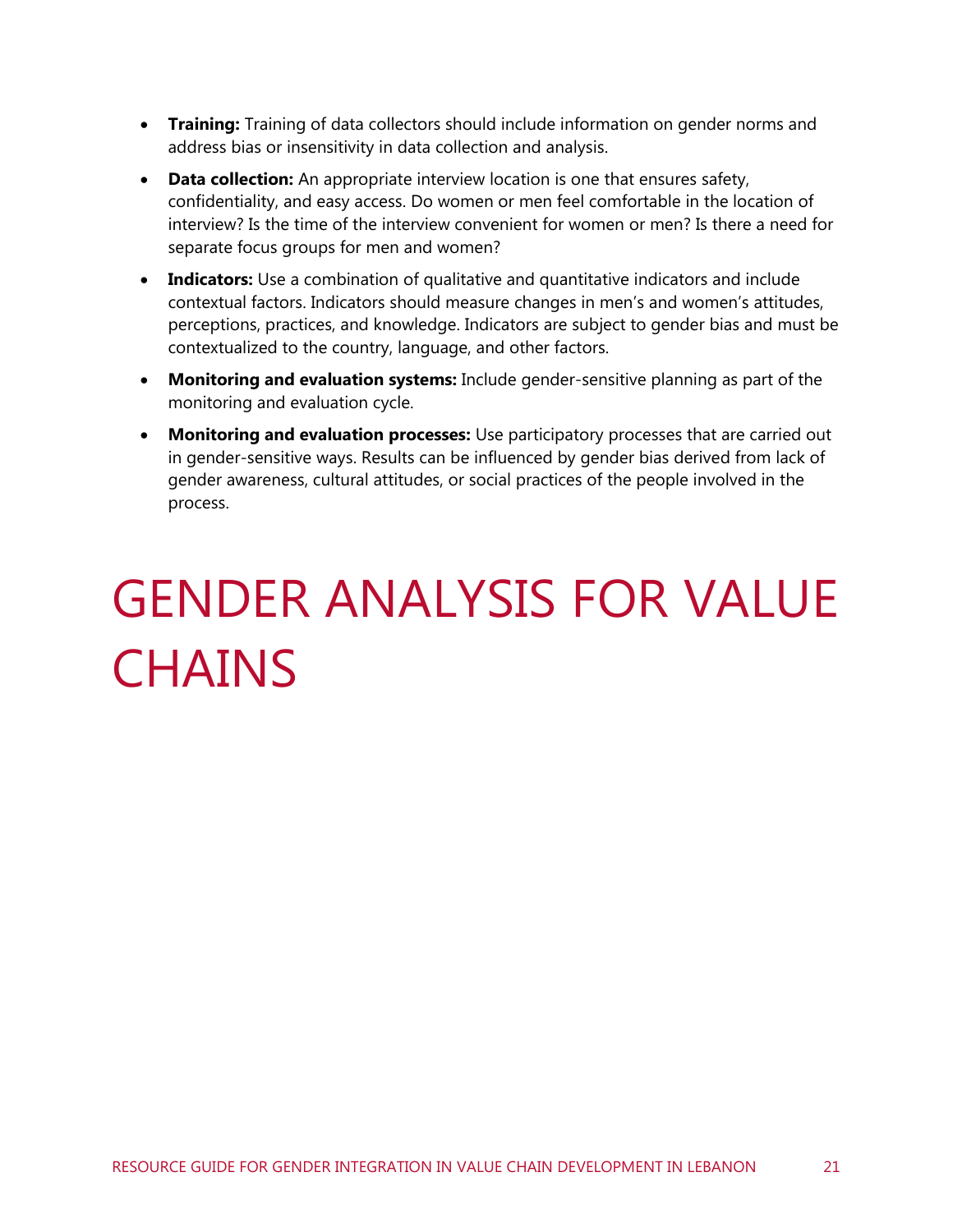Gender analysis is fundamental to gender integration. For value chains, gender analysis involves identifying the root causes of gender inequalities and obstacles to female empowerment in value chain operations. It identifies the gender relations that structure how smallholder households are organized and how they interact with other firms and economic processes (Rubin, Manfre & Barrett 2009). Ideas about gender relations shape the opportunities that are available to men and women throughout the value chain by creating or restricting educational and employment options and avenues for starting businesses and establishing needed social and business networks (Rubin, Manfre & Barrett 2009).

There exist many frameworks for gender analysis. In its ADS 2005, USAID provides general guidance on the dimensions of gender inequalities that should be examined in gender analysis. These dimensions include:

- Laws, policies, regulations, and institutional practices
- Cultural norms and beliefs
- Gender roles, responsibilities, and time use
- Access to and control over assets and resources
- Patterns of power and decisionmaking

See **Annex 3** for an in-depth explanation of these five domains.

#### This resource guide uses the **Gender**

#### **Example: Gendered Participation and Division of Roles in LIVCD Value Chains**

#### **Grape Value Chain**

• Production of table grapes in Lebanon is heavily export oriented, employing a large number of women as rural wage laborers.

П

П

П

- Women play a large role in table grape handling activities (pruning, leaf thinning, weeding).
- Women dominate handling and packaging of table grapes—a laborintensive activity. Harvesting and packaging 10 tons of grapes requires a crew of 25 women and 4 men, a manager, and a foreman. The typical off-season workday is 7 a.m.–3 p.m., and longer in season.
- Men are responsible for transporting harvested grape containers to the trucks.
- Women play a major role in grape processing and value addition production of vinegar, molasses, and sun-dried raisins.

#### **Pome Fruits Value Chain**

- Low female involvement in pome fruit production means it is unlikely to find women involved in spraying, pruning, or planting of new orchards.
- Women's participation is estimated at about 50% in post-harvest activities harvesting, sorting and packaging but at management and decision-

making levels, women's participation

**This resource galact ases the Centic:**<br>Dimensions Framework for gender analysis that was developed for USAID by Rubin, **EXECUTE 11 IN EXECUTE 12. SUBSET CHAINS IS THE USE ACTED** FOR THE MANUST CONSIDER THE MANUST MANUST MANUST MANUS<br>Manfre & Barrett 2009. The framework is particularly adapted for value chains and makes the manne a Barrett 2009. The namework is particularly duapted for value chains and makes to analysis of gender relations and roles along the value chain much more tractable. The GDF analysis of gender relations and roles diong the value endirmident more tradidate. The ODT comprise the first four dimensions of gender inequality in USAID's ADS 205, and considers the fifth dimension "patterns of power and decision-making" as a cross-cutting issue, i.e. it cuts

П ī

П П

П П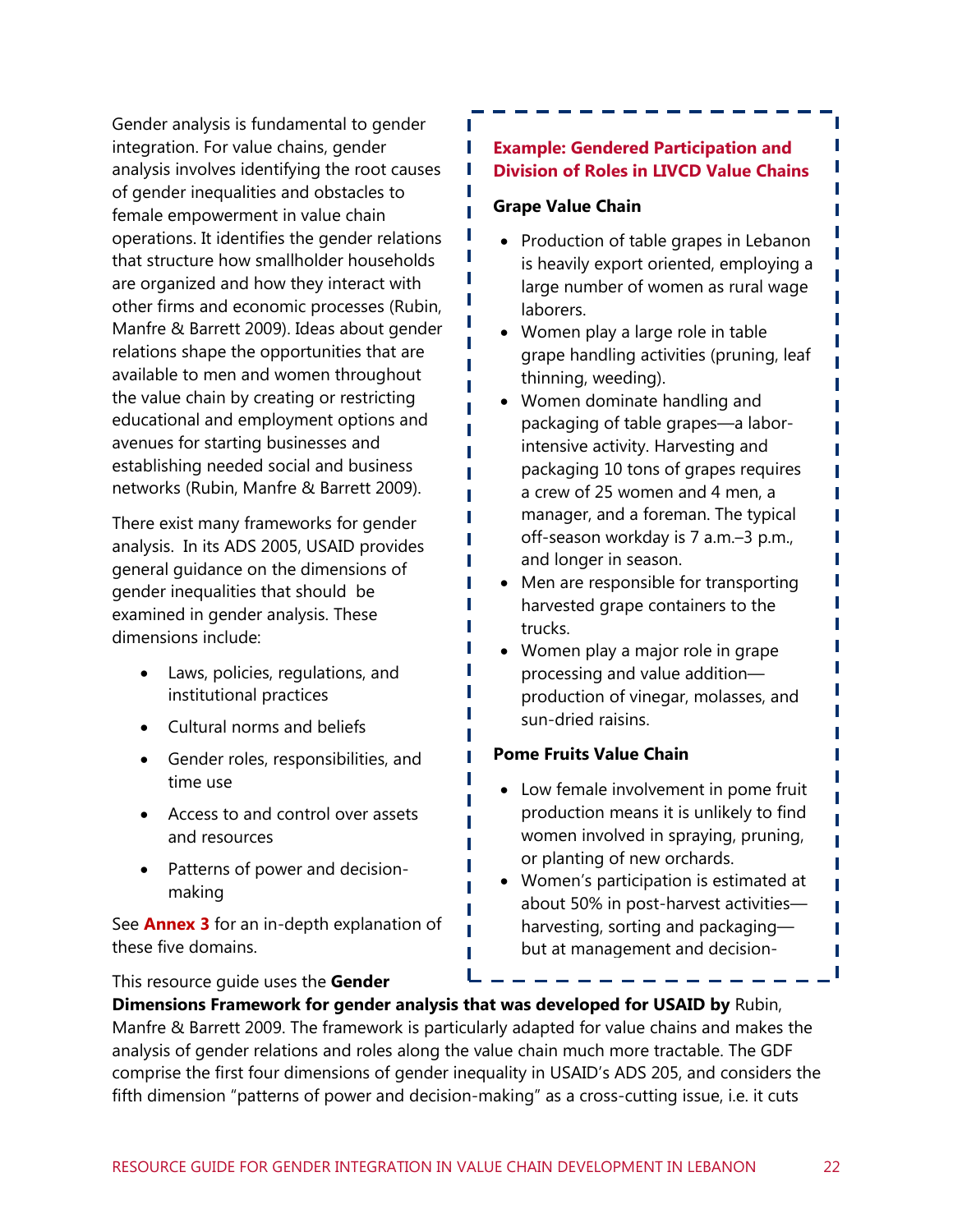across the first four dimensions. This resource guide illustrates the use of the GDF in the context of a much larger process for integrating gender in value chains. See the next Section. **[Exhibit 14](#page-29-0)** presents some quick tips for conducting a gender analysis of a value chain. .

#### <span id="page-29-0"></span>**Exhibit 14: Quick Tips for a Gender Analysis of Value Chains**

- Select the value chain.
- Conduct diagnostic value chain research (desk review of literature; consultation with project staff or other stakeholders and potential project beneficiaries) for an initial:
	- o Understanding of the social context for the prospective value chain activity
	- o Understanding of the different stages along the value chain and associated activities
	- o Gender mapping of the value chain—the proportion of male and female participants involved at each phase of the value chain.
- Conduct a gender analysis of selected value chain:
	- o Identify an appropriate framework for the gender analysis.
	- o Use the framework to design data collection instruments/tools for each node of the value chain; for examples, key informant interview guides, focus group discussion guides and surveys, and desk review of the literature.
	- $\circ$  Collect sex-disaggregated data (quantitative and qualitative) at each node of the value chain.
	- $\circ$  Using an appropriate tool, organize and analyze data collected to highlight gender-based constraints and opportunities at each node of the value chain.
	- $\circ$  Think about what the gender-based constraints and opportunities imply for value chain performance and for the distribution of gains/incentives for value chain participation.
- Share findings from the gender analysis with project staff and implementing partners.

Conducting a gender analysis is the most important step towards integrating gender considerations in value chain development projects. Prior to designing project activities, a gender analysis study should be initiated to collect qualitative and quantitative sexdisaggregated data on gender relations and roles in the social context and along the value chain, which will be analyzed to identify gender gaps in participation as well as gender inequalities/disparities with potential implications for value chain competitiveness and impact. The gender specific findings must be interpreted alongside the findings from generic value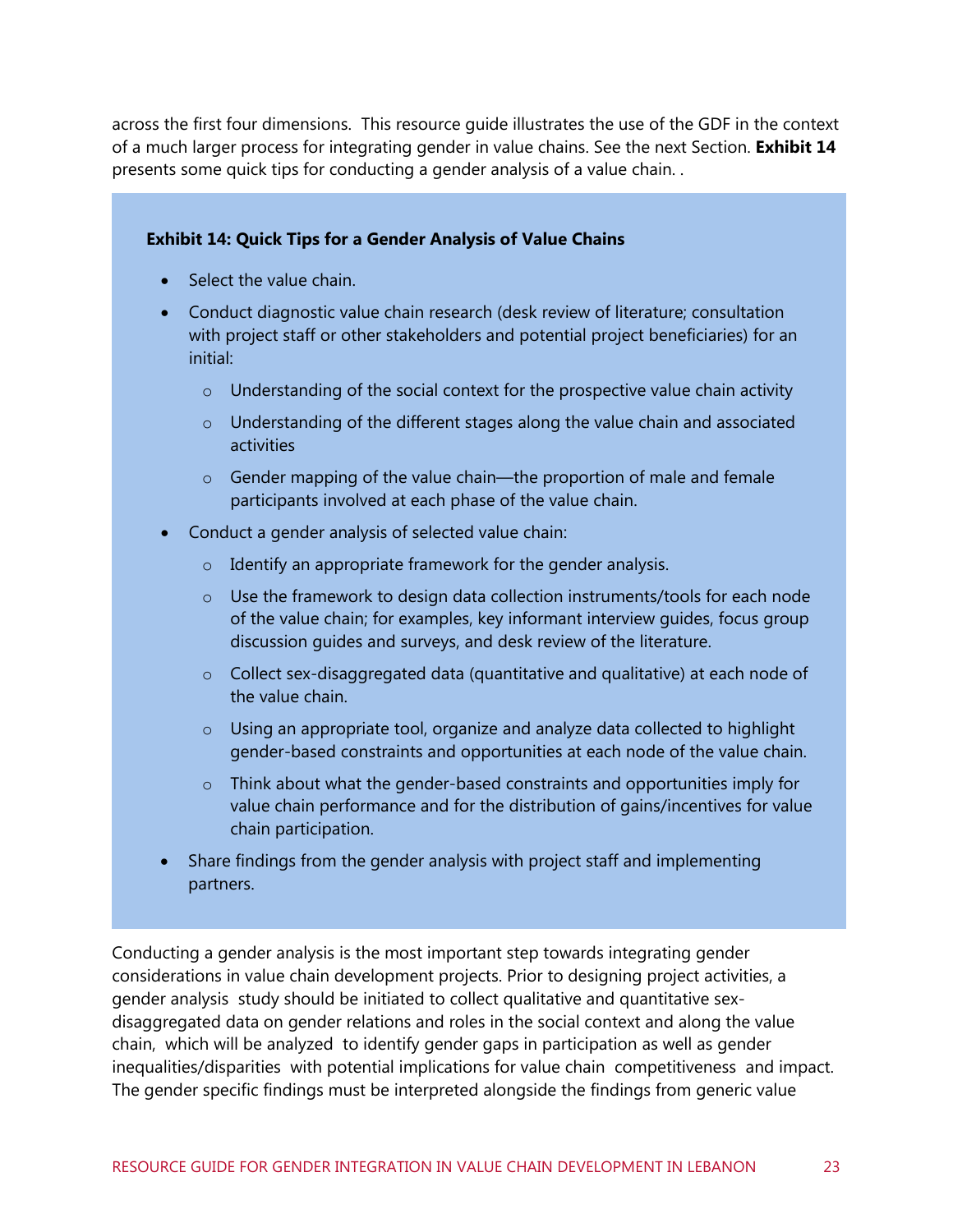chain analysis (which often uses quantitative data to measure value chain competitiveness) to identify interventions that will improve competitiveness as well as promote gender equity.

In the case of the LIVCD project, a global gender assessment was conducted at the beginning of the project to identify social and economic differences and needs in the status, perceptions and priorities of men and women in different geographical regions and value chains. Generic value chain analysis was also conducted for each LIVCD value chain. The gender assessment did well in describing some common gender issues in the Lebanese context and in discussing the participation of men and women in the targeted value chains. However, both the gender assessment and the generic value chain analyses lacked a systematic approach to conducting a gender mapping of the LIVCD value chains, in understanding gender relations along the chain, in identifying gender-based constraints along each of the value chain, and in assessing the consequences of these constraints for the design and implementation of value chain interventions.

### **INTEGRATING GENDER IN AGRICULTURAL VALUE CHAIN ANALYSIS**

This section introduces the **Integrating Gender in Agricultural Value Chains (INGIA-VC)** approach. INGIA-VC was designed for USAID to enhance practitioners' understanding of how gender roles and relations influence value chains and program outcomes. The INGIA-VC approach aims to:

- Enhance the competitiveness of agricultural value chains by reducing inefficiencies that originate from gender-based constraints
- Increase opportunities for women at all levels of the value chain
- Improve the ability of USAID projects to meet their objectives.

INGIA-VC is a five-step process for identifying and evaluating gender-based constraints in agricultural value chains (Rubin, Manfre & Barrett 2009):

- Phase One: Mapping Gender Roles and Relations along the Value Chain
- Phase Two: From Gender Inequalities to Gender-Based Constraints
- Phase Three: Assessing the Consequences of Gender-Based Constraints
- Phase Four: Taking Actions to Remove Gender-Based Constraints
- Phase Five: Measuring Success of Actions

INGIA-VC is built on three underlying assumptions, described in **[Exhibit 15](#page-31-0)**.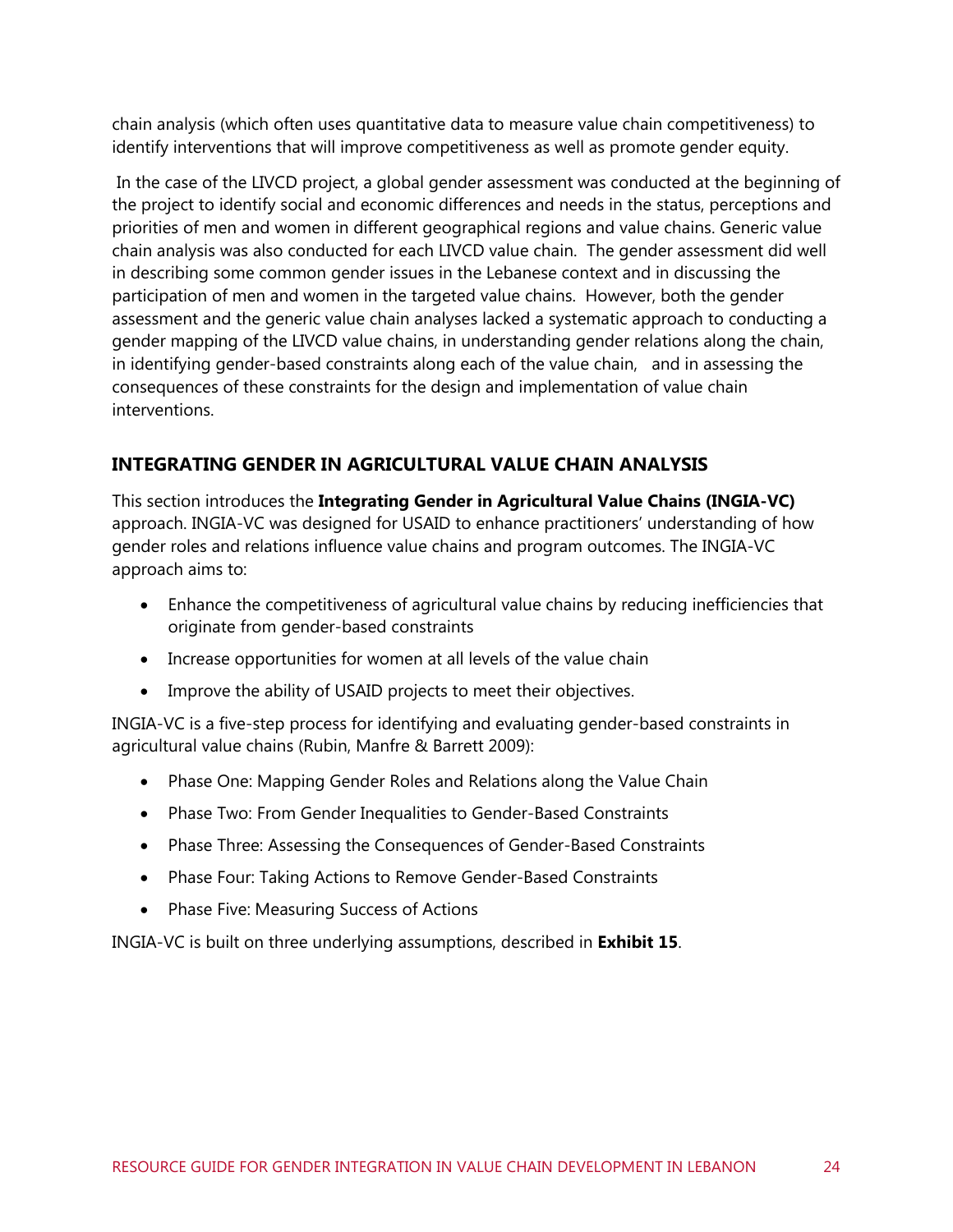#### <span id="page-31-0"></span>**Exhibit 15: Assumptions Underlying the INGIA-VC Approach**

- **1. Value chains are embedded in a social context:**
	- Social and cultural factors affect the construction of organizational arrangements, transaction costs, bargaining strength, and incentives to cooperate or collude.
	- Within this broader social context, gender roles and relations guide and determine the behavior of different actors, both as individuals and firms.
	- Value chains reflect the consequences of gender relations from the household to the firm level. Specifically:
		- $\circ$  The household interacts with the market.
		- o Social institutions reflect social norms.
		- o Legal frameworks embody social beliefs.

#### **2. Value chain development affects gender roles and relations:**

- Production systems, marketing systems, enterprise conditions, gender relations, and gender roles are continually shifting.
- In addition to understanding functions and operations of value chain actors, there is need to understand:
	- o How value chain interventions are shifting/affecting gender roles and relations
	- o How gender roles and relations shape behavior within value chains.

#### **3. Gender equity and value chain competitiveness are mutually supportive goals:**

- Gender inequalities have severe implications for value chain performance, competitiveness, and overall economic growth, which is the principal objective of most value chain development projects.
- The INGIA-VC approach rests on this premise that developing value chains and supporting gender equity are mutually supportive goals.

*Summarized from Rubin, Manfre, and Barrett (2009).*

The INGIA-VC process uses the **Gender Dimensions Framework** to conduct a gender analysis of the value chain (phases one and two) and link analysis findings to value chain development (phase three). The Gender Dimensions Framework was developed for USAID and is based on the Gender Domains approach outlined in the ADS 205.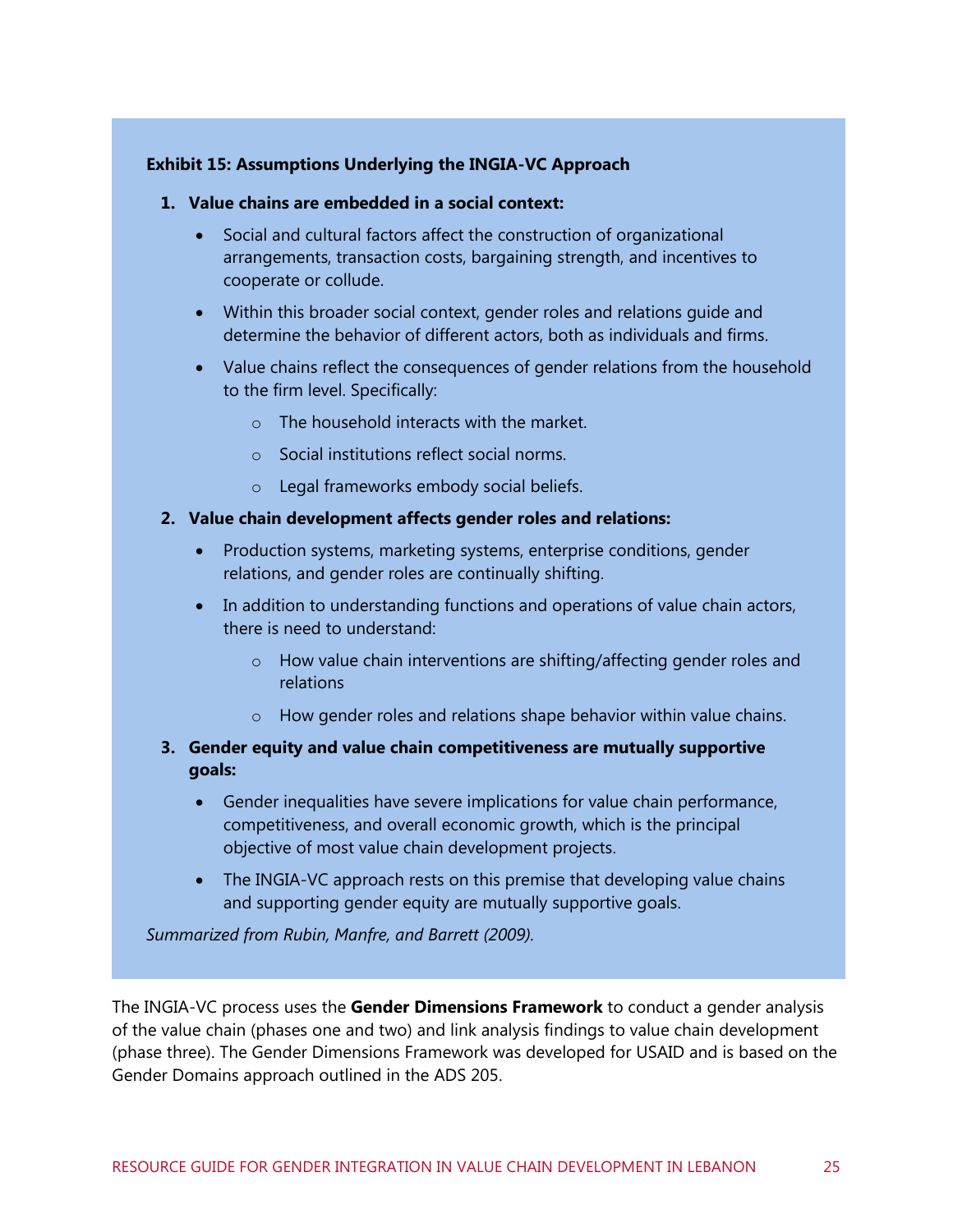**[Exhibit 16](#page-32-0)** makes a connection between the INGIA-VC phases and the value chain development process. How can the information gathered during INGIA-VC inform the design of gendersensitive value chains? Where does the information from INGIA-VC fit into the value chain development process?

| <b>INGIA-VC Phase</b> | <b>Value Chain Development Stage</b>  |
|-----------------------|---------------------------------------|
| One and Two           | Value chain selection and analysis    |
| Three and Four        | Value chain design and implementation |
| Five                  | Value chain monitoring and evaluation |

#### <span id="page-32-0"></span>**Exhibit 16: The INGIA-VC Process and the Value Chain Development Cycle**

The main elements of each phase are summarized from *Promoting Gender Equitable Opportunities in Agricultural Value Chains: A Handbook* (Rubin, Manfre & Barrett 2009) and presented below to facilitate implementation.

### **PHASE ONE: MAPPING GENDER ROLES AND RELATIONS ALONG THE VALUE CHAIN**

**Exhibits 17** and **18** provide examples of gender-blind and gender-sensitive value chain mapping.

#### **Mapping Gender Roles and Relations along the Value Chain**

| A. Main objective:              | Identify gender roles and relations along the value chain                                                                                                                                                                                                                                                                                                                                                                                                                                                                                                                                                                                                                                             |
|---------------------------------|-------------------------------------------------------------------------------------------------------------------------------------------------------------------------------------------------------------------------------------------------------------------------------------------------------------------------------------------------------------------------------------------------------------------------------------------------------------------------------------------------------------------------------------------------------------------------------------------------------------------------------------------------------------------------------------------------------|
| B. Specific goal:               | Map men's and women's participation and benefits along the chain                                                                                                                                                                                                                                                                                                                                                                                                                                                                                                                                                                                                                                      |
| C. How to achieve<br>this goal: |                                                                                                                                                                                                                                                                                                                                                                                                                                                                                                                                                                                                                                                                                                       |
| i. Assemble<br>and collect:     | Sex-disaggregated quantitative data to:<br>• Identify key groups of value chain actors (producers, processors, etc.)<br>• Measure sex-segmentation along the value chain:<br>o Relative participation: Where are women and men located or not<br>along the value chain?<br>o What tasks do men and women do along the value chain?<br>Differentiate by:<br>Level of participation of actors (e.g. processor, retailer, trader)<br>Quality of participation (specific labor category by group of<br>actor; e.g., what tasks do women/men perform in processing?)<br>■ Returns to labor; business ownership and management (e.g.,<br>sex-disaggregated data on businesses ownership and<br>management). |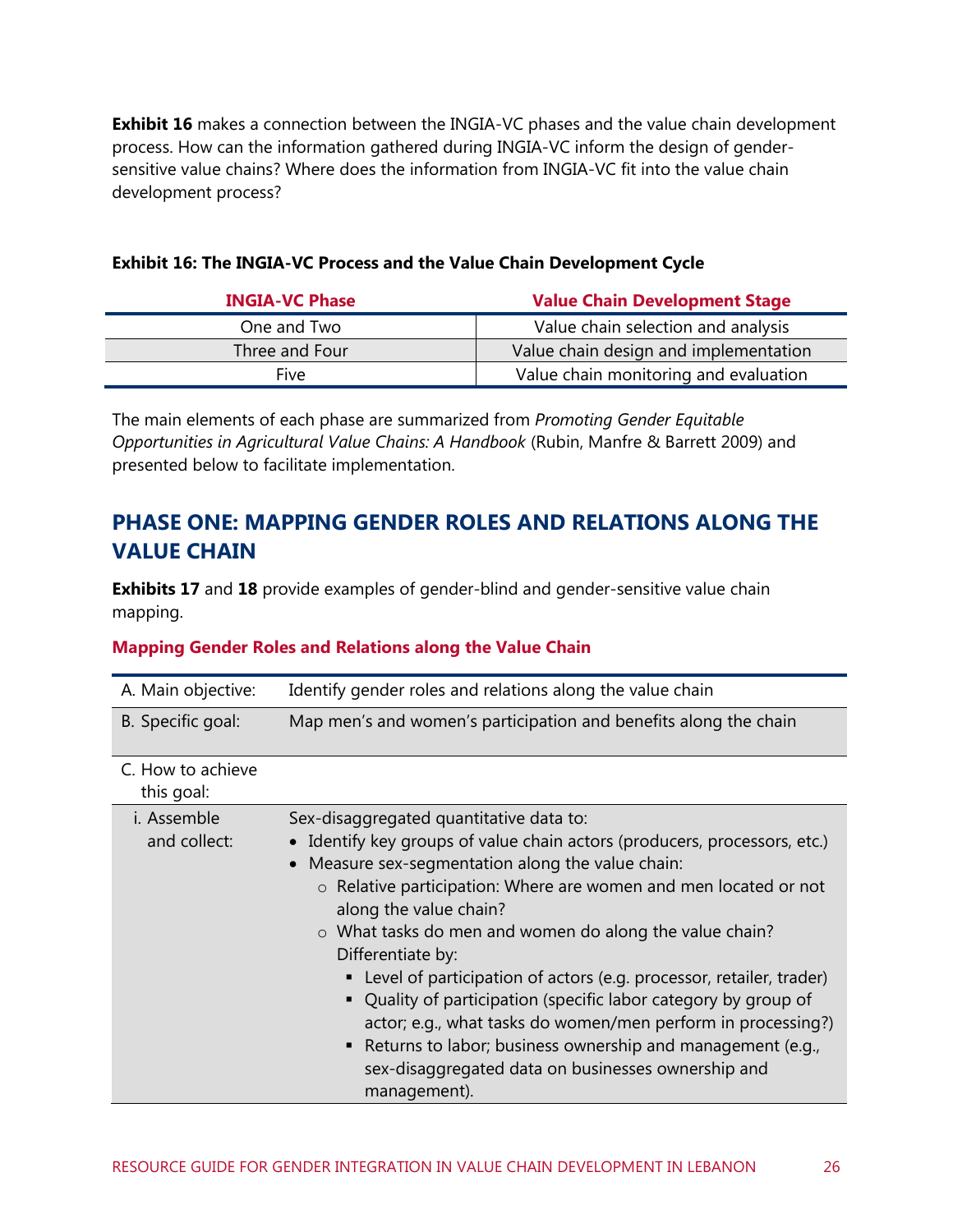| ii. Organize &<br>present data<br>relevant<br>to value chain: | Tool: Value Chain Map (can be revised after the actual gender analysis)<br>showing:<br>Functions and value chain actors (operators) by function<br>Engendered relations: location of women/men; number of women in<br>each location.     |                |                                           |              |                                                                |           |                                               |
|---------------------------------------------------------------|------------------------------------------------------------------------------------------------------------------------------------------------------------------------------------------------------------------------------------------|----------------|-------------------------------------------|--------------|----------------------------------------------------------------|-----------|-----------------------------------------------|
| A. Main objective:                                            | Identify gender roles and relations along the value chain                                                                                                                                                                                |                |                                           |              |                                                                |           |                                               |
| B. Specific goals:                                            | Identify factors that shape current gender roles and relations in value<br>chain operations                                                                                                                                              |                |                                           |              |                                                                |           |                                               |
| C. How to achieve<br>these goals:                             |                                                                                                                                                                                                                                          |                |                                           |              |                                                                |           |                                               |
| i. Assemble and<br>collect:                                   | Sex-disaggregated qualitative data, collected and organized using the<br><b>Gender Dimensions Framework.</b>                                                                                                                             |                |                                           |              |                                                                |           |                                               |
|                                                               | <b>VALUE</b>                                                                                                                                                                                                                             |                | <b>GENDER DIMENSIONS FRAMEWORK DOMAIN</b> |              |                                                                |           |                                               |
|                                                               | <b>CHAIN</b>                                                                                                                                                                                                                             | Practices      | Access to                                 |              | Perceptions                                                    |           | Laws &                                        |
|                                                               | <b>ACTOR</b>                                                                                                                                                                                                                             | $\alpha$       | Assets                                    |              | &                                                              |           | Regulatory                                    |
|                                                               |                                                                                                                                                                                                                                          | Participation  |                                           |              | <b>Beliefs</b>                                                 |           | Institutions                                  |
|                                                               | Producers                                                                                                                                                                                                                                |                | $\mathbf{w}_2$<br>$\mathcal{D}$           |              |                                                                |           | 7                                             |
|                                                               | Retailers                                                                                                                                                                                                                                | ?              |                                           |              | Z                                                              |           | ?<br>?                                        |
|                                                               | Processors<br>Etc.                                                                                                                                                                                                                       | $\overline{?}$ | ?<br>$\overline{?}$                       |              |                                                                | $\bar{v}$ | $\overline{?}$                                |
| ii. Organize &                                                | chains, and in consultation with project staff, formulate questions<br>relevant for each dimension of the Gender Dimensions Framework<br>across the different actors in the value chain.<br>Organize data to reveal gender inequalities: |                |                                           |              |                                                                |           |                                               |
| present data                                                  | FOR EACH VALUE CHAIN ACTOR                                                                                                                                                                                                               |                |                                           |              |                                                                |           |                                               |
| relevant to the                                               |                                                                                                                                                                                                                                          | Α              | B                                         | C            | D                                                              |           | E                                             |
| value chain:                                                  | Producers                                                                                                                                                                                                                                | Questio        | Data                                      | Data         | Beliefs about                                                  |           | Other                                         |
|                                                               |                                                                                                                                                                                                                                          | n asked        | about<br>women                            | about<br>men | men &<br>women<br>related to<br>answers in<br>columns B &<br>C |           | data to<br>confirm/<br>contradic<br>t B, C, D |
|                                                               | Practices &<br>participation                                                                                                                                                                                                             |                |                                           |              |                                                                |           |                                               |
|                                                               | Access to assets                                                                                                                                                                                                                         |                |                                           |              |                                                                |           |                                               |
|                                                               | Etc.                                                                                                                                                                                                                                     |                |                                           |              |                                                                |           |                                               |
|                                                               | For each group of actors, the data should be organized and presented in<br>a manner that highlights gender roles and relations that are most<br>important for the value chain project or the activities supported by the                 |                |                                           |              |                                                                |           |                                               |

value chain project.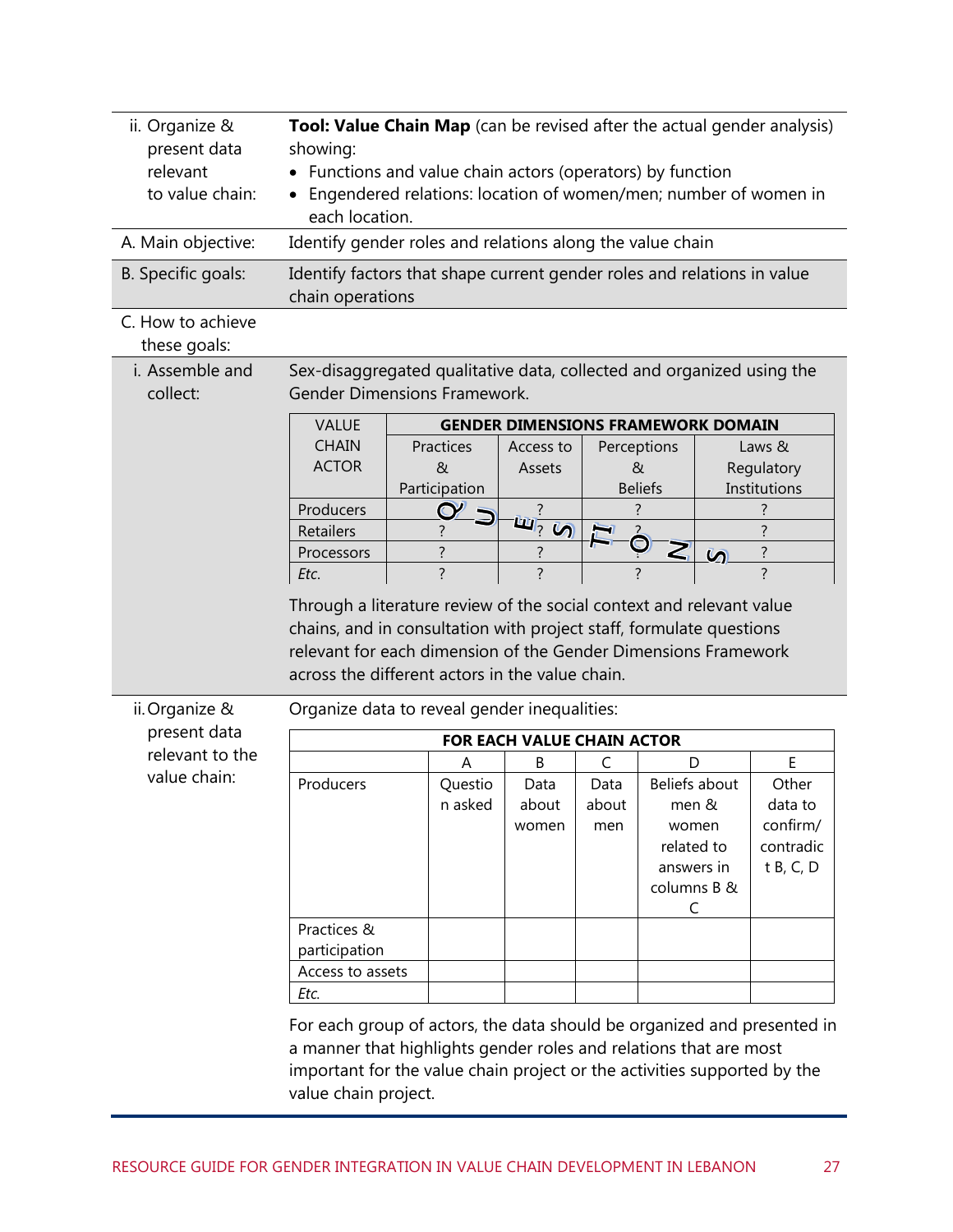

#### **Exhibit 17: Gender-Blind Map of the Honey Value Chain**

*Source: [http://www.apmasnetwork.org/tools/gvc\\_tool](http://www.apmasnetwork.org/tools/gvc_tool)*

**Exhibit 18: Gender-Sensitive Map of the Honey Value Chain** 



*Source: [http://www.apmasnetwork.org/tools/gvc\\_tool](http://www.apmasnetwork.org/tools/gvc_tool)*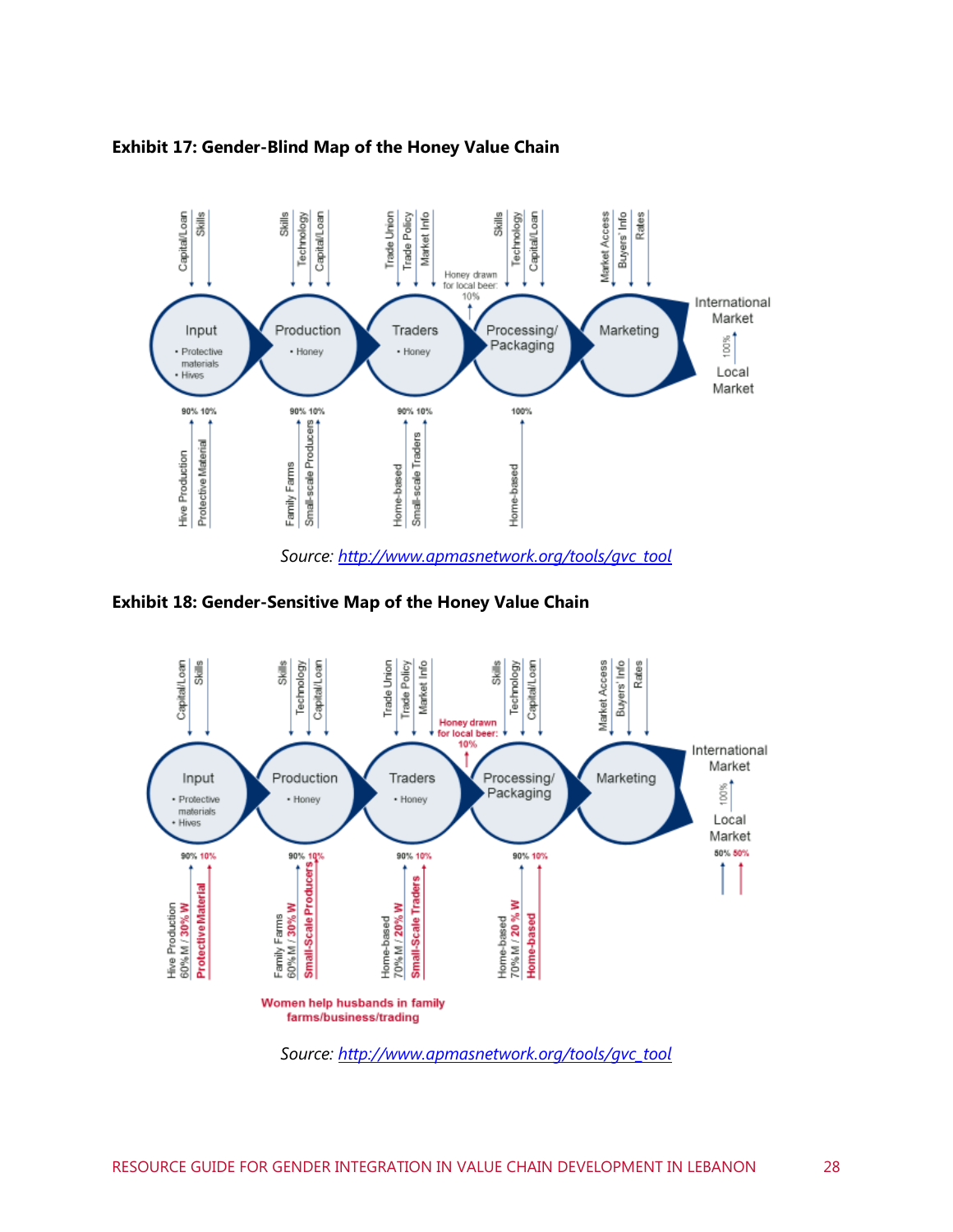## **PHASE TWO: FROM GENDER INEQUALITIES TO GENDER-BASED CONSTRAINTS**

**MAIN OBJECTIVE:** Identify gender-based constraints affecting value chain development

#### **SPECIFIC GOALS:**

- Identify the types of disparities that exist in the project community.
- Distinguish the areas of inequality that are relevant to the efficient operation of the value chain.

#### **HOW TO ACHIEVE THESE GOALS:**

- Using the data collected under phase one, identify measurable conditions of gender disparity. Not all inequalities are relevant to the value chain project.
- Identify the factors that cause the conditions of disparity (Why do the disparities exist?).
- Formulate a cause-and-effect hypothesis—the gender-based constraint statement.

The gender-based constraint statement is a product of the multistep gender analysis and the foundation for identifying the actionable steps that need to be made to build the value chain so that it offers equal opportunities to men and women at each level of the chain (Rubin, Manfre & Barrett 2009). The statement consist of three parts: who is affected, the condition of inequality, and the factor(s) that explain the inequality. **[Exhibit 19](#page-35-0)** uses the Gender Dimensions Framework to illustrate the process of moving from the qualitative and quantitative data collected during phase one to identify gender inequalities and formulate a gender-based constraint statement.

| <b>GENDER</b><br><b>DIMENSIONS</b><br><b>FRAMEWORK</b> | <b>OBSERVED AND</b><br><b>MEASURABLE GENDER</b><br><b>INEQUALITY</b>                                                                                                                        | <b>FACTORS LEADING TO</b><br><b>THE GENDER</b><br><b>INEQUALITY</b>                                                            | <b>GENDER-BASED</b><br><b>CONSTRAINT</b><br><b>STATEMENT</b>                                                                                           |
|--------------------------------------------------------|---------------------------------------------------------------------------------------------------------------------------------------------------------------------------------------------|--------------------------------------------------------------------------------------------------------------------------------|--------------------------------------------------------------------------------------------------------------------------------------------------------|
| Practices and<br>Participation                         | Women have less<br>discretionary time<br>available than men.                                                                                                                                | Women work on<br>household and<br>agricultural tasks.<br>Women are<br>disproportionately<br>responsible for<br>household work. | Women are often<br>constrained from<br>improving on-farm<br>productivity because of<br>time-poverty linked to<br>their household labor<br>requirements |
| Access to Assets                                       | Women are constrained<br>from full membership in<br>the dairy association,<br>which is based on<br>landownership. Thus, they<br>do not receive full<br>payment for the milk they<br>supply. | Women are not<br>registered landowners<br>(unequal access to<br>assets).                                                       | Women are often<br>constrained from<br>becoming members in<br>dairy association because<br>they are not registered<br>landowners.                      |

#### <span id="page-35-0"></span>**Exhibit 19: Phase Two Worksheet**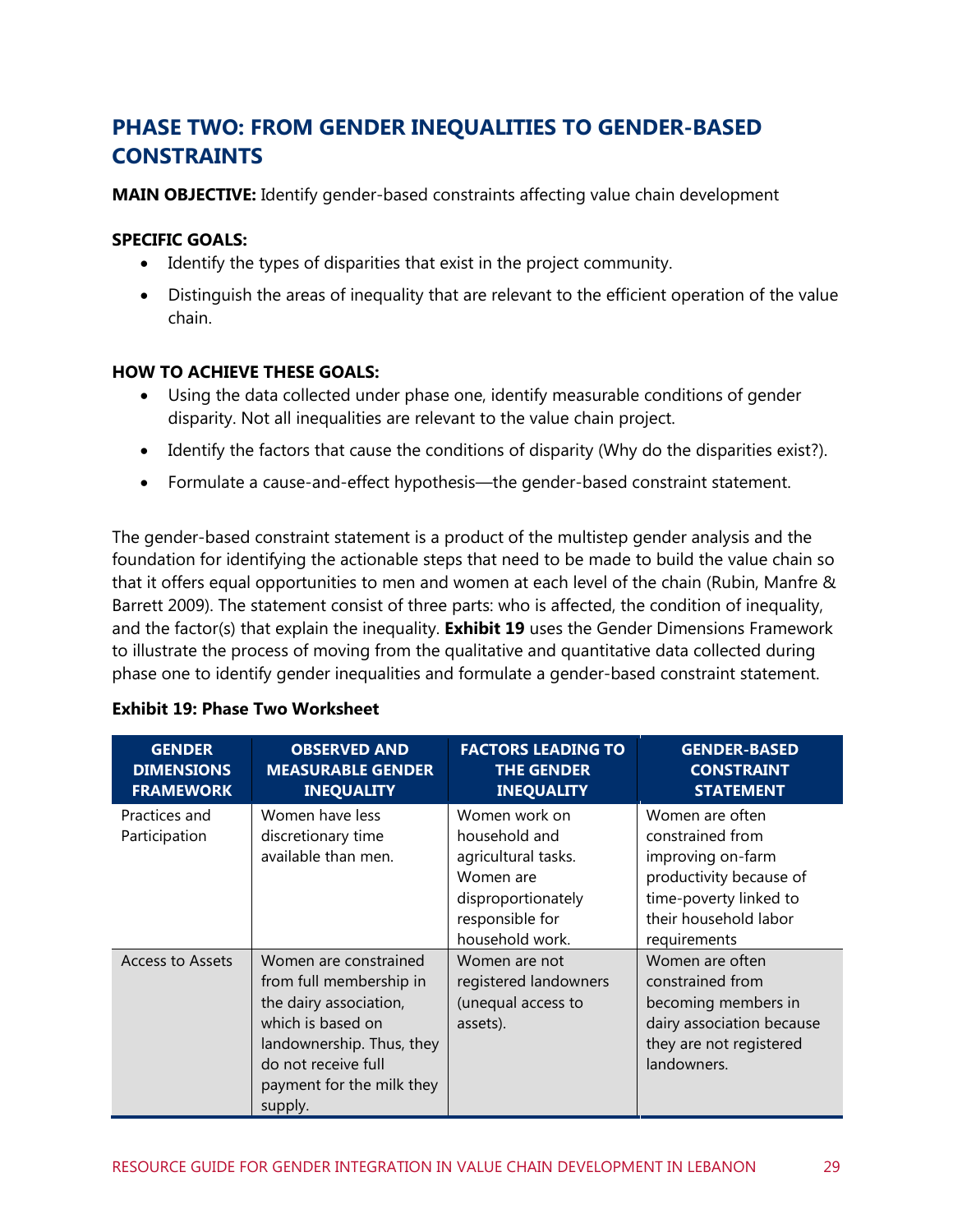| Beliefs and<br>Perceptions          | Women are observed to<br>hold fewer technical and<br>management positions<br>than men. Girls form a<br>small proportion of the<br>agricultural science and<br>technical students in<br>secondary schools. | Men and women both<br>express concerns about<br>placing women in<br>supervisory positions<br>over men. These<br>stereotypes work against<br>even women with<br>degrees and excellent<br>qualifications. | Women are often<br>constrained from filling<br>senior management and<br>technical positions in<br>processing firms because<br>of discriminatory social<br>attitudes toward women's<br>employment and ability to<br>manage men. |
|-------------------------------------|-----------------------------------------------------------------------------------------------------------------------------------------------------------------------------------------------------------|---------------------------------------------------------------------------------------------------------------------------------------------------------------------------------------------------------|--------------------------------------------------------------------------------------------------------------------------------------------------------------------------------------------------------------------------------|
| Laws, Policies,<br>and Institutions | Women cannot work in<br>horticultural processing<br>plants at night.                                                                                                                                      | Labor laws restricts<br>women's nighttime<br>work. Labor laws restrict<br>the amount of weight<br>women are allowed to<br>carry.                                                                        | Women are restricted in<br>the number of hours and<br>types of jobs they can work<br>because of discriminatory<br>legislation.                                                                                                 |

*Adapted from Rubin, Manfre, and Barrett (2009)*

## **PHASE THREE: ASSESSING THE CONSEQUENCES OF GENDER-BASED CONSTRAINTS**

**MAIN OBJECTIVE:** Assess the consequences of each identified gender-based constraint on:

- Value chain efficiency and competitiveness
- The achievement of project objectives
- Women's economic empowerment.

This phase helps practitioners connect gender-based constraints with the goals and objectives of value chain programs/projects. For example, what do the gender-based constraints imply for women's ability to improve product quality, access to support markets (financial markets), participation in horizontal linkages (producer associations, marketing cooperatives, etc.), bargaining power related to downstream and upstream actors, and ability to take advantage of emerging end market opportunities.

#### **HOW TO ACHIEVE THIS OBJECTIVE:**

**Step 1. Hypothesize the consequences of gender-based constraints:** Specifically, consider and lay out possible consequences on:

- Achieving project objectives (for a USAID-funded project, consider specific targets and indicators in the performance monitoring plan)
- Supporting women's economic advancement
- Building efficient and competitive value chains.

**Step 2. Prioritize the gender-based constraints** to identify the most critical issues to address. Determining the priorities is influenced by a variety of factors, including the project timeline,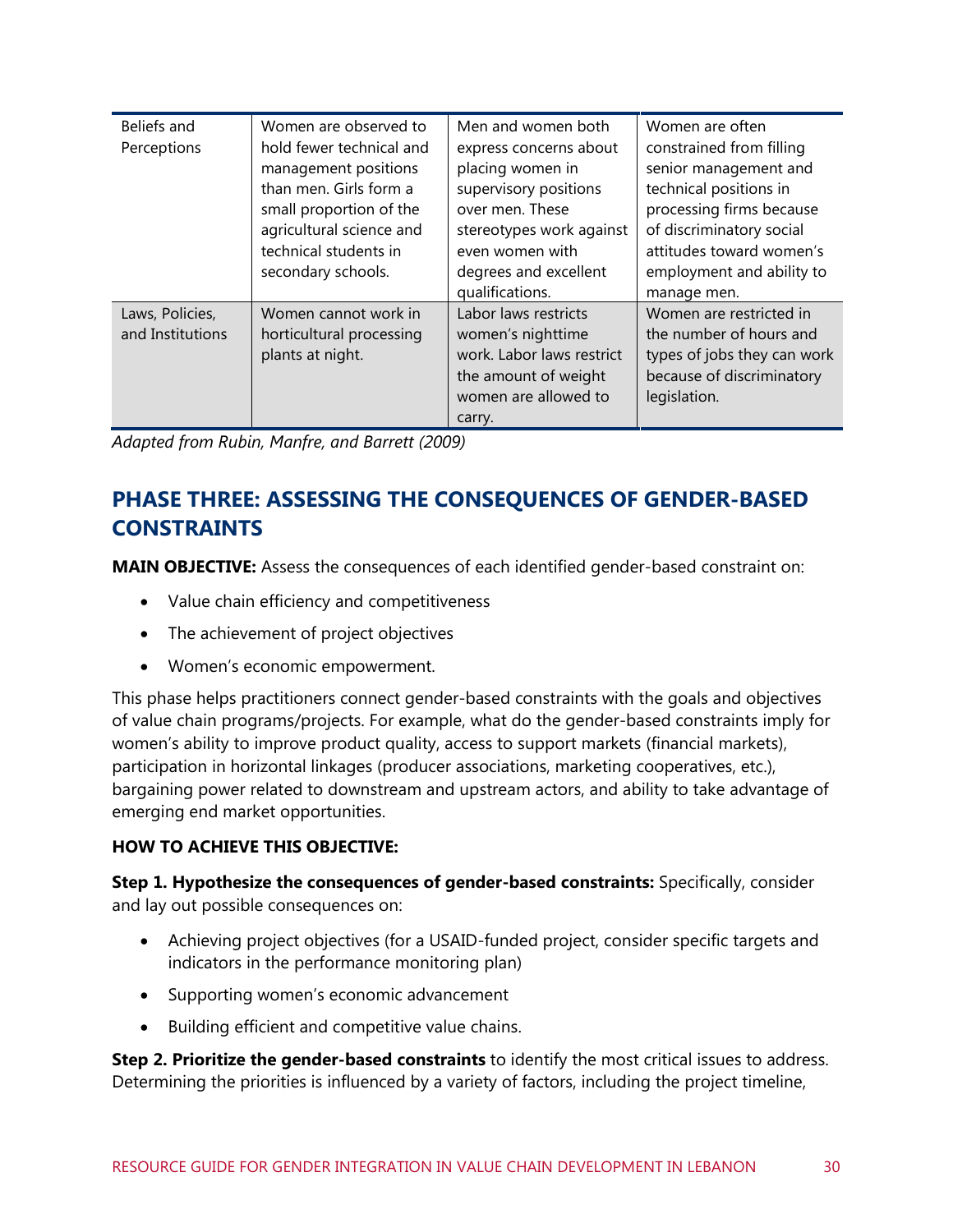budget, short-term and long-term goals, and reporting requirements. It also means considering where actions can have multiple spillover effects; that is, where the leverage points exist.

**Exhibit 20: Worksheet – Assessing the Consequences of Gender-Based Constraints** 

|                     | WHAT ARE THE CONSEQUENCES OF THIS CONSTRAINT ON |                 |                      |                     |
|---------------------|-------------------------------------------------|-----------------|----------------------|---------------------|
| <b>GENDER-BASED</b> | <b>PROJECT</b>                                  | <b>WOMEN'S</b>  | <b>EFFICIENT AND</b> | <b>PRIORITIZING</b> |
| <b>CONSTRAINT</b>   | <b>OBJECTIVES</b>                               | <b>ECONOMIC</b> | <b>COMPETITIVE</b>   | <b>CONSTRAINTS</b>  |
|                     |                                                 | ADVANCEMENT     | <b>VALUE CHAINS</b>  | (e.g., numbering)   |
|                     |                                                 |                 |                      |                     |
|                     |                                                 |                 |                      |                     |
|                     |                                                 |                 |                      |                     |
| Etc.                |                                                 |                 |                      |                     |

## **PHASE FOUR: TAKING ACTION TO REMOVE GENDER-BASED CONSTRAINTS**

**MAIN OBJECTIVE:** Brainstorm possible actions to remove these constraints and take advantage of opportunities to support women's economic empowerment.

#### **HOW TO ACHIEVE THIS OBJECTIVE:**

#### **Step 1. Take stock of gender-based constraints:**

- Having selected a number of gender-based constraints to address, now is the time to reexamine them.
- Keep in mind that gender-based constraints are the result of multiple factors that create the gendered condition of inequality.
- Dissect the different factors embedded within the gender-based constraint. Differentiate individual from cascading factors.

#### **Cascading Factors**

Situations in which multiple factors build on one another to create gender inequalities. For example, women's lack of finance may be the result of their lack of access to collateral, such as land. Addressing gender-based constraints can happen at multiple levels.

П П

П I П T T

П

*Source: Rubin, Manfre, and Barrett (2009)*

#### **Step 2. Identify actions:**

There is no single way to mitigate or remove gender-based constraints.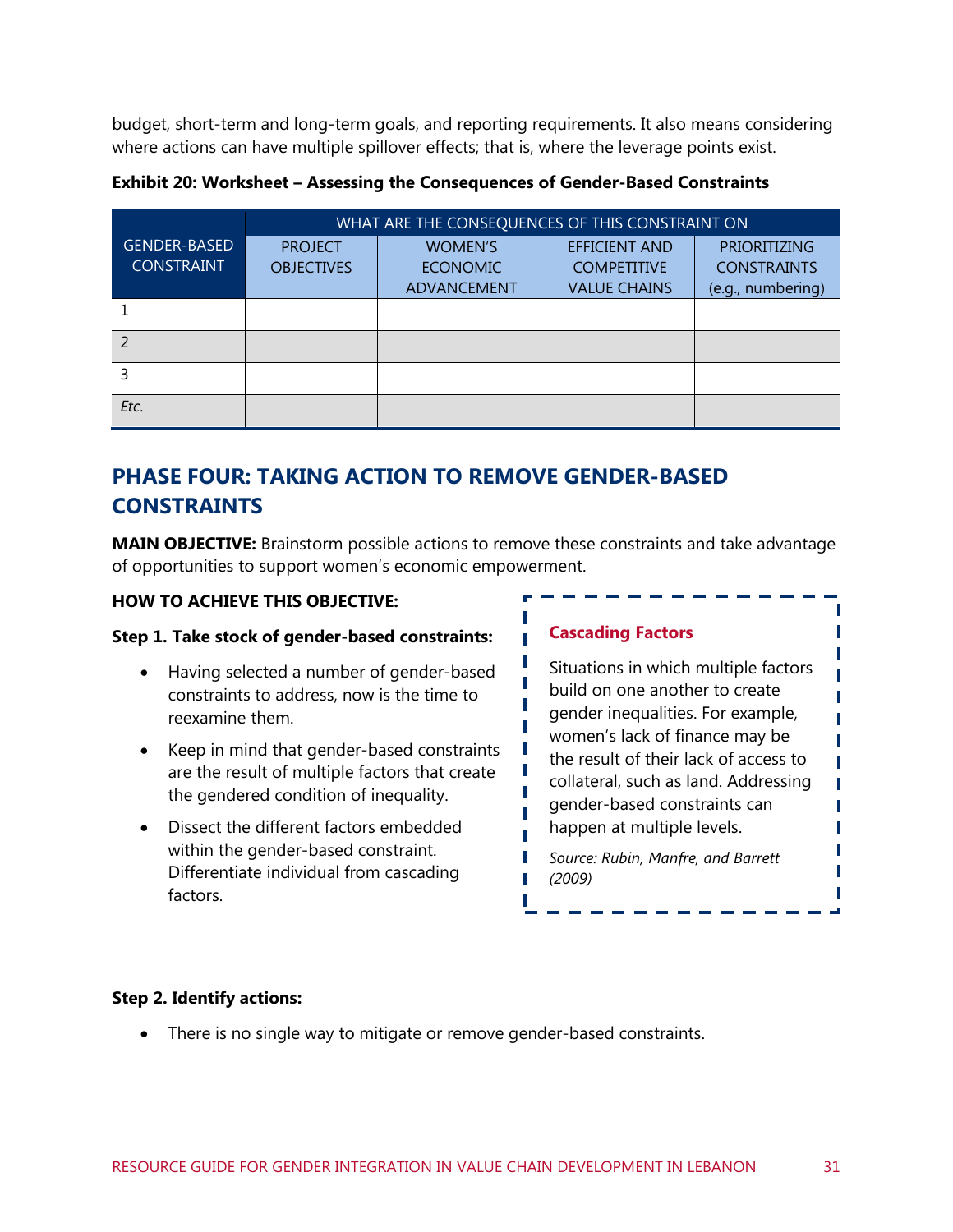The INGIA-VC process introduces a continuum for gender integration (**[Exhibit 21](#page-38-0)**) which identifies three types of gender integration approaches (and/or outcomes) that move from "exploitative" to "transformative.

#### <span id="page-38-0"></span>**Exhibit 21: The Gender Continuum = Gender Integration Strategies**

**Gender Exploitative** refers to projects that intentionally manipulate or misuse knowledge of gender inequalities and stereotypes in pursuit of economic outcomes. The approach reinforces and potentially deepens existing gender inequalities.

**Gender Accommodating** refers to projects that acknowledge gender inequities and seek to develop actions that adjust to and often compensate for gender differences and inequities without addressing the underlying structures that perpetuate the inequalities. While this approach considers the different roles and identities of women and men in the design of programs, it does not deliberately challenge unequal power relations. In the process of achieving development objectives, projects following this approach may miss opportunities to improve gender equality.

**Gender Transformative** refers to an approach that explicitly engages women and men to examine, question, and change institutions and norms that reinforce gender inequalities and, through that process, to achieve both economic growth and gender equality.

*Source: Rubin, Manfre, and Barrett (2009)*

#### **HOW AND WHEN TO USE THE GENDER CONTINUUM:**

- When assessing the design of value chain activities or evaluating the outcome of particular activities, ask whether the design of a specific value chain activity reinforce unequal power relations (exploit), acknowledge without addressing existing gender inequalities (accommodate), or change the institutions and norms that reinforce gender inequalities (transform)?
- In prioritizing and designing value chain interventions, ask which value chain intervention is more likely to transform gender relations.

In *Promoting Gender Equitable Opportunities in Agricultural Value Chains: A Handbook*, Rubin, Manfre, and Barrett (2009) observe that the process of designing actions to remove constraints is iterative, identifying factors to address the constraints and designing actions to remove them. The handbook makes the following important notes to practitioners:

• Since most gender-based constraints involve multiple factors, programs may need to consider a range of strategies to ensure that the constraints are addressed.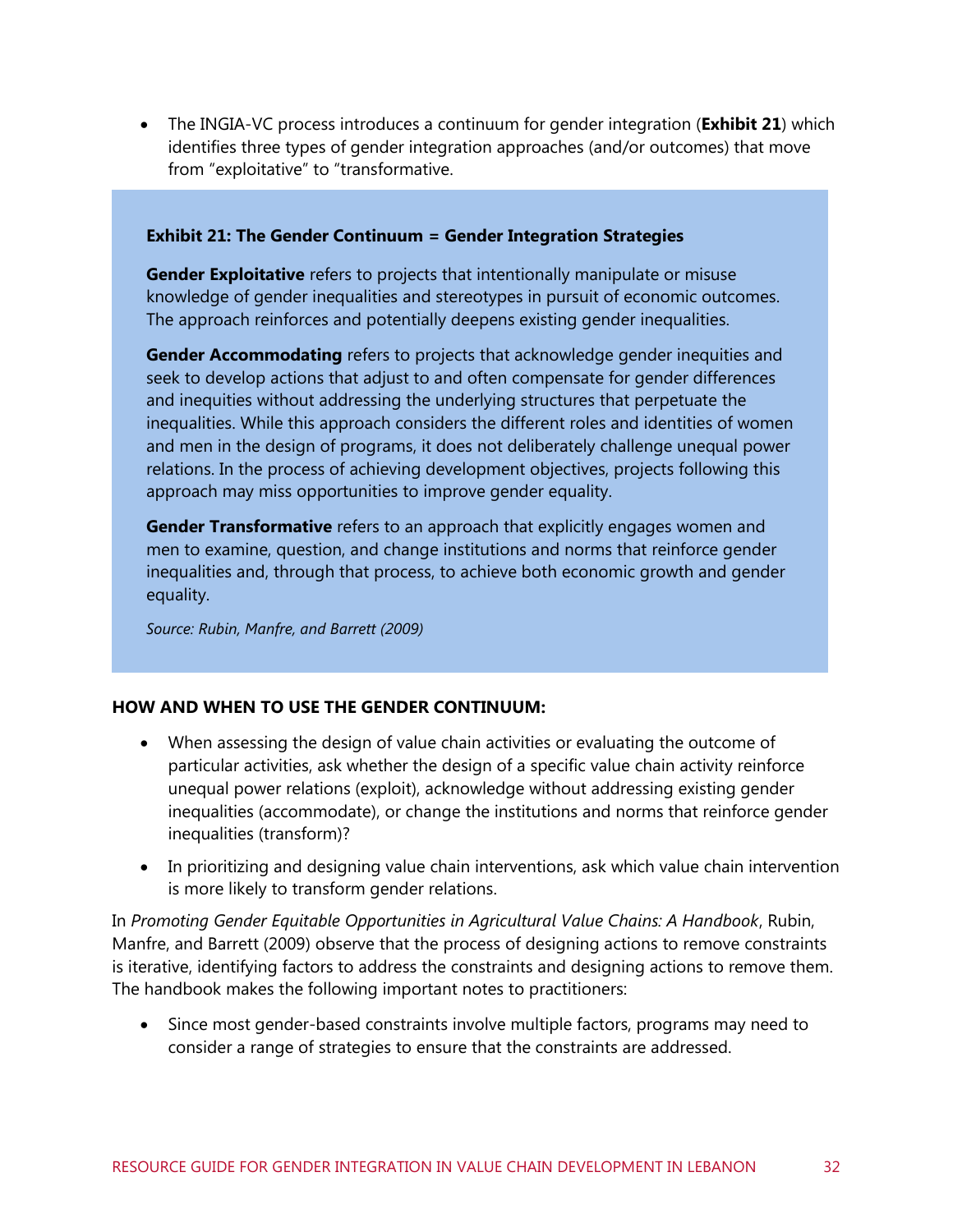- It may be possible to identify fewer strategies if they are able to address different factors of the constraint at the same time. There may also be different types of actions to address specific constraints.
- Practitioners should consider all possible actions and then determine how they can be appropriately implemented in the specific socioeconomic context.
- Practitioners should consider the scope and resources for their specific program.
- Where programs have limited ability to act directly to remove particular factors, practitioners should look to involve other value chain actors or donor-funded programs to collaborate on specific tasks.
- The aim through this process is to identify mutually supportive and transformative strategies that lead to gender-equitable and competitive value chains.

The handbook offers the following advice to practitioners:

- Be creative and think innovatively
- Aim for strategic and market-driven solutions
- Seek mutually supportive and transformative strategies
- Engage men and women
- Consider how well their strategies are aimed at building broad-based growth in which both men and women can participate.

**[Exhibit 22](#page-40-0)** summarizes strategies that can result from combining the value chain approach with the Gender Continuum. The figure is followed by a description of each of the strategies, also drawn from Rubin, Manfre, and Barrett (2009).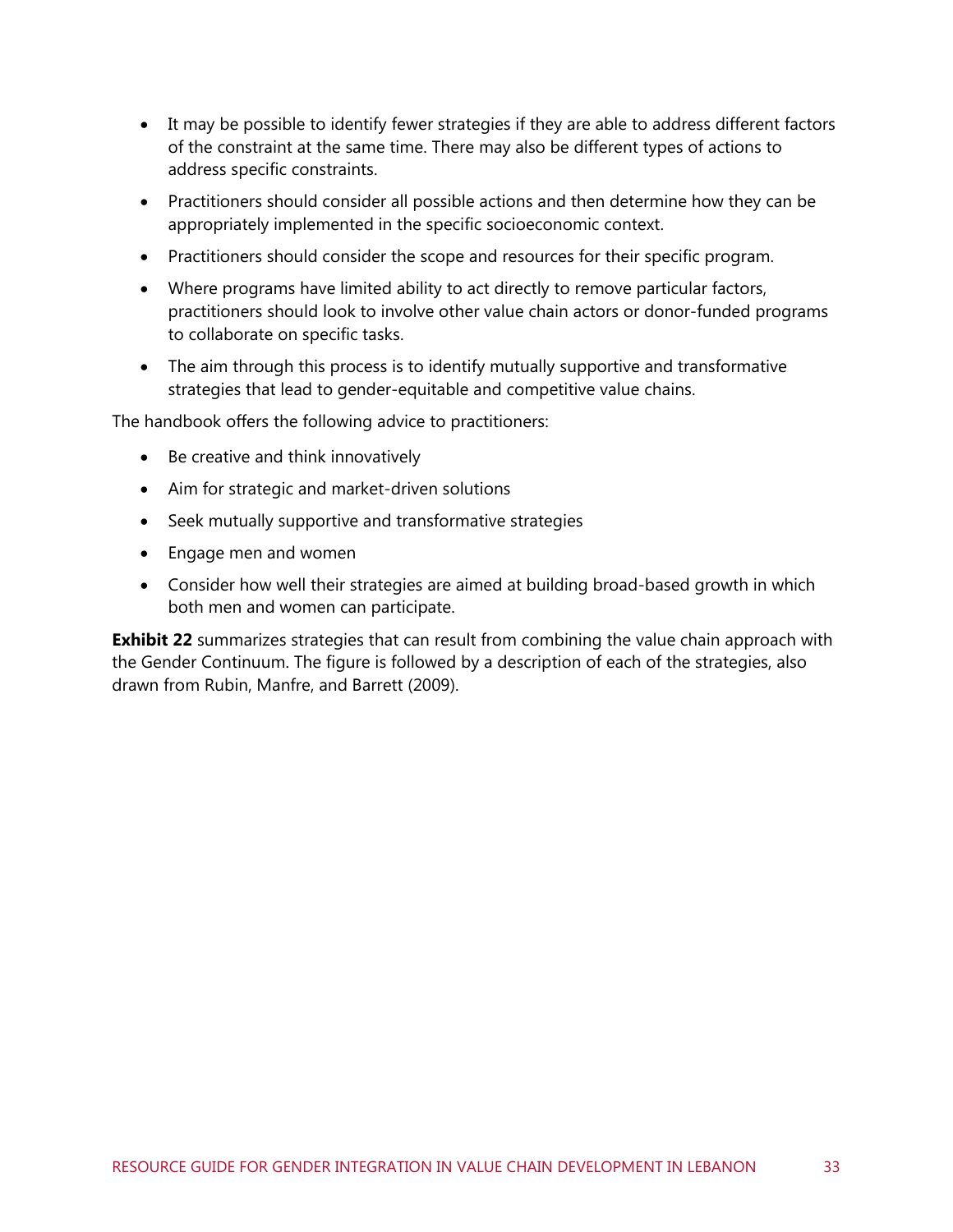

#### <span id="page-40-0"></span>**Exhibit 22: The Gender Continuum and Value Chain Strategies**

#### **Exploitative Status Quo**

- Continues household and firm-level "business as usual" in ways that reinforce existing inequalities.
- Captures the existing process of production and marketing, not only outside of donorfunded programs, but also under some existing programs, when no gender analysis has been made.
- Includes expectations that an additional need for labor, perhaps to meet quantity or quality specifications, can be drawn from women's time without adjustments or compensation.

#### **Exploitative Economic Growth**

- Uses gender relations and stereotypes in negative ways to promote value chain development and competitiveness.
- Firms use these low production costs to gain competitiveness in the global market. For example, low wages in the garment sector and large-scale agriculture fall into this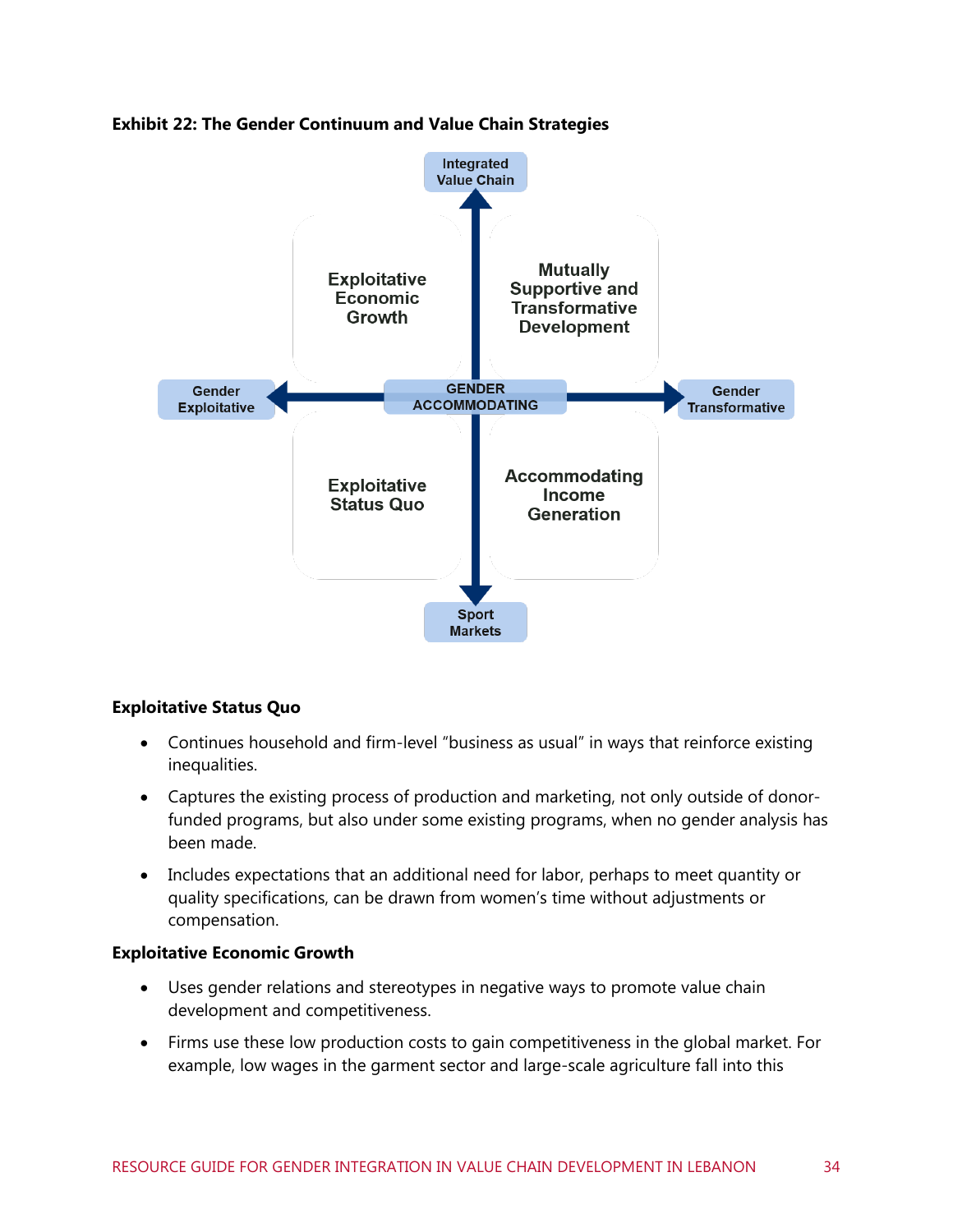category when designed based on perceptions of women's "natural" abilities for certain tasks.

• In the long run, this strategy can erode competitiveness.

#### **Accommodating Income Generation**

- Most often focused on isolated income-generating opportunities for women, such as small-scale handicraft production or livestock projects.
- Cites women's access to income or ability to combine activities with domestic responsibilities as benefits.
- Does not consider these income-generating activities in a larger value chain context, which limits sustainability.
- Many programs fall into this category because of the simplicity of targeting women.
- These programs do not create sustainable, systemic change in the value chain, but do identify isolated issues that may create more dynamic change in a broad range of activities.

#### **Mutually Supportive and Transformative Development**

- Identifies positive synergies between gender relations and value chain development.
- These programs design value chain activities to address gender inequalities directly.
- Strategies include gender-equitable market facilitation, introduction of labor-saving technology that reduces women's labor, and promoting household approaches to farming business training.

#### **Exhibit 23: Worksheet – Taking Actions to Remove Gender-Based Constraints**

| <b>MOST IMPORTANT</b><br><b>GENDER-BASED</b><br><b>CONSTRAINTS FOR</b><br><b>THE PROGRAM</b> | <b>FACTORS CONTRIBUTING TO</b><br><b>CONSTRAINTS</b> | <b>ACTIONS TO ADDRESS</b><br><b>CONSTRAINTS AND ACHIEVE</b><br><b>MORE EQUITABLE</b><br><b>OUTCOMES</b> |
|----------------------------------------------------------------------------------------------|------------------------------------------------------|---------------------------------------------------------------------------------------------------------|
|                                                                                              |                                                      |                                                                                                         |
|                                                                                              |                                                      |                                                                                                         |
|                                                                                              |                                                      |                                                                                                         |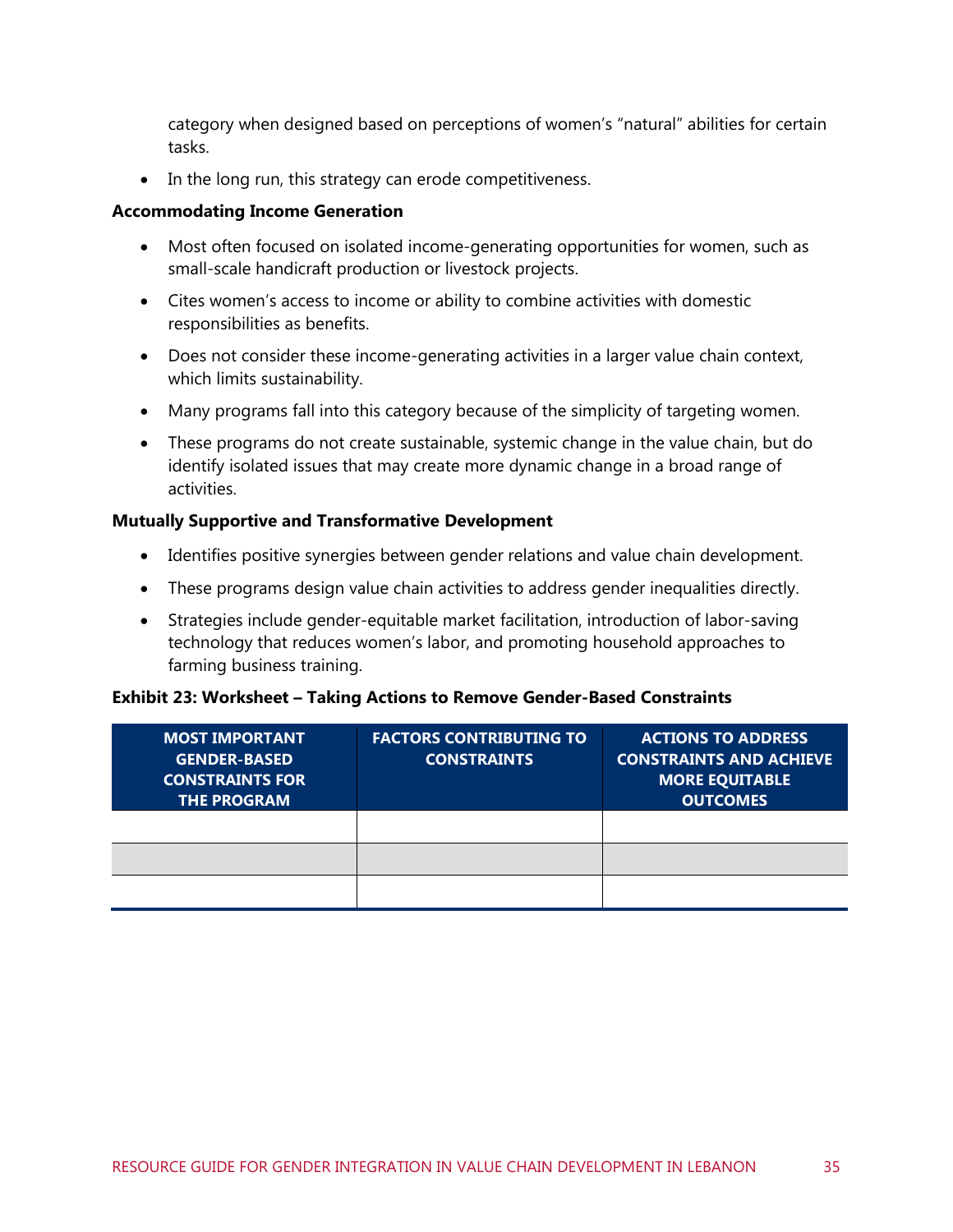## **PHASE FIVE: MEASURING THE SUCCESS OF ACTIONS**

**MAIN OBJECTIVE:** Develop indicators that measure the success of actions taken to remove gender-based constraints in phase four.

#### **HOW TO ACHIEVE THIS OBJECTIVE:**

#### **Step 1. Design gender-sensitive indicators that:**

- Measure gender-related changes in society
- Help reveal how men's and women's status and roles change over time
- Help practitioners assess their relative success in achieving greater gender equality.

Rubin, Manfre, and Barrett (2009) provide few pointers on developing gender-sensitive indicators:

#### **Gender-Sensitive Indicators**

"A gender-sensitive indicator is simply an indicator that measures genderrelated changes in society over time. By identifying the changes in the status and roles of women and men that we want to achieve and knowing how we will measure these, we can analyse our programme outcomes and see whether we are contributing to gender equality. Using gender-sensitive indicators can also help us to understand how changes in gender relations happen which enables more effective planning and delivery of future work."

*Source: Oxfam (2014)*

*Check your assumptions:* What

assumptions underlie the project/program goal and how accurate are these assumptions in reflecting the intra-household dynamics and gender relations in the social context? For example, if the project goal is "to increase rural household income," then the assumption behind this goal is that increasing overall household income benefits all household members equally. Is this necessarily true?

п П

П

п П П П

- *Avoid counting only bodies:* Participation is great, but it is not enough.
- *Aim to measure changes in levels of gender inequality:* Gender-sensitive indicators are designed to measure changes in men's and women's roles and status over time. Instead of "number of women who joined the producer association," use "percentage change in proportion of women's membership" In addition to general indicators, such as increased sales, projects can add an indicator like "women's proportion of increased sales (ratio of women's sales to men's sales)."

#### **Step 2. Set gender targets to formalize commitment and measure success.**

#### **Step 3. Plot project success:**

- Track changes in gender roles and relations to see the effect of project activities on gender inequalities and gender opportunities.
- Ask: How is the project doing with respect to achieving greater gender equality and overall project outcomes?

П

Г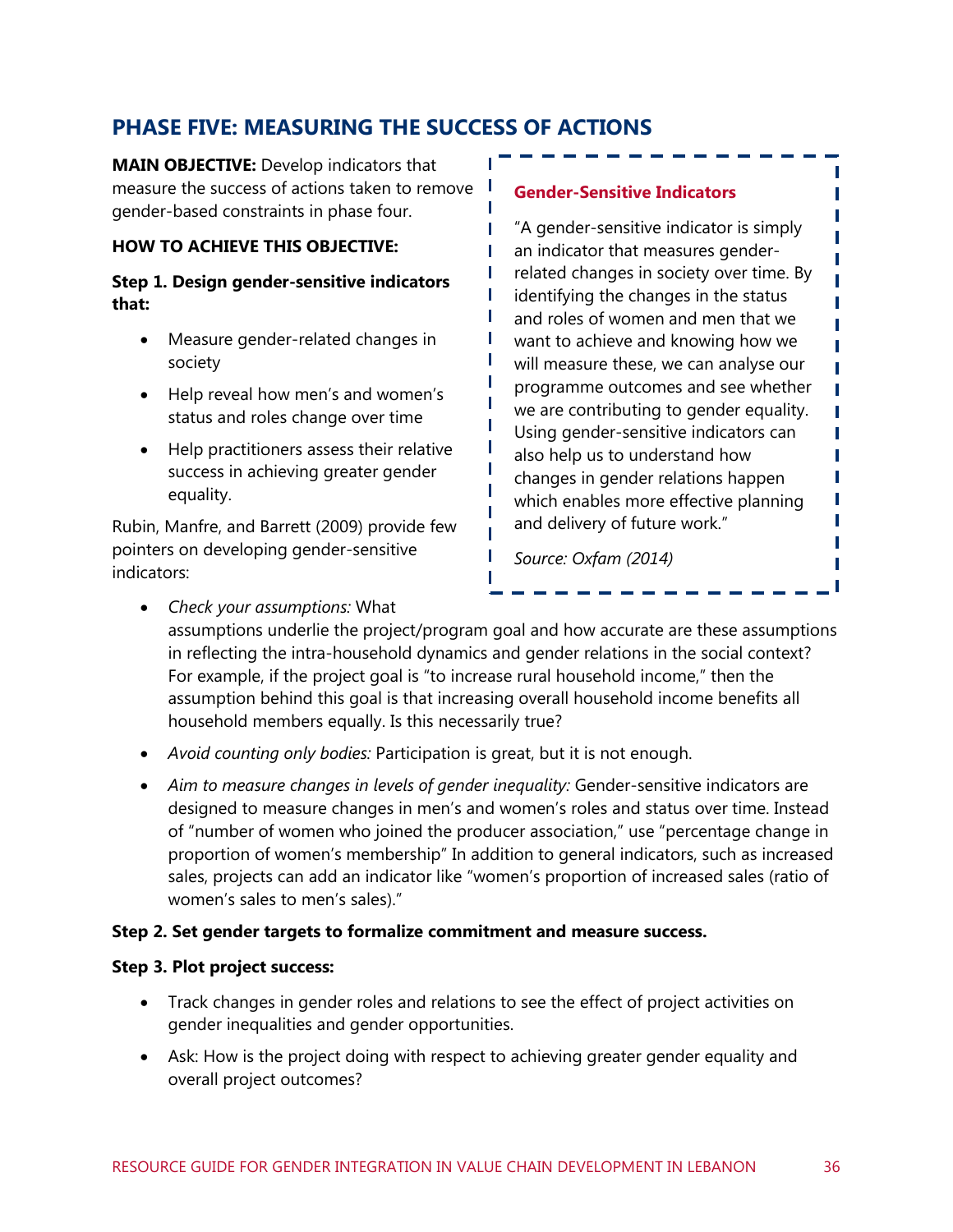#### **Exhibit 24: Worksheet – Developing Gender-Sensitive Indicators**

| <b>LIST THE MOST RELEVANT</b><br><b>GENDER-BASED</b><br><b>CONSTRAINTS</b>                                                                   | <b>WHAT ACTIONS MIGHT</b><br><b>ADDRESS THE CONSTRAINTS</b><br><b>TO ACHIEVE MORE</b><br><b>EQUITABLE OUTCOMES</b> | <b>MODIFY OR CONSTRUCT A</b><br><b>GENDER-SENSITIVE</b><br><b>INDICATOR TO MEASURE</b><br><b>SUCCESS</b>                                                                                            |
|----------------------------------------------------------------------------------------------------------------------------------------------|--------------------------------------------------------------------------------------------------------------------|-----------------------------------------------------------------------------------------------------------------------------------------------------------------------------------------------------|
| <b>EXAMPLE</b><br>Women struggle to access<br>financial capital because<br>they lack ownership of<br>assets that can serve as<br>collateral. | Work with lending<br>٠<br>institutions to design<br>women-friendly and pro-<br>poor business loan<br>instruments.  | Number of women-friendly<br>٠<br>and pro-poor loan products<br>designed<br>Percentage increase in<br>٠<br>women applying for loans<br>Percentage increase in<br>$\bullet$<br>women receiving loans. |

*Source: Rubin, Manfre, and Barrett (2009)*

## **ASSESSING EXISTING CAPACITY FOR GENDER INTEGRATION**

Questions to consider when assessing availability of human and institutional resources to support gender integration in value chains:

Does the project have the required human capacity to successfully integrate gender into project work plans, into the design and implementation of project activities, and in the monitoring and evaluation of project outcomes and impacts?

- How will the project generate this resource/capacity?
	- o Is there a need to hire a trained gender specialist to supervise the process?
	- $\circ$  Supplement any recruitment of new personnel with training to build the capacity of all project staff to identify gender issues that could have implications for the project.
- What is the gender culture of the partner organization?
	- o Is gender integrated into the organization's philosophy and strategic framework?
	- o Is the organization able to adjust strategic objectives, indicators, and policies to promote internal and external gender equality?
	- o Does the organization train personnel on issues of gender and development?

Successful integration of gender in value chain development requires planning and a gender expert who is proficient in the use of gender analysis tools. Failure to gather accurate and sex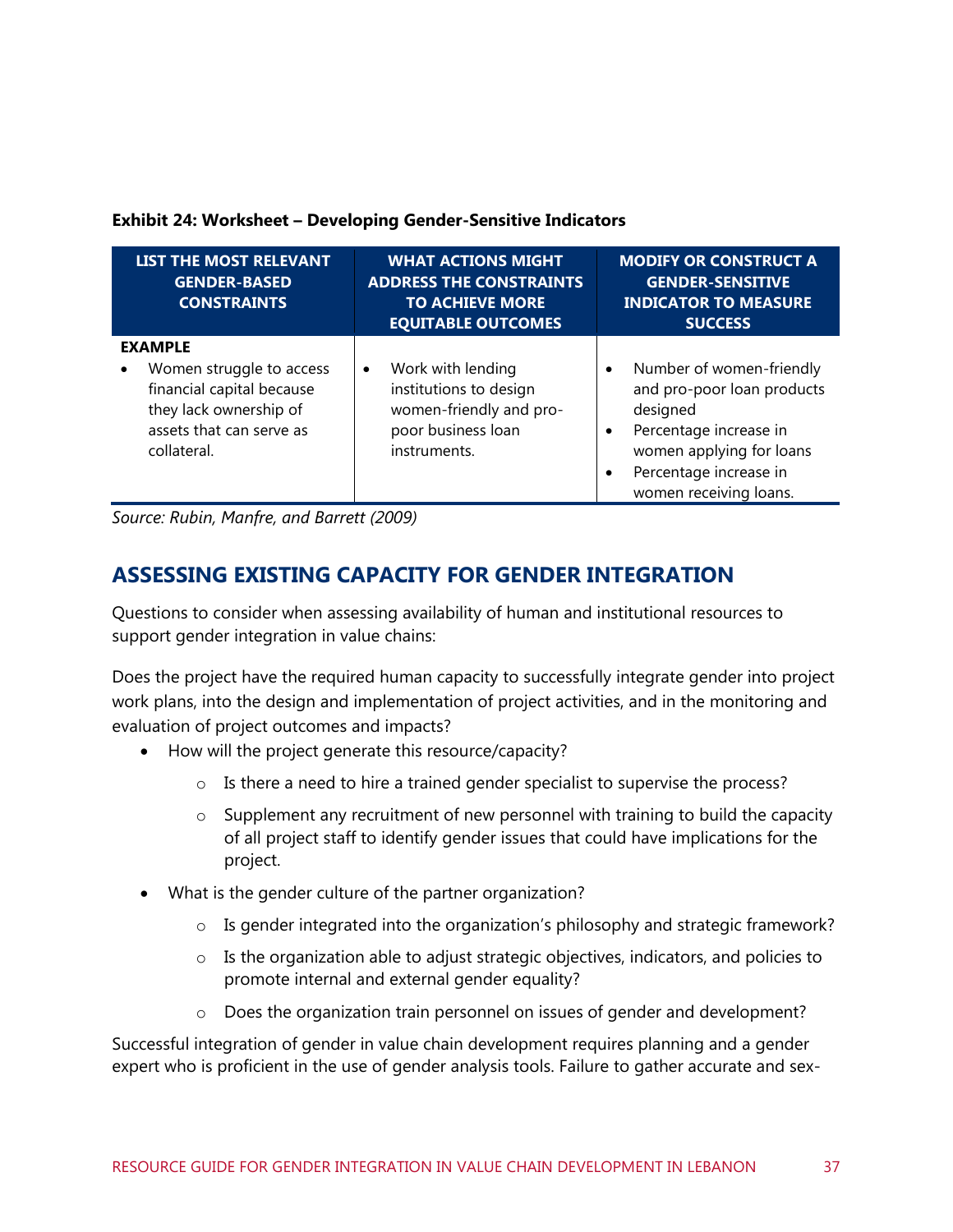disaggregated data could result in a gender analysis that does not add much value to the value chain development process (i.e., a waste of project funds).

The LIVCD project team includes a gender focal point person who supports value chain leaders and coordinators on a regular basis to ensure gender mainstreaming in the planning, implementation, evaluation and follow-up of project activities. The evaluation also note that the project has conducted total of four gender trainings, as reported in the project's Annual Report for Year 3. The LIVCD project has also developed gender mainstreaming awareness sessions for about 20 implementing partners (IPs).

**Annex 3** contains an illustrative scope of work for a gender analysis of an agricultural value chain. This scope of work can be revised and used to hire an expert to conduct the gender analysis.

## <span id="page-44-0"></span>ANNEXES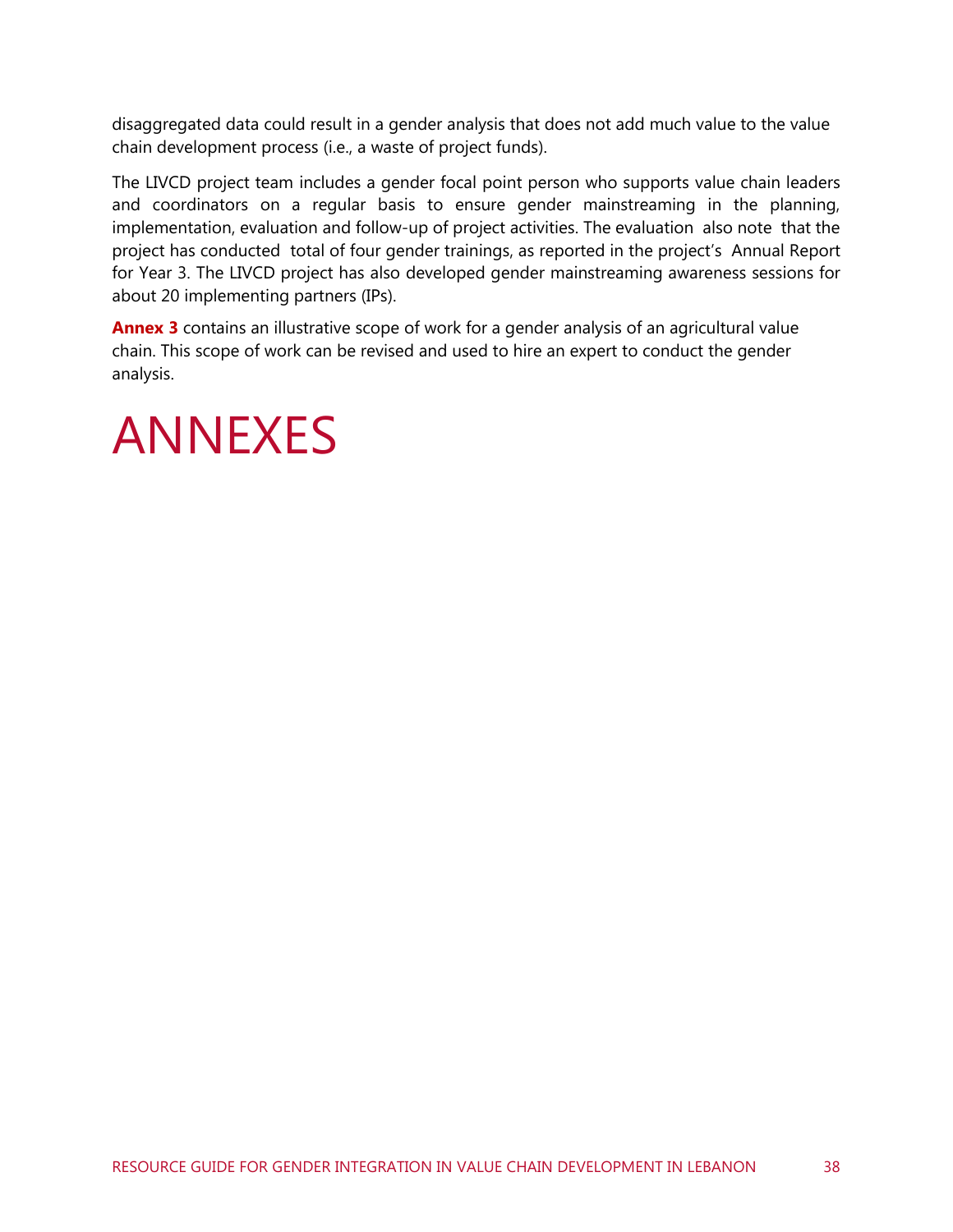# <span id="page-45-0"></span>ANNEX 1: USAID'S VALUE CHAIN SELECTION CRITERIA

**Criterion 1. Competitiveness Potential:** Significant and sustainable increases in income and employment occur as a result of growth in an industry. As such, the potential for competitiveness—the ability to achieve and maintain a competitive edge over market rivals through an optimal combination of efficiency, product differentiation, and access to new or niche markets—is often the most important criterion in value chain selection. Various tools and frameworks exist for measuring competitiveness.

**Criterion 2. Impact potential – selecting industries with strong potential to have desired impact on the target group:** Assessing potential impact at the firm and industry level is important for to understanding ways to increase or optimize growth with equity. Another aspect of impact is the multiplier effect of growth in a particular industry. Determining how and where marginal increases in industry revenue are invested in the local and national economy is an important element of impact.

**Criterion 3. Crosscutting issues:** A government or donor often has a complex set of objectives to consider when determining how and where to allocate resources to stimulate economic growth and affect crosscutting issues. Although economic growth is the goal for some donors, for others it is simply a means to achieve other objectives, such as improved health (including HIV and AIDS), gender equity, sustainably managed environmental resources, or the potential to mitigate conflict.

**Criterion 4. Industry leadership:** The concept of industry leadership refers to the willingness of one or more lead firms to invest time and resources (including non-economic resources, such as political and social influence or intellectual contributions) to increasing value chain competitiveness in a way that enhances benefits to MSE producers and the poor. Effective industry leadership necessitates transparent relationships with MSEs, a commitment to addressing constraints to MSEs' participation in the value chain, and a willingness to work with other stakeholders to solve industry-wide problems. The quality and strength of industry leadership cuts across competitiveness, impact, and crosscutting issues (Microlinks).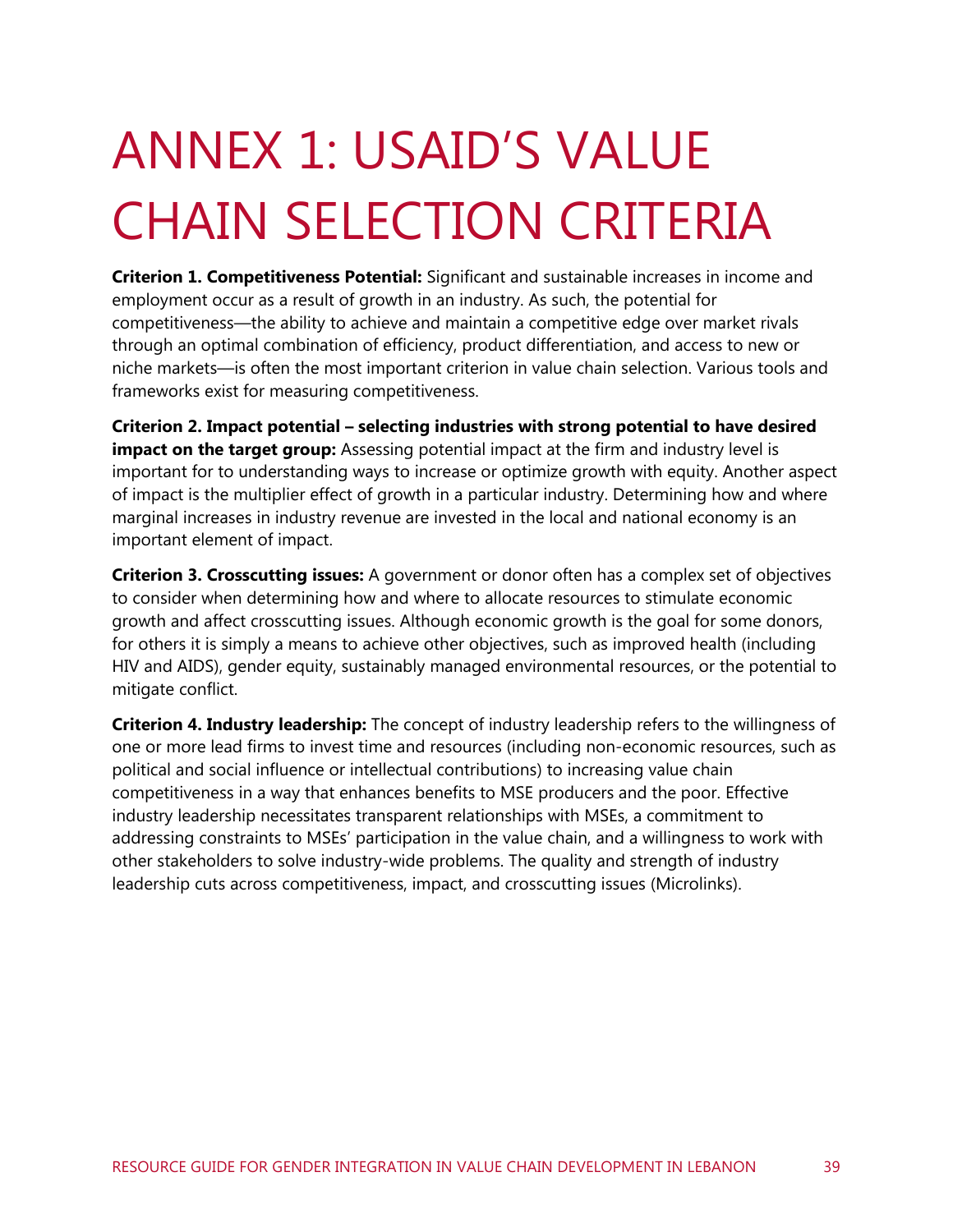## <span id="page-46-0"></span>ANNEX 2: THE LEBANON INDUSTRY VALUE CHAIN DEVELOPMENT PROJECT

### **BACKGROUND**

The USAID LIVCD project (2012–2017) is designed to assist the Lebanese private sector and select nongovernmental organizations to improve the competitiveness of selected value chains in rural areas. The project's main aim is to increase the incomes of rural farmers, agro-processors, input suppliers, transporters, exporters, small businesses, service providers, retailers, and other entities involved in rural wealth creation.

To improve economic stability and food security for Lebanon, especially in rural areas, and help decrease migration from rural to urban areas, LIVCD I is increasing the number of micro-, small, and medium-sized enterprises that can compete in selected markets; improving linkages between

#### **Targeted LIVCD Value Chains**

• Grapes

T Г

Г

T

- Olive oil
- Pome fruits (apples, pears)
- Processed foods
- "Basket" items (e.g., honey freerange eggs, pine nuts, and medicinal herbs)
- Rural tourism (e.g., handicrafts)
- Stone fruits (avocados, cherries)

those firms and other actors throughout the value chain; increasing the gross value of products and services in local and export markets; and expanding exports.

LIVCD partners with local private sector companies to select value chains that have the potential to compete in regional and international markets. Following a series of assessments conducted during the initial phase of the project, USAID selected and approved agricultural and nonagricultural value chains that would receive project assistance.

### **THE LIVCD VALUE CHAIN UPGRADING STRATEGY**

LIVCD value chains were selected based on an analysis of all potential value chains. A recommendation of the appropriate upgrading strategy to boost competitiveness was included for each selected value chain. **[Exhibit 25](#page-48-0)** displays these upgrading strategies.

An assessment for the grape and pome fruit value chain shows that women are not involved in the production phase for most LIVCD selected value chains (Basil 2014). In pome fruit production, men are responsible for activities such as spraying, pruning, and planting new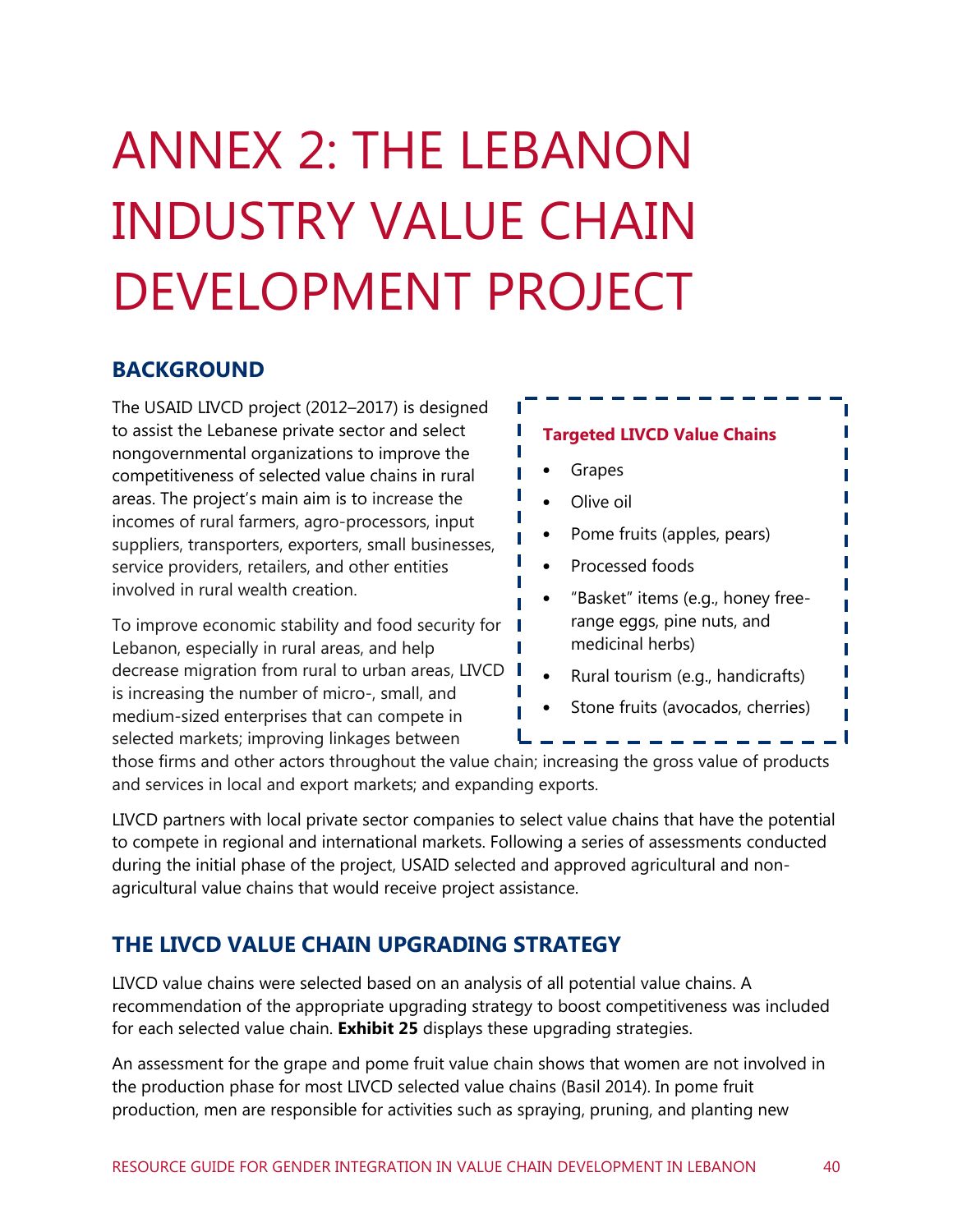orchards, and women are involved in harvest and post-harvest activities. Pruning is described as physically demanding, and is therefore perceived as difficult for women undertake.

The SWOT analysis (strengths, weaknesses, opportunities, and threats) for the pome fruit value chain identifies old and poorly managed orchards and poor harvest and post-harvest handling as two (of many) weaknesses of this value chain. As **[Exhibit 25](#page-48-0)** illustrates, two actions/activities in the overall upgrading strategy for this value chain are to work with farmers and service providers (e.g., nurseries, input suppliers, and extension agents) to upgrade orchards and production practices and supply high-quality markets; and to support new international market penetration through improved grading and packing and marketing with targeted exporters. Harvesting conditions and practices contribute greatly to the quality of the final product.

What does the gender division of roles in production and post-harvest handling imply for how the LIVCD will implement this upgrading strategy? Specifically, who will be targeted for any intervention to improve production practices and deliver high-quality pome fruits to target markets? How are women paid for their labor; is the female labor used in harvesting and postharvest handling unpaid? Are there other types of paid labor, such as migrant workers? What incentives can the project provide to increase women's participation in this value chain?

The development of new business relationships, vertical linkages, horizontal linkages (producer associations, cooperatives, or other groups), improved production practices, and improved product quality through the adoption of value-added designs emerge as important upgrading strategies cutting across most of the LIVCD value chains. As Sebstad and Manfre (2011) observe,

"Social norms shape, drive and enforce gendered business practices.<sup>2</sup> These include women's time constraints, mobility constraints, and limited bargaining power due to a lack of alternatives. Sociocultural norms may limit women's ability to interact with male commercial actors in the value chain, deal with formal institutions, or cross boundaries of class or ethnicity in transacting business." Building cooperation and trust in value chain relationships is important for forming commercial networks that support upgrading, allowing chains to function more efficiently and respond more effectively to market demand (Sebstad and Manfre 2011.). Sebstad and Manfre conclude that value chain programs should start by assessing the current roles of men and women and the nature and quality of their value chain relationships. The findings from the gender analysis can be used to identify the challenges women encounter when participating in mixed groups and women-only groups and inform the selection of an appropriate upgrading strategy.

<sup>&</sup>lt;sup>2</sup> In agricultural value chains, business practices refer to behaviors and practices related to production, harvesting, processing, and marketing, as well as business management.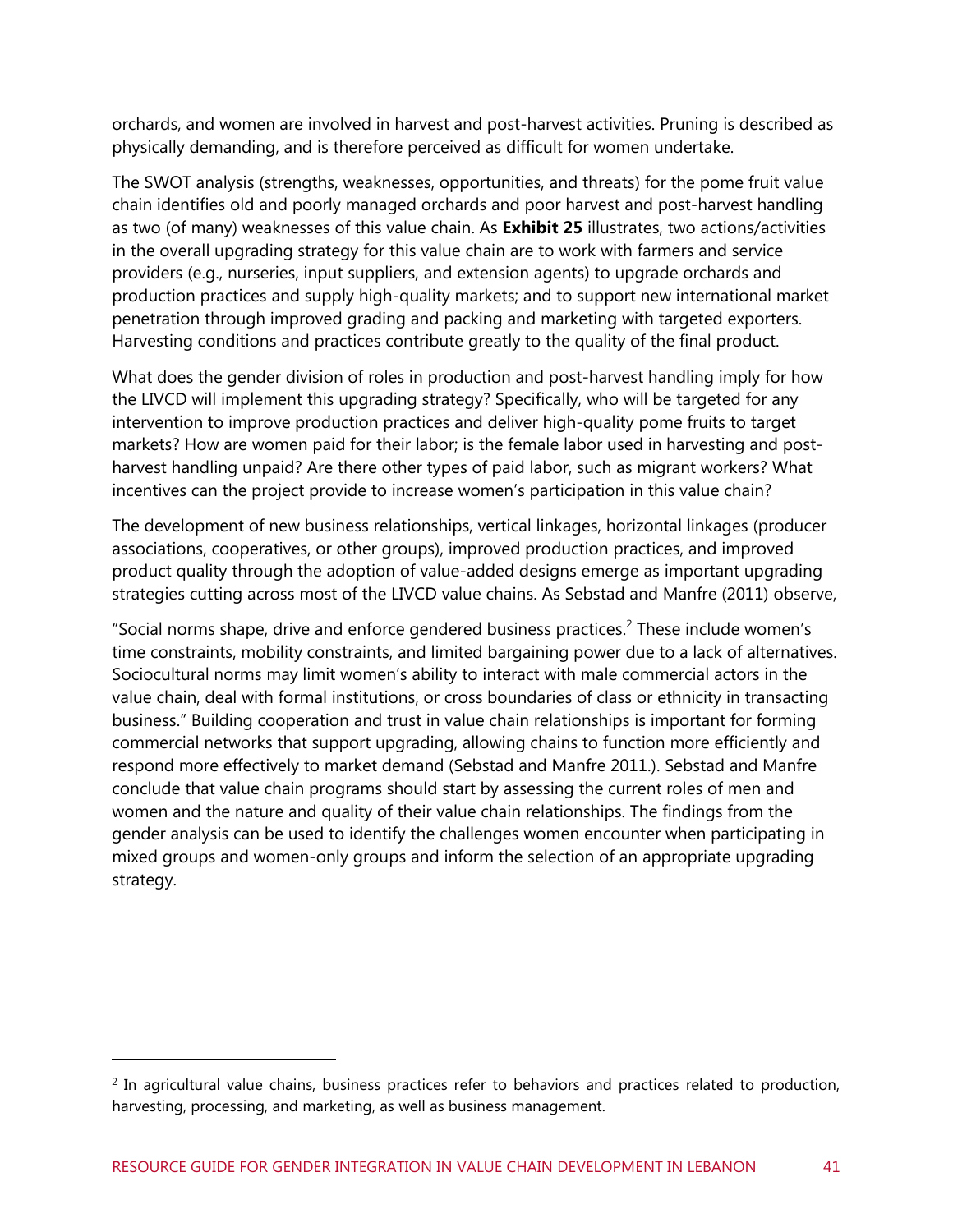#### **LIVCD VALUE CHAIN RECOMMENDED UPGRADING STRATEGY** Honey 1. Promote improved vertical linkages between commercial honey exporters and small/medium-scale beekeepers with more than 20 hives, using a lead farmer collection mechanism. 2. Use these improved vertical linkages to facilitate investments to expand beekeeper capacity and train new beekeepers through cooperatives. 3. Provide training and technical assistance to professionalize exporter operations. 4. Work with laboratories on quality certification linked to labeling with third-party control. Pome fruits (apple and pears) 1. Identify farmers, exporters/packers, and retailers interested in sourcing Grade 1 apples and pears and link them with organized small-scale farmers. 2. Work with farmers and business development service providers (nurseries, input suppliers, extension agents) to upgrade orchards and production practices and supply high quality markets. 3. Support new international market penetration through improved grading and packing and marketing with targeted exporters. Grapes 1. Develop exporter's capacity to export to promising markets in Europe and Gulf Cooperation Council countries. 2. Work with farmers, exporters, and service providers to develop needed pre-cooling and post-harvest systems to prolong shelf life for topquality/export-quality grapes. 3. Work with small farmer cooperatives to improve production and marketing practices and guarantee product quality for domestic grapes to provide improved market conditions for less sophisticated small-scale farmers who are unable to meet European Union protocols. Olives 1. Develop a consensus among a core group of industry players and the Government of Lebanon supporting a verifiable labeling system certifying origin and/or quality, backed with publicity to increase consumer demand for 100% Lebanese olive oil products in export and domestic markets. 2. Build marketing capacity of exporters adhering to the new labeling strategy. 3. Support quality improvements through better storage and milling with farmers/mills linked to "quality" bottlers. 4. Develop business development service providers offering improved practices to farmers in key zones.

#### <span id="page-48-0"></span>**Exhibit 25: LIVCD Value Chain Upgrading Strategy**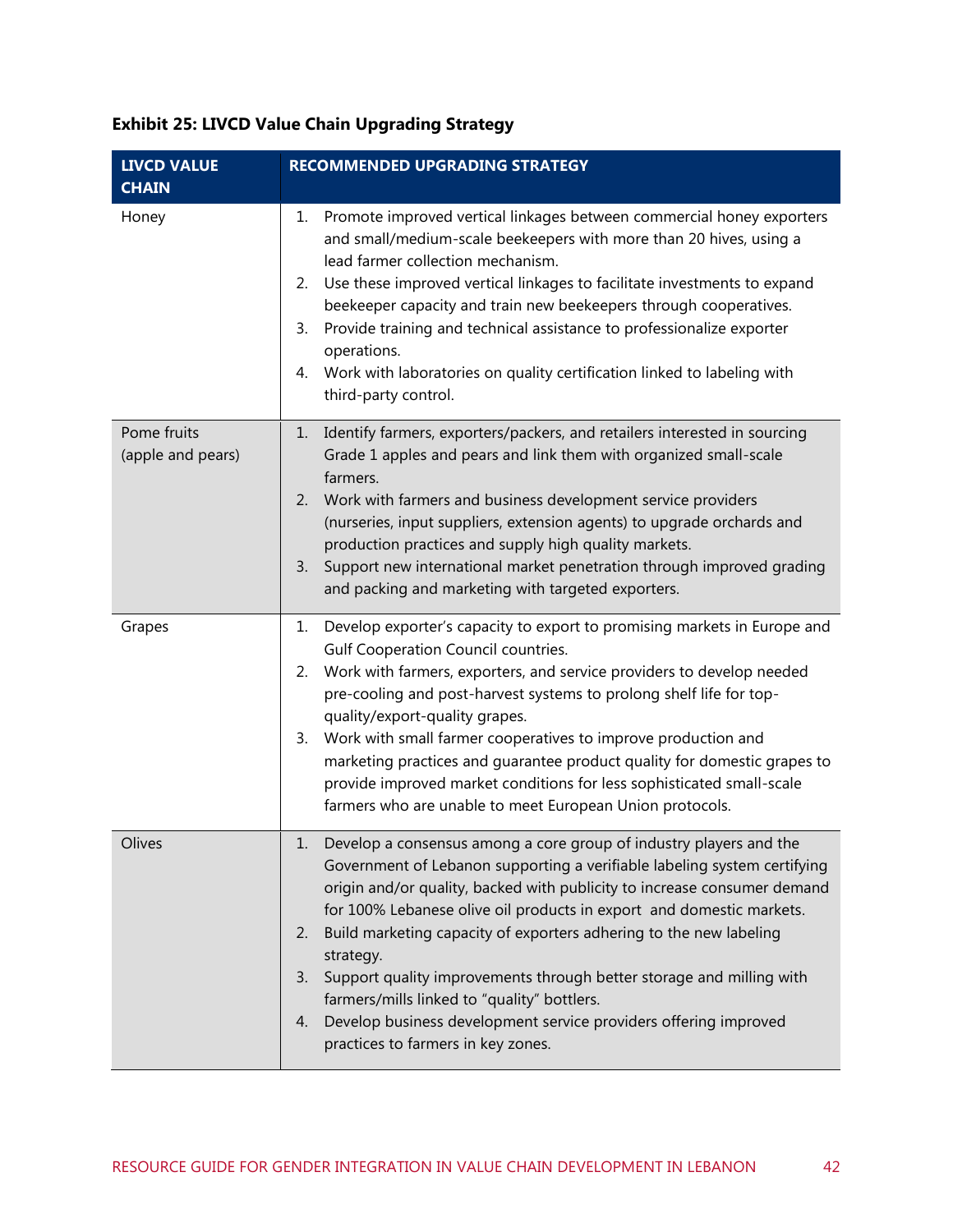| <b>LIVCD VALUE</b><br><b>CHAIN</b> | <b>RECOMMENDED UPGRADING STRATEGY</b>                                                                                                                                                                                                                                                                                                                                                                                                                                                                                                                                                                                                                                                                                                                         |
|------------------------------------|---------------------------------------------------------------------------------------------------------------------------------------------------------------------------------------------------------------------------------------------------------------------------------------------------------------------------------------------------------------------------------------------------------------------------------------------------------------------------------------------------------------------------------------------------------------------------------------------------------------------------------------------------------------------------------------------------------------------------------------------------------------|
| Floriculture                       | Work with upper-level value chain actors to develop direct supply<br>1.<br>relationships with smaller greenhouse producers, bypassing the few<br>dominant wholesalers.<br>Work on production-upgrading with financing for new investments to<br>2.<br>allow producers to improve quality and increase efficiency, lowering unit<br>costs.<br>Develop new export relationships with Middle East and North African<br>3.<br>countries to relieve pressure on the domestic market.<br>Promote indigenous Lebanese flower species as a unique competitive<br>4.<br>advantage.                                                                                                                                                                                     |
| Stone fruit                        | For cherries, capitalize on Lebanon's unique availability window to<br>1.<br>increase exports to the European Union and Russia. Avocados should<br>focus on expanding and supporting the current trend for converting<br>citrus orchards to avocado production of highly-demanded varieties.<br>Link small-scale farmers to exporters/packers or large commercial<br>2.<br>orchards through supply agreements revolving around improved<br>production practices.<br>Help exporters with market access to develop new market linkages and<br>3.<br>deal with non-tariff barriers in the European Union.                                                                                                                                                        |
| Processed foods                    | Work with the processed foods syndicate (Syndicate of Lebanese Food<br>1.<br>Industries) to assess export market potential for key processed food<br>products in the targeted categories (ready-to-eat foods, pickles, and<br>jams).<br>Collaborate with local service providers (e.g., pilot plants and regional<br>2.<br>chambers of commerce) to put in place product development capacities<br>at local processing plants and offer training and support food safety<br>certification.<br>Support individual processors to conduct efficiency audits and develop<br>3.<br>financing alternatives (including public-private partnerships) to facilitate<br>investments for developing new products or realizing efficiency gains for<br>existing products. |
| Rural tourism                      | Work with municipalities to develop local tourism plans to support rural<br>1.<br>tourism.<br>Improve links between Lebanese tour operators and rural tourism<br>2.<br>product providers.<br>Create linkages between travel agents serving major market segments<br>3.<br>and Lebanese tour operators offering rural tourism products.<br>Work to strengthen networks of lodging and restaurants in key rural<br>4.<br>tourism locations, possibly with quality certification.                                                                                                                                                                                                                                                                                |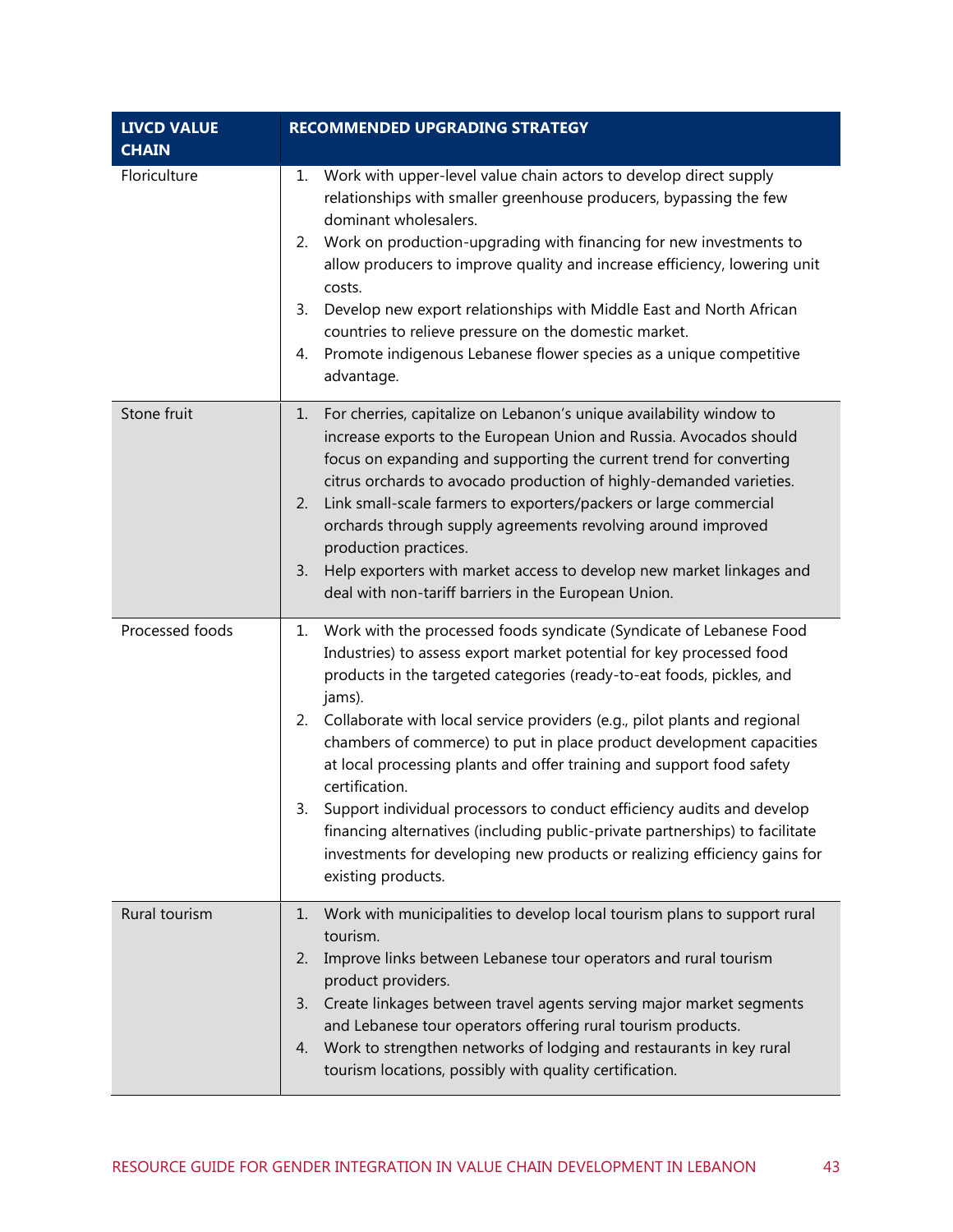| <b>LIVCD VALUE</b><br><b>CHAIN</b>                    | <b>RECOMMENDED UPGRADING STRATEGY</b>                                                                                                                                                                            |
|-------------------------------------------------------|------------------------------------------------------------------------------------------------------------------------------------------------------------------------------------------------------------------|
| Rural basket of items,<br>including honey             | Find sources of investment with low-interest loans to finance the cost and<br>$1_{\cdot}$<br>training needed to enter a new line of production.                                                                  |
| (approached as a<br>distinct value chain),            | Provide institutional and technical training for cooperatives, which face<br>2.<br>challenges in administration, sales, marketing, and distribution.                                                             |
| free-range eggs, pine<br>nuts, and medicinal<br>herbs | Strengthen market linkages to bring naturally produced, traditional<br>3.<br>products to the high-end and niche retail market in urban locations, and<br>to export these products internationally.               |
|                                                       | Promote organic certification to add value to Lebanese products in the<br>4.<br>growing domestic market for these products and in the global export<br>market.                                                   |
| Non-agricultural                                      | 1. Establish a trusted database of Lebanese craftspeople and the retail                                                                                                                                          |
| basket                                                | outlets supporting them; encourage craftspeople to form associations<br>and groups.                                                                                                                              |
|                                                       | Assist craftspeople in building a marketing and packaging strategy of<br>2.<br>products and help establish new regional and international retail<br>opportunities.                                               |
|                                                       | Establish a strong connection with tourism operators and closely link craft<br>3.<br>interventions with the LIVCD tourism value chain.                                                                           |
|                                                       | Provide overall training to craftspeople on design upgrading, finishing<br>4.<br>elements, and financial management to produce consistent and high-<br>quality products to ensure sustainability in new markets. |
|                                                       | Support Lebanon's craft fairs and exhibitions and encourage craftspeople<br>5.<br>to attend regional and international exhibitions.                                                                              |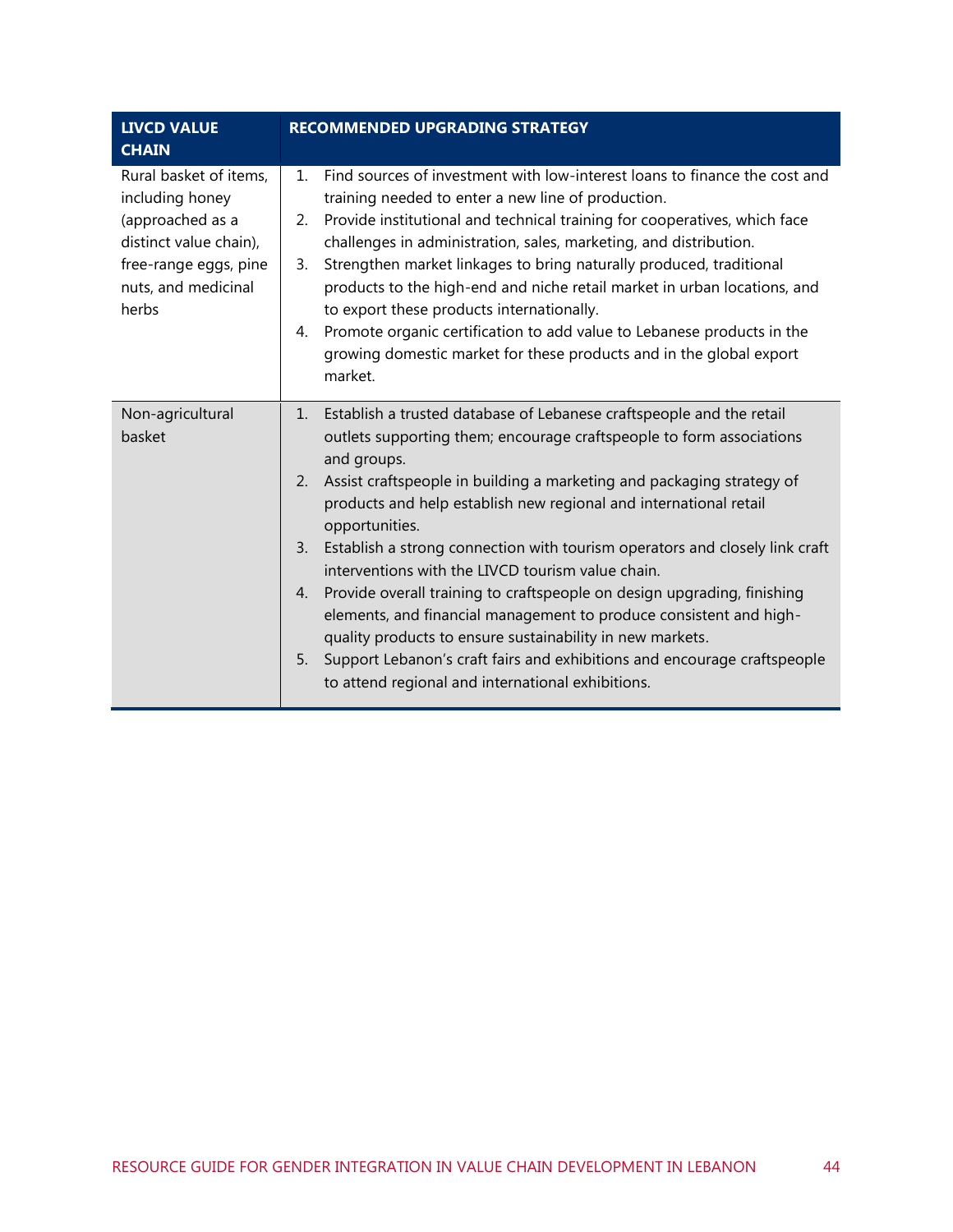#### **Exhibit 26: Gender Integration in Planning and Programming Cycle – Examples from USAID's ADS**

**Long-term planning:** ADS 201.3.9.3, "Gender Analysis," sets forth the requirements for the Agency's long-term planning goals regarding gender: "Gender issues are central to the achievement of strategic plans and Assistance Objectives (AOs), and USAID strives to promote gender equality, in which both men and women have equal opportunity to benefit from and contribute to economic, social, cultural and political development; enjoy socially valued resources and rewards; and realize their human rights." Accordingly, "USAID planning in the development of strategic plans and AOs must take into account gender roles and relationships. USAID's gender integration approach requires that gender analysis be applied to the range of technical issues that are considered in the development of strategic plans, AOs, and projects/activities."

**Project and activity planning:** ADS 201.3.11.6, "Project/Activity Planning Step 2: Conduct Project-Level Analyses as Needed" requires all projects and activities to address gender issues in a manner consistent with the findings of any analytical work performed during development of the Mission's long-term plan (as in ADS 201.3.9.3, "Gender Analysis") or for project or activity design. Findings from gender analyses should help determine how gender can be addressed in the project or activity, and "If the AO Team determines that gender is not an issue, it must state this in the Activity Approval Document" (as in ADS 201.3.11.16, Project/Activity Planning: Step 12). Gender analysis at the project/activity level is mandatory under USAID funding/programming.

**Performance Indicators:** ADS 203.3.4.3, "Reflecting Gender Issues in Performance Indicators," sets forth the Agency's requirements for performance indicators in projects/ activities regarding gender:

"In order to ensure that USAID assistance makes the optimal contribution to gender equality, performance management systems and evaluations at the AO and project or activity levels must include gender-sensitive indicators and sex-disaggregated data when the technical analyses supporting the AO, project, or activity demonstrate that:

- a. The different roles and status of women and men within the community, political sphere, workplace, and household (for example, roles in decisionmaking and different access to and control over resources and services) affect the activities to be undertaken; and
- b. The anticipated results of the work would affect women and men differently.

Both qualitative and quantitative data can be used to determine the impact of proposed or already implemented projects on policies and practices that affect men and women."

*Source: USAID (2010)*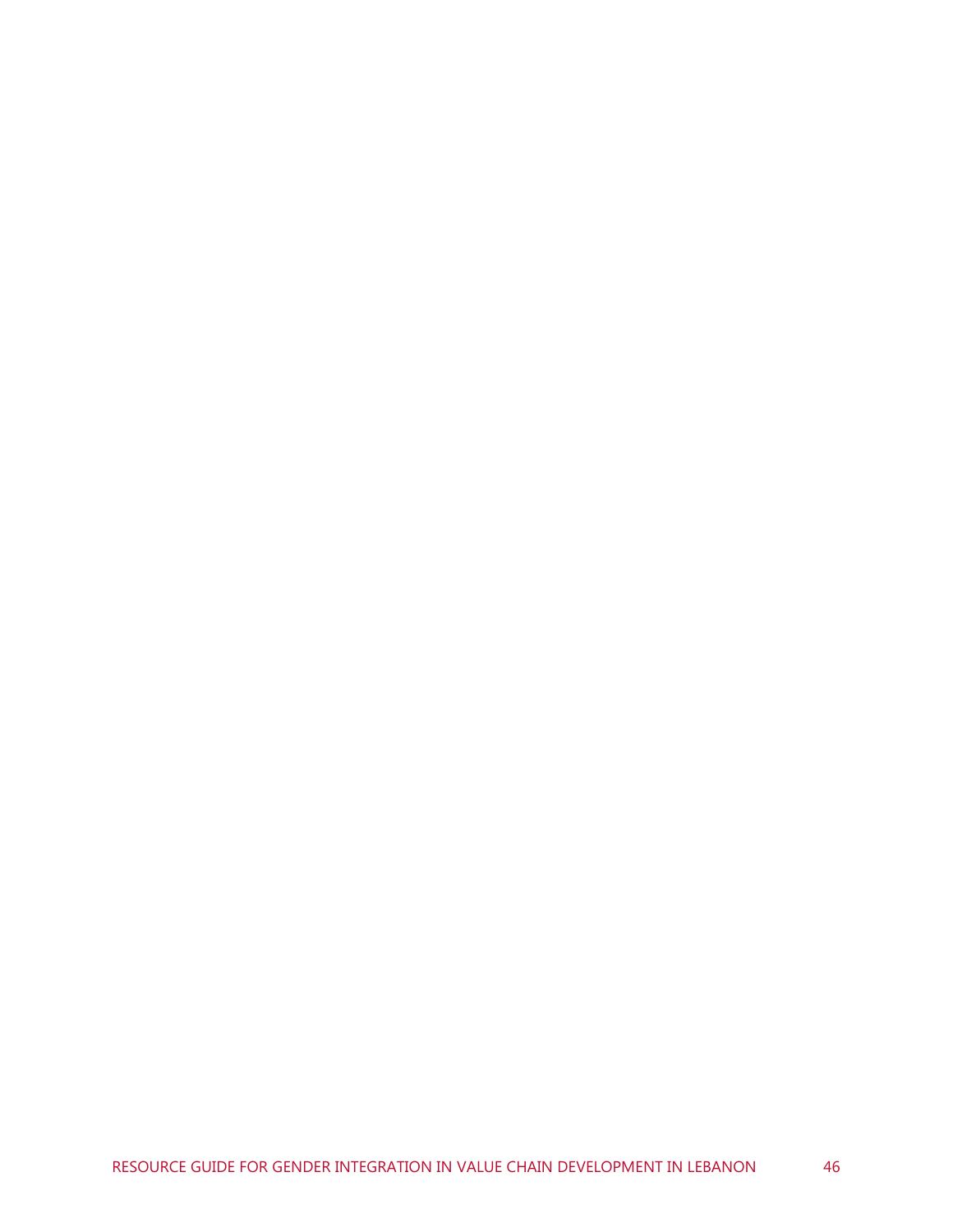#### **Exhibit 27: Gender Analysis in Project and Strategy Design**

**Definition:** Gender analysis is a tool for examining the differences between the roles that women and men play in communities and societies; the different levels of power they hold; their differing needs, constraints and opportunities; and the impact of these differences on their lives.

At the strategy and project level, the gender analysis should identify the root causes of existing gender inequalities or obstacles to female empowerment in that context, so that USAID can proactively address them in the project design and seek out opportunities to promote women's leadership and participation.

The gender analysis should also identify potential adverse impacts and risks of genderbased exclusion that could result from planned activities, such as:

- Displacing women from access to resources or assets
- Increasing the unpaid work or caregiver burden on females, relative to males
- Conditions that restrict the participation of women or men in project activities and benefits based on pregnancy, maternity/paternity leave, or marital status
- Increasing the risk of gender-based violence, such as sexual exploitation or human trafficking and sexually transmitted diseases, including HIV and AIDS
- Marginalizing or excluding women in political and governance processes.

Because males and females are not homogenous groups, gender analysis should also, to the extent possible, disaggregate by income, region, caste, race, ethnicity, disability, and other relevant social characteristics. It should explicitly recognize the specific needs of young girls and boys, adolescent girls and boys, adult women and men, and older women and men.

*Source: USAID (2012)*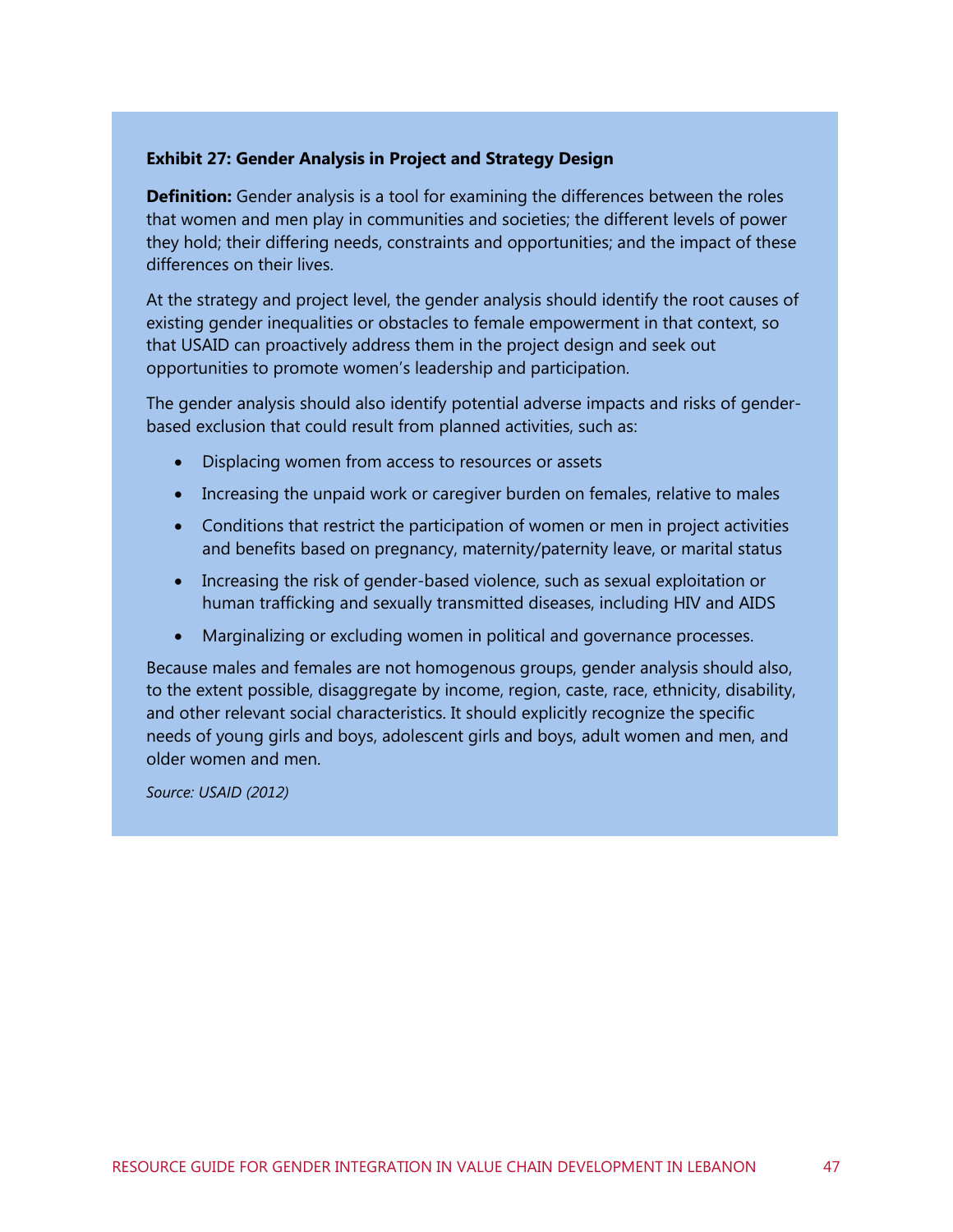# <span id="page-54-0"></span>ANNEX 3: ILLUSTRATIVE SCOPE OF WORK FOR A GENDER AND AGRICULTURAL VALUE CHAIN ASSESSMENT

This scope of work provides general guidance on the activities and level of effort required to undertake an assessment using the INGIA-VC approach. The exact level of effort will depend on the number of commodities to be analyzed and the geographic scope of the work.

#### **OBJECTIVE**

The objective of this gender assessment is to identify gender issues that should be addressed in value chain development for a particular commodity.

#### **METHODOLOGY**

The assessment will use the INGIA-VC process, including the following methods of data collection and analysis:

- Collect information on gender roles and relations along a specific agricultural value chain, using both of the following:
	- $\circ$  A quantitative analysis based on existing project baseline surveys; monitoring and evaluation systems; and household, firm, and labor force data to derive a complete picture of the level of men's and women's participation in the sector and/or project
	- $\circ$  Qualitative methods, including structured interviews with male and female actors at each level of the chain. Mixed-group interviews and same-sex interviews may be necessary and appropriate, particularly with producer associations.
- Identify gender-based constraints that have the potential to reduce value chain competitiveness, women's economic advancement, and the project's ability to achieve its goals
- Recommend appropriate actions to remove gender-based constraints
- Design indicators to measure the success of actions.

#### **DELIVERABLES**

The expected outputs will include three components, as one or more written deliverables: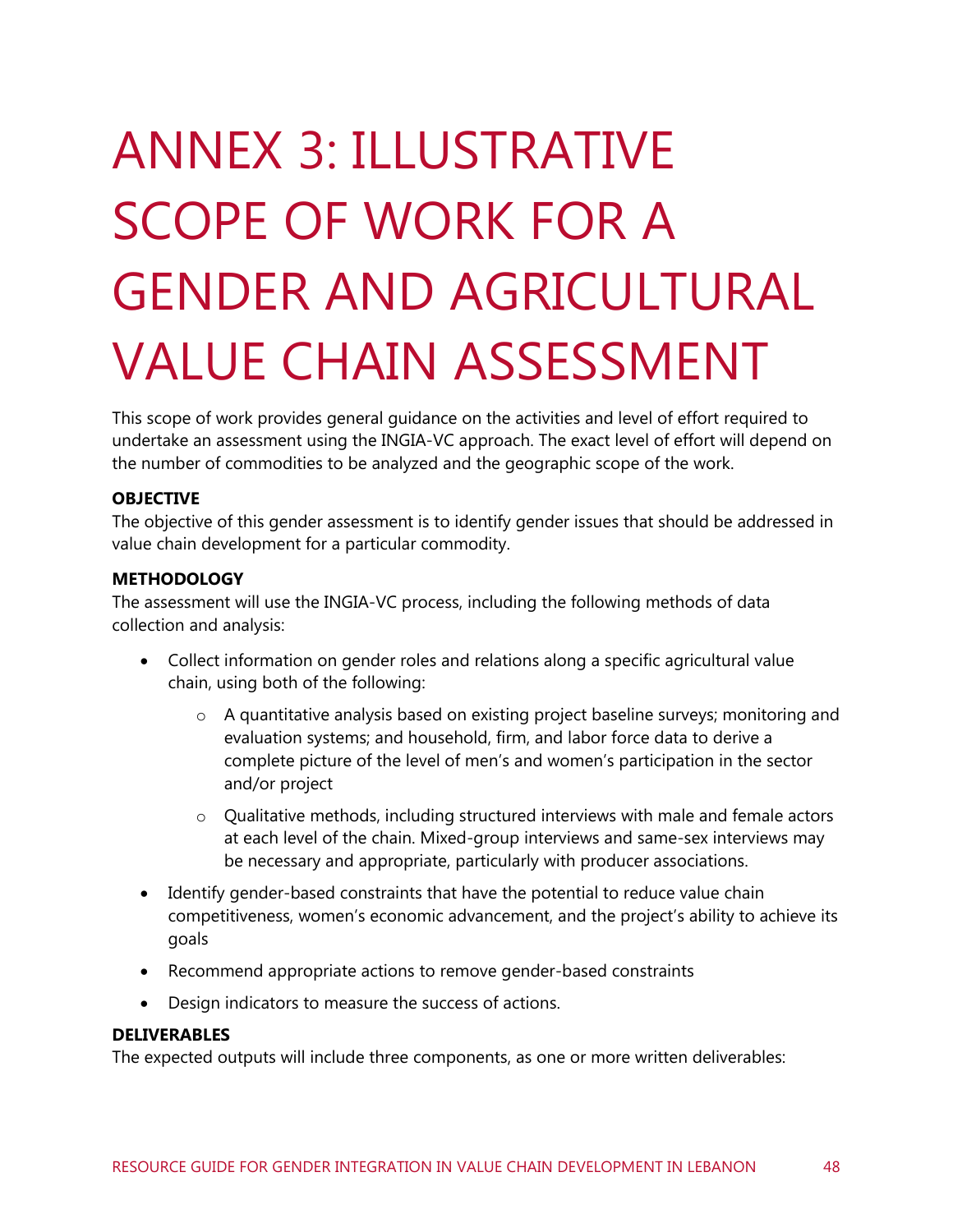- A literature review of available data on gender issues related to the commodity, region, or country in which the assessment is conducted
- A sex-disaggregated quantitative and institutional map of the value chain
- A report reviewing the quantitative and qualitative analyses, with an explanation of the gender-based constraints identified and the recommendations for suggested actions and indicators.

#### **LEVEL OF EFFORT**

Writing the assessment 5 days

and recommendations

The exact level of effort required to employ the INGIA-VC process will depend on the number of commodities considered in the assessment, the number of regions, travel time, and other variables, all of which can influence the time it takes to complete data collection and analysis.

The table below provides a guideline for estimating the level of effort for the INGIA-VC approach.

| <b>TASK</b>        | <b>NUMBER OF DAYS*</b>                                                                                                                                                                                                                                                                      |
|--------------------|---------------------------------------------------------------------------------------------------------------------------------------------------------------------------------------------------------------------------------------------------------------------------------------------|
| Background reading | $3-5$ days                                                                                                                                                                                                                                                                                  |
| Interviews         | 3–4 days per region (assuming roughly 4 interviews a day) for field<br>visits with value chain actors (farmers, processors, transporters,<br>exporters)<br>1–2 days per region, per value chain, for interviews with project staff<br>and<br>other donors and nongovernmental organizations |
| <b>Debrief</b>     | 1 day                                                                                                                                                                                                                                                                                       |

#### **Guidelines for Determining Level of Effort for a Single Value Chain**

*\* These estimates assume that only one commodity is being assessed, and do not include travel time.*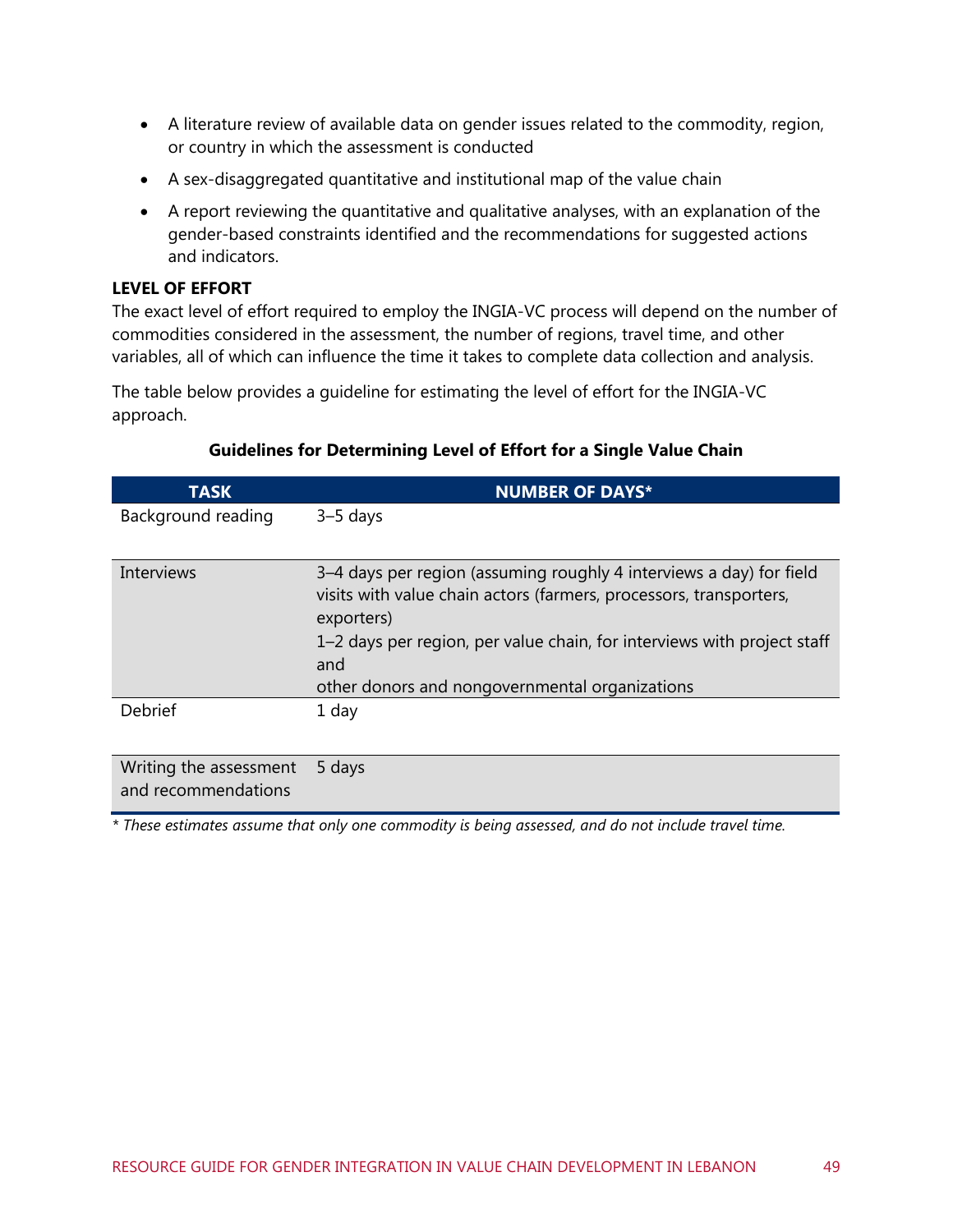## <span id="page-56-0"></span>ANNEX 4: GENDER ANALYSIS DOMAINS

As outlined in ADS 205, gender analysis should examine the following domains, regardless of the analysis framework selected:

**Laws, Policies, Regulations, and Institutional Practices** that influence the context in which men and women act and make decisions. Laws include formal statutory laws and informal and customary legal systems. Policies and regulations include formal and informal rules and procedures adopted by public institutions for making decisions and taking public action. Institutional practices can be formal or informal and include behaviors or norms related to human resources (hiring and firing), professional conduct (workplace harassment), and the like. The gender analysis should identify the extent to which laws, policies, regulations, and institutional practices contain explicit gender biases (e.g., explicit provisions that treat males and females differently) or implicit gender biases (e.g., the different impacts of laws, policies, regulations, and practices on men and women because of different social arrangements and economic behavior).

**Cultural Norms and Beliefs:** Every society has cultural norms and beliefs (often expressed as gender stereotypes) about what are appropriate qualities, life goals, and aspirations for males and females. Gender norms and beliefs are influenced by perceptions of gender identity and are often buttressed by and embedded in laws, policies, and institutional practices. They influence how females and males behave in different domains. Cultural norms and beliefs should be explicitly identified in the country-level gender analysis and especially in project design, because they affect the potential participation of males and females in project activities.

**Gender Roles, Responsibilities, and Time Used:** The most fundamental division of labor within all societies is between productive (market) economic activity and reproductive (non-market) activity. This is the central social structure that characterizes male and female activity. Gender analysis should examine what males and females do in these spheres, including roles, responsibilities, and time used during paid work, unpaid work (including in the home), and community service to get an accurate portrait of how people lead their lives and to anticipate potential constraints to participation in development projects.

**Access to and Control over Assets and Resources:** A key component of gender analysis is the examination of whether females and males own and/or have access to and capacity to use productive resources—assets (land, housing), income, social benefits (social insurance, pensions), public services (health, water), and technology—and the information necessary to be a fully active and productive participant in society. Although gender gaps in access to resources can be identified at the country level, they are especially important at the project level.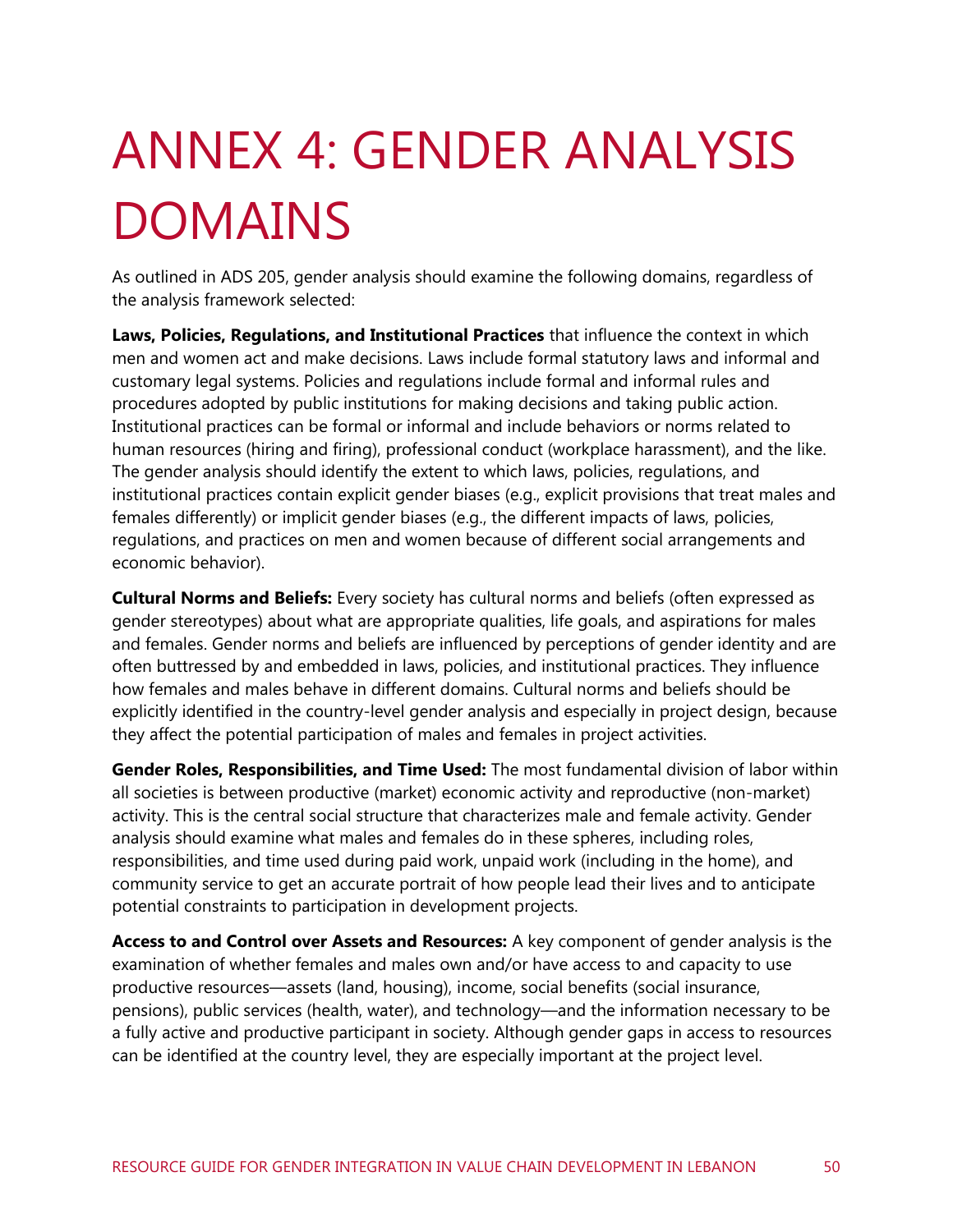Patterns of Power and Decision-Making: This domain of gender analysis examines the ability of women and men to decide, influence, and exercise control over material, human, intellectual, and financial resources in the family, community, and country. It also includes the capacity to vote and run for office at all levels of government. Analyses should examine to what extent males and females are represented in senior decision-making positions and can exercise their voices in decisions made by public, private, and civil society organizations.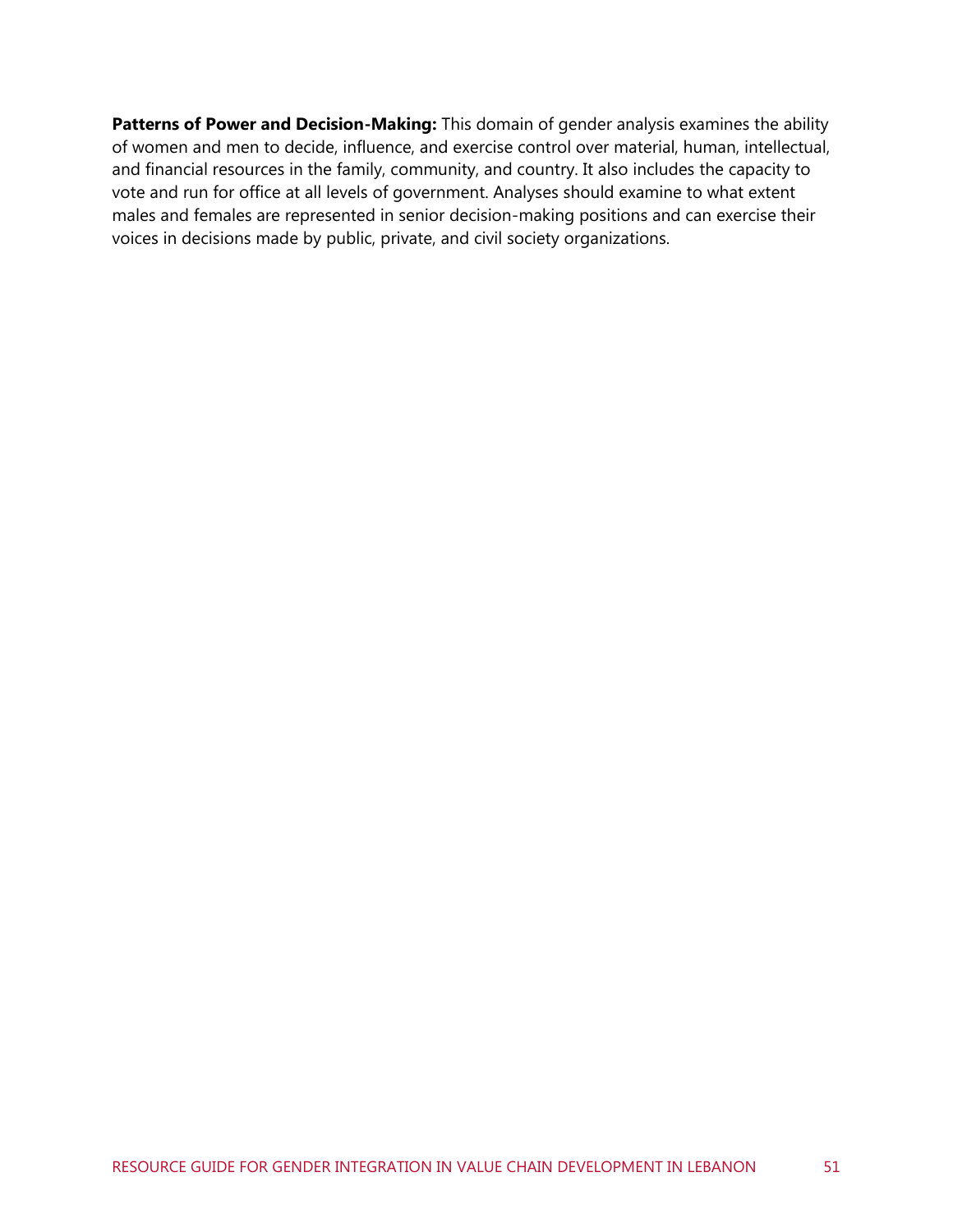# <span id="page-58-0"></span>ANNEX 5: ADDITIONAL GENDER AND VALUE CHAIN RESOURCES

**Field Manual for Subsector Practitioners**. Published in 1991, USAID's pioneering field manual details a number of approaches and tools that form the foundation of the Agency's value chain approach. Suggested selection criteria fall into three categories that are closely linked to the criteria in Annex 1 above: growth prospects (competitiveness), size (impact), and target groups (crosscutting issues). USAID's value chain selection process improves on this approach. [http://pdf.usaid.gov/pdf\\_docs/PNABJ797.pdf](http://pdf.usaid.gov/pdf_docs/PNABJ797.pdf)

**[Making Value Chains Work Better for the Poor: A Toolbook for Practitioners of Value](http://www.markets4poor.org/?name=document&op=viewDetailNews&id=1094&language=english&%5BDVmidandcmidvalueDV%5D&PHPSESSID=da1a433d016db46d80b1af16e860d6cb)  [Chain Analysis](http://www.markets4poor.org/?name=document&op=viewDetailNews&id=1094&language=english&%5BDVmidandcmidvalueDV%5D&PHPSESSID=da1a433d016db46d80b1af16e860d6cb)**. The book lays out a logical, step-by step process for developing selection criteria, weighting the criteria, and ranking value chains under consideration. Proposed selection criteria emphasize pro-poor issues, such as the equitable distribution of benefits and power in the value chain, and suggest the importance of competitiveness criteria. http://aciar.gov.au/files/node/14580/making\_value\_chains\_work\_better\_for\_the\_poor\_a\_to\_1441 3.pdf

**Selecting Pro-Poor Value Chains: A Useable Framework**. The goal of Chad Hamre's framework, published in 2008, is to determine how pro-poor a value chain is during selection. The framework adopts a blend of the two definitions of pro-poor: reduction in inequality and absolute growth. [https://www.microlinks.org/good-practice-center/value-chain-wiki/hamre](https://www.microlinks.org/good-practice-center/value-chain-wiki/hamre-framework)[framework](https://www.microlinks.org/good-practice-center/value-chain-wiki/hamre-framework)

Royal Tropical Institute (KIT), AgriProFocus, and International Institute of Rural Reconstruction (IIRR). 2012. **Challenging chains to change: Gender equity in agricultural value chain development**. KIT Publishers, Royal Tropical Institute, Amsterdam. The book includes tools and methodologies for analyzing and developing value chains with gender in mind. Using examples from across the world, the book explains how development organizations and private entrepreneurs have found ways to improve the position of women in value chains. It outlines five strategies for development organizations and enterprises to ensure that women can participate in value chains as full partners and decision-makers: (1) working with women on typical "women's products", (2) opening up opportunities for women to work on what are traditionally "men's commodities", (3) supporting women and men in organizing for change by building capacity, organization, sensitization and access to finance, (4) using standards and certification to promote gender equity, and (5) promoting gender-responsible business. [https://www.kit.nl/sed/wp-content/uploads/publications/2008\\_chachacha.pdf](https://www.kit.nl/sed/wp-content/uploads/publications/2008_chachacha.pdf)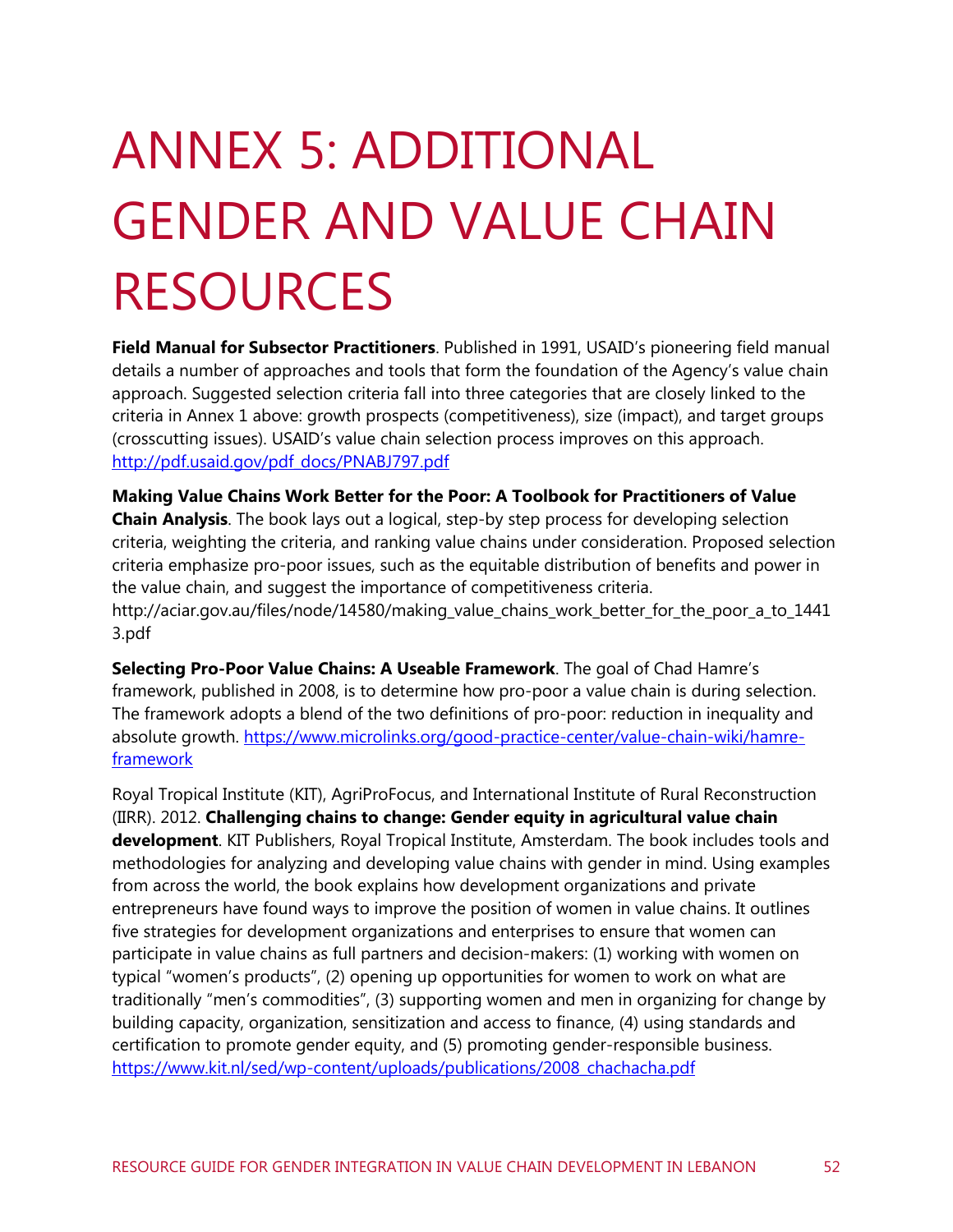Rubin, D., Manfre, C., and Barrett, K. N. 2009. **Promoting Gender Equitable Opportunities in Agricultural Value Chains: A Handbook**. Publication prepared under the Greater Access to Trade Expansion project under the Women in Development (IQC Contract No. GEW-I-00-02- 00018-00, Task Order No. 02). Washington, DC: USAID. This Handbook presents the "Integrating Gender Issues into Agricultural Value Chains" (INGIA-VC) approach. It was developed to bring together concepts from different technical areas in development, specifically gender, agriculture, microenterprise development, and value chains. Written by gender practitioners, it provides readers with an understanding of agricultural value chains from a gender perspective. The Handbook helps practitioners become familiar with: How gender issues affect agricultural value chains; a process for analyzing gender issues in agricultural value chains; and strategies for addressing gender issues in agricultural value chains. [http://www.culturalpractice.com/site/wp](http://www.culturalpractice.com/site/wp-content/downloads/4-2009-16.pdf)[content/downloads/4-2009-16.pdf](http://www.culturalpractice.com/site/wp-content/downloads/4-2009-16.pdf)

#### **AgriProFocus Learning Group: Gender in Value Chains**. <http://genderinvaluechains.ning.com/>

International Fund for Agricultural Development (IFAD). 2002. **A Sourcebook: The Start of an In-Country Process, Gender and Poverty Targeting in Market Linkage Operations**. Gender Strengthening Programme for Eastern and Southern Africa Division. Rome: IFAD. <http://www.ifad.org/gender/tools/gender/Sourcebook.pdf>

Mayoux, L. and Mackie, G. 2007. **Making the Strongest Links: A Practical Guide to Mainstreaming Gender Analysis in Value Chain Development**. Geneva: ILO.

Riisgaard, L., Bolwig, S., Matose, F., Ponte, S., du Toit, A., and Halberg, N. 2008. **A Strategic Framework and Toolbox for Action Research with Small Producers in Value Chains**. DIIS Working Paper no 2008/17. Copenhagen: Danish Institute for International Studies. [http://www.diis.dk/graphics/Publications/WP2008/WP08-](http://www.diis.dk/graphics/Publications/WP2008/WP08-17_Strategic_Framework_and_Toolbox_for_Action_Research_with_Small_Producers_in_Value-Chains.pdf)

17 Strategic Framework and Toolbox for Action Research with Small Producers in Value-[Chains.pdf](http://www.diis.dk/graphics/Publications/WP2008/WP08-17_Strategic_Framework_and_Toolbox_for_Action_Research_with_Small_Producers_in_Value-Chains.pdf)

World Bank, IFAD, and FAO. 2009. **Gender in Agriculture Sourcebook**. Washington, D.C.: World Bank.

<http://siteresources.worldbank.org/INTGENAGRLIVSOUBOOK/Resources/CompleteBook.pdf>

USAID. **Microlinks: Value Chain Development Wiki**. [https://www.microlinks.org/good](https://www.microlinks.org/good-practice-center/value-chain-wiki)[practice-center/value-chain-wiki](https://www.microlinks.org/good-practice-center/value-chain-wiki)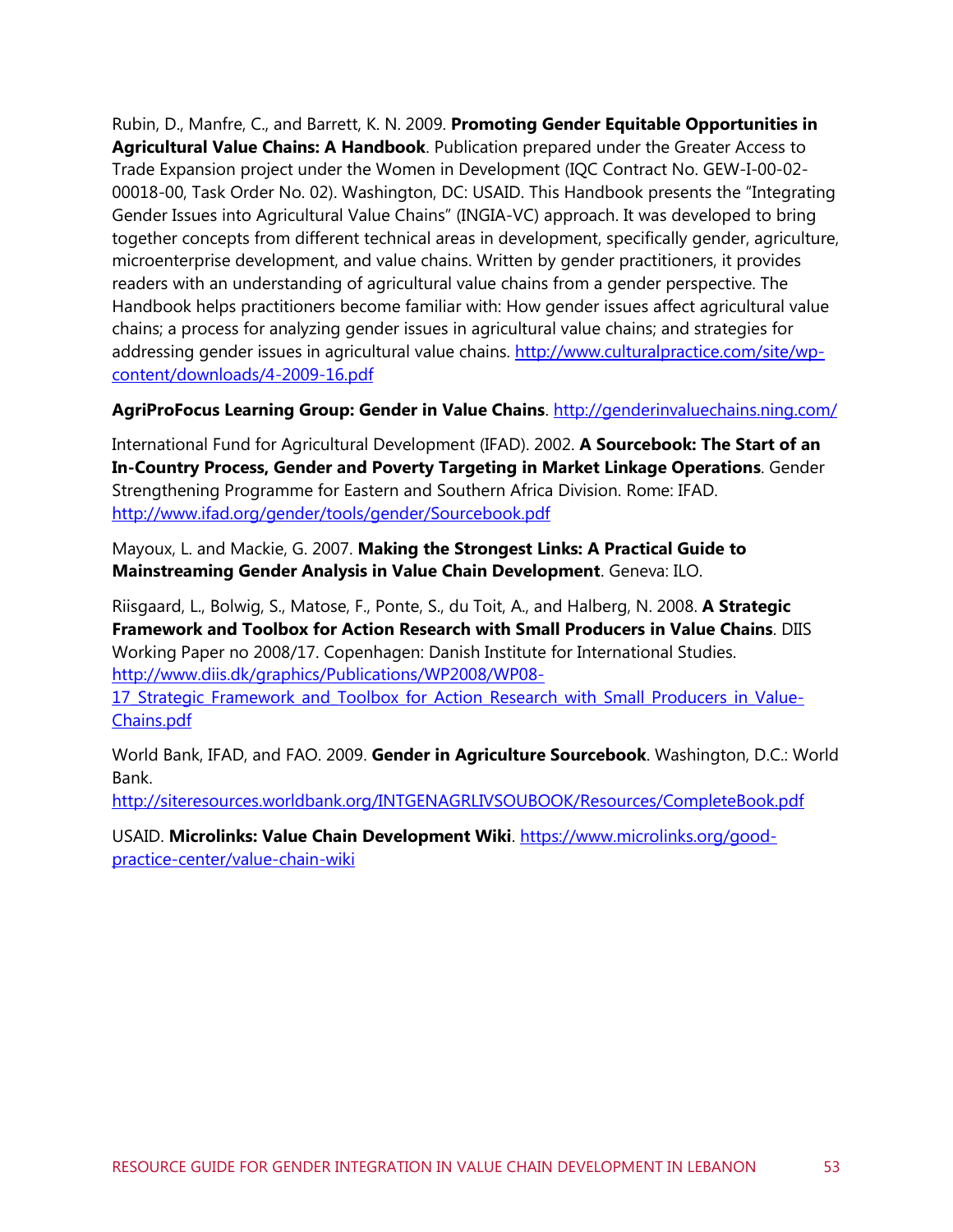# <span id="page-60-0"></span>GLOSSARY OF TECHNICAL **TERMS**

**Female empowerment:** When women and girls have the power to act freely, exercise their rights, and fulfill their potential as full and equal members of society. Although empowerment often comes from within (individuals empowering themselves), cultures, societies, and institutions create conditions that facilitate or undermine the possibilities for empowerment. (USAID 2012)

**Gender:** A social construct that refers to relations between and among the sexes, based on their relative roles. It encompasses the economic, political, and sociocultural attributes, constraints, and opportunities associated with being male or female. As a social construct, gender varies across cultures, is dynamic, and is open to change over time. Because of the variation in gender across cultures and over time, gender roles should not be assumed, but investigated. "Gender" is not interchangeable with "women" or "sex." (USAID 2010)

**Gender analysis:** A tool for examining the differences between the roles the women and men play in communities and societies; the different levels of power they hold; their differing needs, constraints, and opportunities; and the impact of these differences on their lives. (USAID 2012)

**Gender-based constraints:** Restrictions on men's or women's access to resources or opportunities that are based on their roles or responsibilities, encompassing the measurable inequalities identified by sex-disaggregated data and gender analysis and the factors that contribute to a specific condition of gender inequality. (Rubin, Manfre & Barrett 2009)

**Gender disparity**: Measurable differences in the relative conditions of men and women, especially (but not only) as they relate to the ability to engage in economic or political opportunities; for example, illiteracy rates, levels of land ownership, or access to finance. (Rubin, Manfre & Barrett 2009)

**Gender equality:** Fundamental social transformation, working with men, boys, women, and girls to bring about changes in attitudes, behaviors, roles, and responsibilities at home, in the workplace, and in the community. Genuine equality means expanding freedoms and improving overall quality of life so that equality is achieved without sacrificing gains for males or females. (USAID 2012)

**Gender equity:** Fairness in representation, participation, and benefits afforded to men and women; processes used to achieve gender equality. The goal is that women and men both have a fair chance of having their needs met, and each has equal access to opportunities for realizing their full potential as human beings. (Rubin, Manfre & Barrett 2009)

**Gender integration:** Identifying and addressing gender inequalities during strategy development and project design, implementation, and monitoring and evaluation. Since the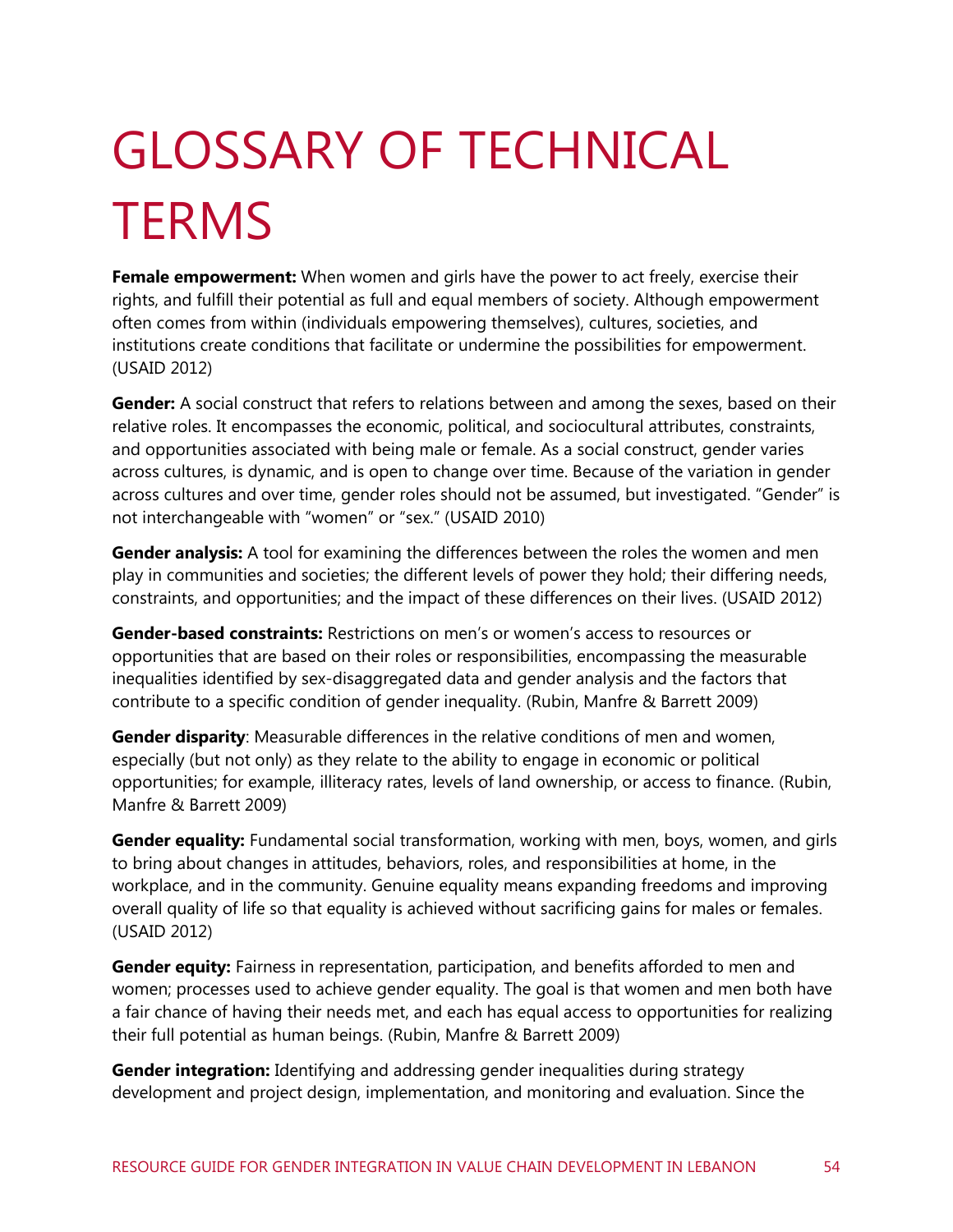roles and power relations between men and women affect how an activity is implemented, it is essential that project managers address these issues on an ongoing basis. (USAID 2012)

**Gender mainstreaming:** Integrating a gender perspective into policies and strategies. Mainstreaming can happen at different levels: programs and projects, institutions and organizations, and at the government level. (Brambilla 2001)

**Gender planning:** Taking gender issues into account in every stage of the project and using gender analysis.

**Gender-sensitive indicators:** Point out to what extent and in what ways development programs and projects achieve results related to gender equality and whether/how reducing gaps between males and females and empowering women lead to better project/development outcomes. (ADS 205, p. 24)

**Sex:** The classification of a person as male or female. At birth, infants are assigned a sex based on a combination of bodily characteristics, including chromosomes, hormones, internal reproductive organs, and genitalia. USAID policy calls for the collection and analysis of sexdisaggregated data for individual-level indicators and targets. "Gender" and "sex" are not synonymous. (USAID 2012)

**Sex-disaggregated data:** Data that is divided into subcategories based on the physical attributes (male or female) of the individual. Disaggregating data by sex permits cross-country comparisons. (Rubin, Manfre & Barrett 2009)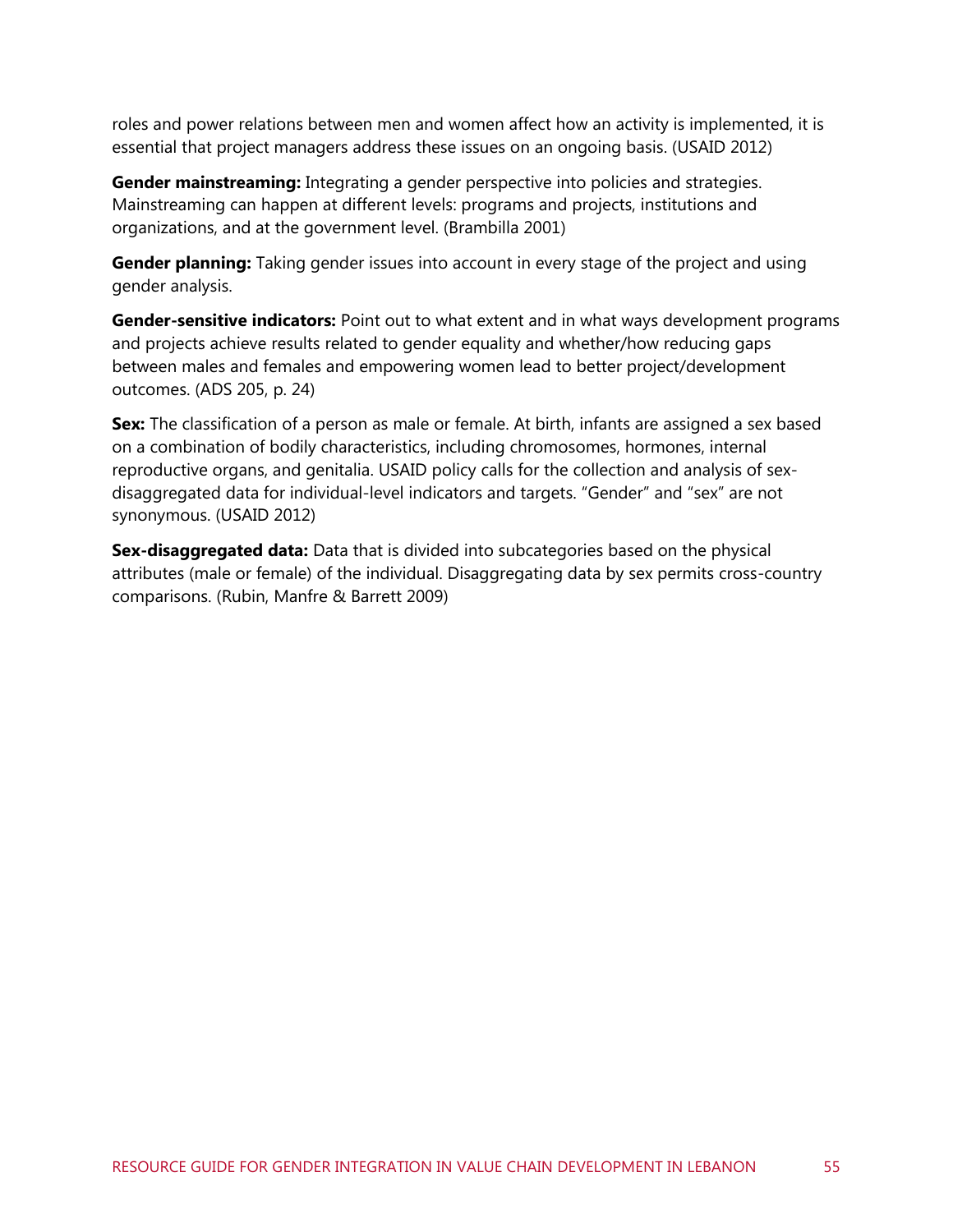## <span id="page-62-0"></span>REFERENCES

Abdelali-Martini, M. 2011. Empowering Women in the Rural Labor Force with a Focus on Agricultural Employment in the Middle East and North Africa. Expert paper. UN Women in cooperation with the UN Food and Agriculture Organization, IFAD, and the World Food Programme. Accra, Ghana: Expert Group Meeting, "Enabling rural women's economic empowerment: institutions, opportunities and participation." International Center for Agricultural Research in the Dry Areas (ICARDA) Algeria.

<http://www.un.org/womenwatch/daw/csw/csw56/egm/Martini-EP-9-EGM-RW-Sep-2011.pdf>

AgriProFocus. 2009. Gender and Value Chains. Tools and Instruments Wiki of the Gender and Value Chains Learning Network. <http://genderinvaluechains.pbworks.com/FrontPage>

Andraos, N., and Tisch, S. J. 2014. Towards Gender Equality and Female Empowerment in Lebanon: A Gender Analysis Toolkit for Implementing Mechanisms. USAID Performance Management Support Program for Lebanon (PMPSL). [http://pdf.usaid.gov/pdf\\_docs/PA00KGM1.pdf](http://pdf.usaid.gov/pdf_docs/PA00KGM1.pdf)

Asian Development Bank (ADB). 2001. Special Evaluation Study on Gender and Development.

Atallah, S., and Helou, M. 2012. Gender assessment for USAID/Lebanon.

Basil, D. 2014. Lebanon Industry Value Chain Development Project (LIVCD) Gender Assessment Report. Prepared for DAI (April).

Bolwig, S., and Odeke, M. 2007. Household Food Security Effects of Certified Organic Export Production in Tropical Africa: A Gendered Analysis. Research report submitted to Export Promotion of Organic Products from Africa, Swedish International Development Cooperation Agency.

[http://www.grolink.se/epopa/Publications/EPOPA%20Report%20on%20Food%20Security%20im](http://www.grolink.se/epopa/Publications/EPOPA%20Report%20on%20Food%20Security%20impact%20of%20organic%20production.pdf) [pact%20of%20organic%20production.pdf](http://www.grolink.se/epopa/Publications/EPOPA%20Report%20on%20Food%20Security%20impact%20of%20organic%20production.pdf)

Brambilla, P. 2001, Gender and Monitoring: A review of practical experiences, Swiss Agency for Development and Co-operation, BRIDGE (development-gender), IDS, Brighton, UK.

Canadian International Development Agency (CIDA). 1997. Guide to Gender-Sensitive Indicators. Quebec: CIDA. [http://www.acdicida.gc.ca/inet/images.nsf/vLUImages/Policy/\\$file/WID-GUID-](http://www.acdicida.gc.ca/inet/images.nsf/vLUImages/Policy/$file/WID-GUID-E.pdf)

[E.pdf](http://www.acdicida.gc.ca/inet/images.nsf/vLUImages/Policy/$file/WID-GUID-E.pdf)

Danida. 2009. Impact Evaluation of Aquaculture Interventions in Bangladesh. Ministry of Foreign Affairs of Denmark. <https://www.oecd.org/countries/bangladesh/42410375.pdf>

Dulón, R. 2009. *Género en Cadenas de Valor: Manual para la Transversalización* (Gender in Value Chains: Mainstreaming Manual). CEPAC and Cordaid.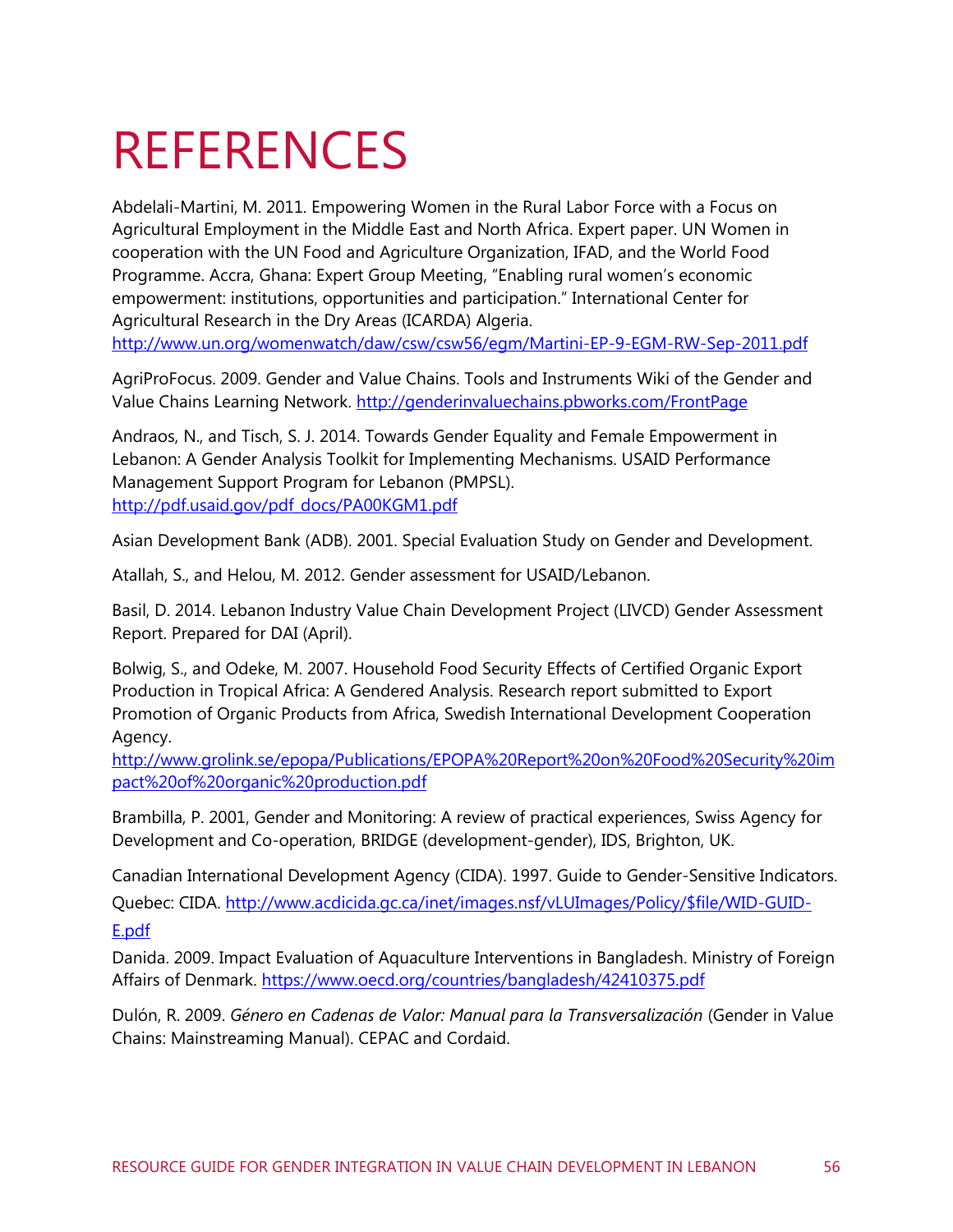Halazoun, S. 2001. Gender in Agriculture and Agro-processing in Lebanon. Economic and social commission for western Asia, [https://greenresistance.files.wordpress.com/2008/10/gender](https://greenresistance.files.wordpress.com/2008/10/gender-agriculture-lebanon.pdf)[agriculture-lebanon.pdf](https://greenresistance.files.wordpress.com/2008/10/gender-agriculture-lebanon.pdf)

International Fund for Agricultural Development (IFAD). 2003. The Adoption of organic agriculture among small farmers in Latin America and the Caribbean. Thematic Evaluation Report 1337.

International Labour Organization (ILO). 2015. Potatoes and Leafy Green Vegetables: Value Chain Analysis (Akkar, Lebanon). Beirut: ILO Regional Office for Arab States.

Kabeer, N. 1999. Resources, Agency, Achievements: Reflections on the Measurement of Women's Empowerment. *Development and Change*, 30, 435–464.

KIT, AgriProFocus, and IIRR. 2012. Challenging chains to change: Gender equity in agricultural value chain development. KIT Publishers, Royal Tropical Institute, Amsterdam. [https://www.kit.nl/sed/wp-content/uploads/publications/2008\\_chachacha.pdf](https://www.kit.nl/sed/wp-content/uploads/publications/2008_chachacha.pdf)

Laven, A., van Eerdewijk, A., Senders, A., van Wees, C., and R. Snelder. 2009. Gender in Value Chains: Emerging Lessons and Questions (draft working paper). Netherlands: AgriProFocus.

LIVCD. 2013. Second Quarterly Progress Report: January 1st to March 31st.

LIVCD. 2014a. Floriculture Value Chain Assessment Report.

LIVCD. 2014b. Grape Value Chain Assessment Report.

LIVCD. 2014c. Handicrafts Market Assessment Report.

LIVCD. 2014d. Olive Value Chain Assessment Report.

LIVCD. 2014e. Pome Fruit Value Chain Assessment Report.

LIVCD. 2014f. Rural Tourism Value Chain Assessment Report.

Lyon, S., Bezaury, J. A., and Mutersbaugh. T. 2010. Gender equity in Fairtrade–Organic coffee producer organizations: Cases from Mesoamerica', *Geoforum* 41(1).

March, C., Smyth, I., and Mukhopadhyay, M. 1999. A Guide to Gender-Analysis Frameworks, London: Oxfam Publishing.Mayoux, L. 2009. Engendering benefits for all. *The Broker*, 16 (October).

Mayoux, L., and Mackie, G. 2009. Making the strongest links – A practical guide to mainstreaming gender analysis in value chain development. ILO.

Mutua, E., Njuki, J., and Waithanji, E. 2014. Review of gender and value chain analysis, development and evaluation toolkits. Nairobi, Kenya: International Livestock Research Institute. <http://www.fao.org/3/a-at245e.pdf>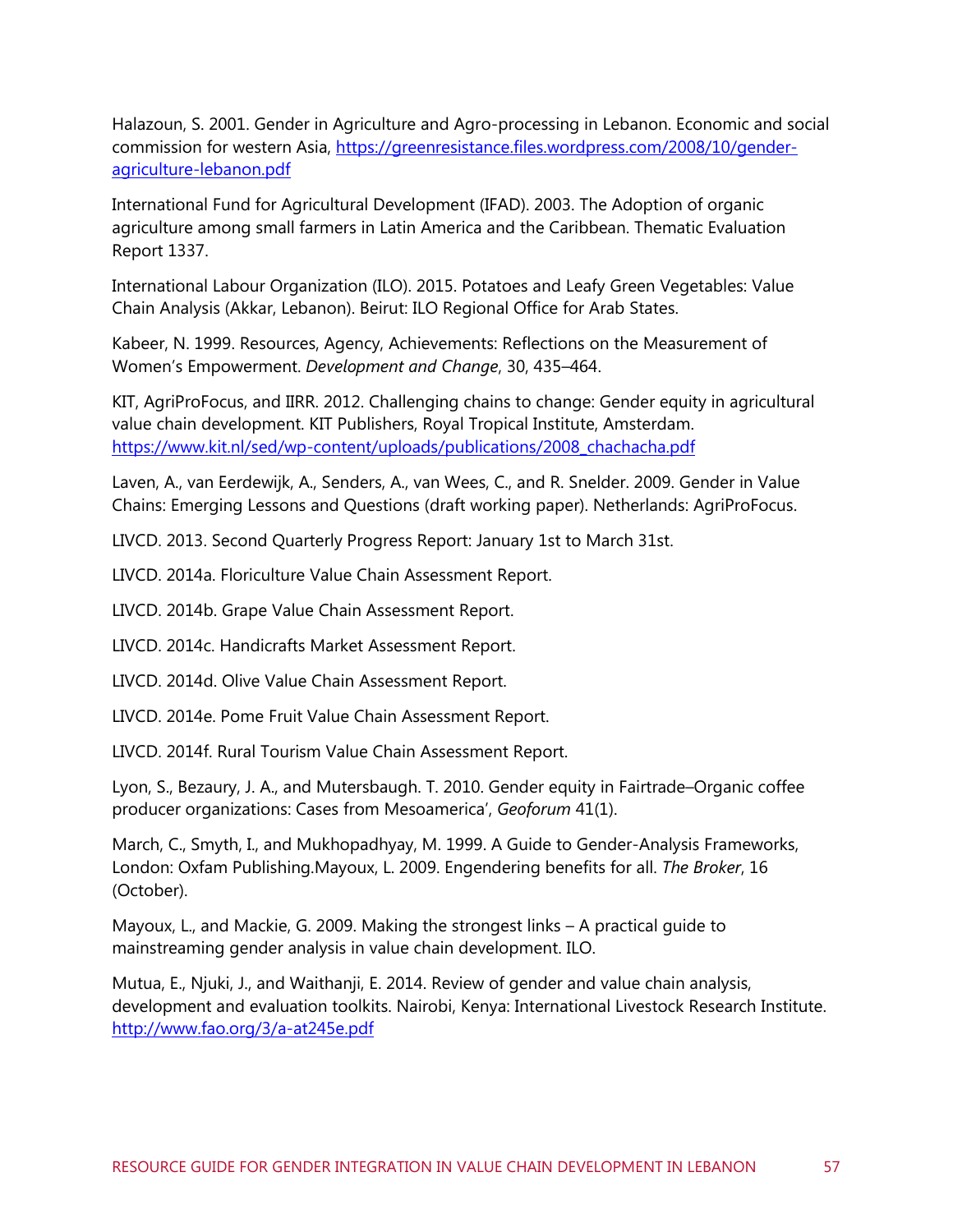Oxfam. 2014. Quick Guide to Gender-Sensitive Indicators. Oxford, United Kingdom: Oxfam. [http://www.fsnnetwork.org/sites/default/files/ml-quick-guide-to-gender-indicators-300114](http://www.fsnnetwork.org/sites/default/files/ml-quick-guide-to-gender-indicators-300114-en.pdf) [en.pdf](http://www.fsnnetwork.org/sites/default/files/ml-quick-guide-to-gender-indicators-300114-en.pdf)

Riisgaard, L., Fibla, E. A., and Ponte, S. 2010. Gender and Value Chain Development. Evaluation Study. DANIDA.

Rubin, D., Manfre, C., and Barrett, K. N. 2009. Promoting Gender Equitable Opportunities in Agricultural Value Chains: A Handbook. Prepared under the Greater Access to Trade Expansion project, Women in Development IQC (Contract No. GEW-I-00-02-00018-00, Task Order No. 02). Washington, D.C.: USAID. [http://www.culturalpractice.com/site/wp-content/downloads/4-2009-](http://www.culturalpractice.com/site/wp-content/downloads/4-2009-16.pdf) [16.pdfT](http://www.culturalpractice.com/site/wp-content/downloads/4-2009-16.pdf)ailfer, D. T. 2010. Women and Economic Power in Lebanon: The legal framework and challenges to women's economic empowerment. CRTD-A, Beirut (October). <http://www.crtda.org.lb/sites/default/files/Women%20in%20the%20Lebanese%20Economy.pdf>

Sebstad J. and Manfre, C. 2011. Behavior Change Perspectives on Gender and Value Chain Development: Framework for Analysis and Implementation. Field Report No. 12. https://www.microlinks.org/sites/microlinks/files/resource/files/FIELD%20Report%20No%2012\_G ender%20and%20Behavior%20Change%20Framework.pdf

UNIDO. 1999. Integrated Training Programme for Women's Entrepreneurship Development in the Food Processing Sector in Tanzania II. Report of the evaluation Mission, UNIDO Tanzania.

USAID. 2007. From Behind the Veil – Impact Assessment, MEDA, ECDI Pakistan (May). <http://www.value-chains.org/dyn/bds/docs/detail/629/4>

USAID. 2010. Guide to Gender Integration and Analysis. Washington, D.C.: USAID.

USAID. 2012. Gender Equality and Female Empowerment Policy. Washington, D.C.: USAID.

USAID. 2013. Integrating Gender Equality and Female Empowerment in USAID's Program Cycle. ADS Chapter 205. Washington, D.C.: USAID. <http://www.usaid.gov/ads/policy/200/205>

USAID Microlinks Value Chain Wiki. [http://apps.develebridge.net/amap/index.php/Value\\_Chain\\_Development](http://apps.develebridge.net/amap/index.php/Value_Chain_Development)

World Bank, FAO, and IFAD. 2009. Gender in Agriculture Sourcebook, Washington, D.C.: The World Bank.